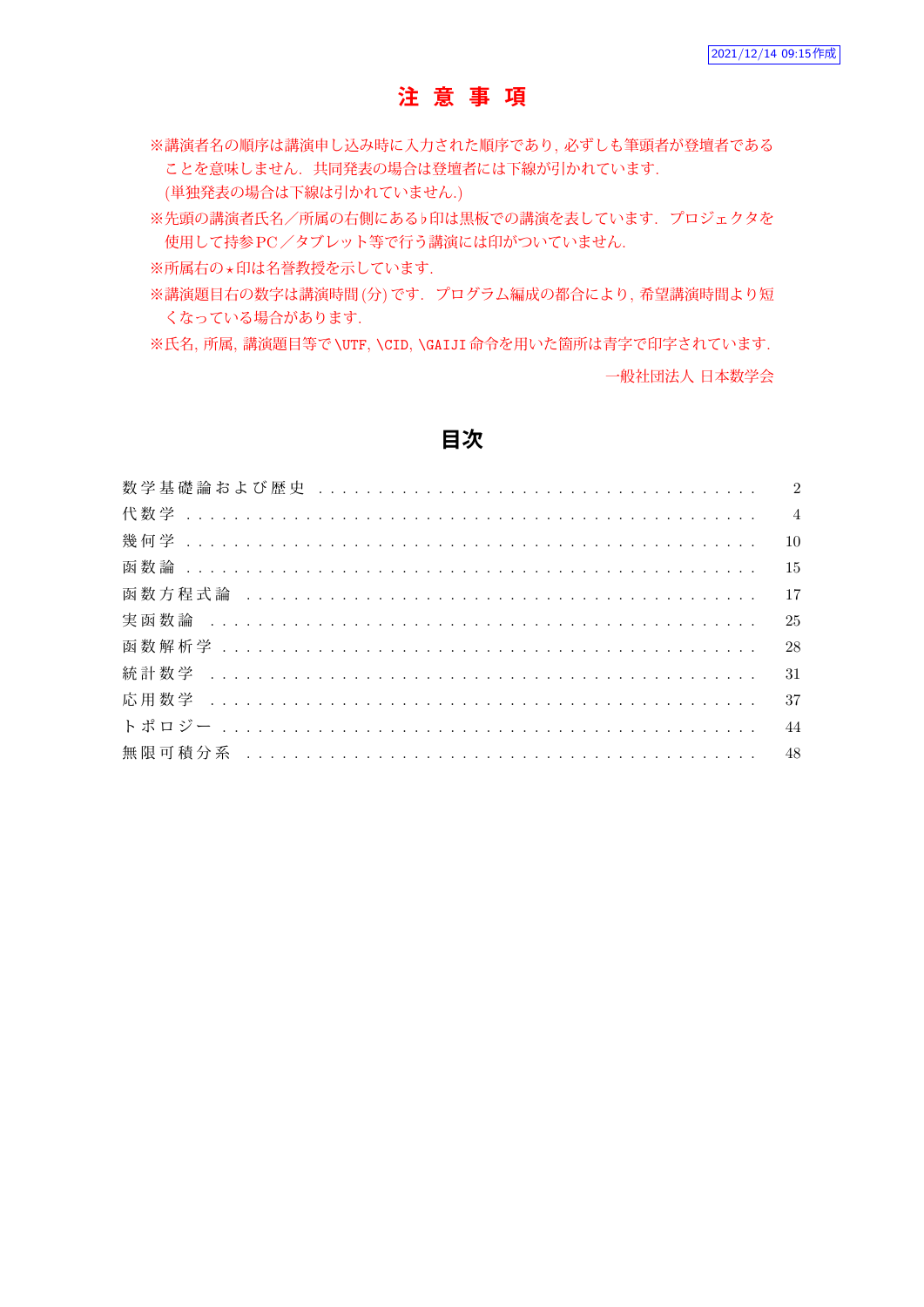## **数 学 基 礎 論 お よ び 歴 史**

## $3$ 月 $28$ 日 $(H)$

| $9:50 - 11:20$<br>01-01-0004                                                      |                                                                                                            |
|-----------------------------------------------------------------------------------|------------------------------------------------------------------------------------------------------------|
| 田 中 紀 子 (愛知県立旭丘高)<br>L                                                            | 戦中戦後の京都における特別科学教育学級  15                                                                                    |
| Noriko Tanaka<br>(Aichi Prefectural Asahigaoka High School)                       | The Experimental Class for Science Education in Kyoto in the near end<br>of the World War II               |
| $01 - 01 - 0016$<br>誠<br>$\overline{2}$<br>田 村<br>(大阪産大全学教育機構)                    |                                                                                                            |
| Makoto Tamura (Osaka Sangyo Univ.)                                                | On the solution of cubic equations in China                                                                |
| $01 - 01 - 0008$<br>3 小 川<br>束<br>(四日市大関孝和数学研)                                    |                                                                                                            |
| Tsukane Ogawa (Yokkaichi Univ.)                                                   | Mathemacical thought of Oka Yukitada (1791-?)                                                              |
| $01 - 01 - 0017$<br>真 島 秀 行 (お茶の水女大*)<br>4                                        | 2022 年, 関孝和没後 314 年, 「綴術算経」序から 300 年 ・・・・・・・・・・・・・・15                                                      |
| Hideyuki Majima (Ochanomizu Univ.*)                                               | The year 2022, the memorial 314th year of Seki Takakazu and the 300th<br>anniversary of Tetsujjutsu-Sankei |
| $01 - 01 - 0007$<br>森本光生<br>$5^{\circ}$<br>(四日市大関孝和数学研・上智大*)                      |                                                                                                            |
| Mitsuo Morimoto<br>(Yokkaichi Univ. / Sophia Univ. *)                             | On the Sekisan Shidensho                                                                                   |
| 歴史部門懇談会<br>$11:30 \sim 11:45$                                                     |                                                                                                            |
| 特別講演<br>$14:30 \sim 15:30$<br>01-02-0002                                          |                                                                                                            |
| 長 田 直 樹 (東京女大現代教養)                                                                | 関孝和の著作とそれらの伝播                                                                                              |
| Naoki Osada<br>(Tokyo Woman's Christian Univ.)                                    | The works of Seki Takakazu and their propagation                                                           |
| $15:45 \sim 17:15$<br>01-01-0005<br>隆 宏 (新潟大経営戦略本部)<br>関<br>6                     | 制限された weakening と contraction を持つ結合則を持たない部分構造                                                              |
| Takahiro Seki (Niigata Univ.)                                                     | Commutativity of non-associative substructural logics with restricted<br>weakening and contraction         |
| $01 - 01 - 0012$<br>彦 (法政大経営)<br>田<br>俊<br>7<br>倉<br>憲<br>悦 (群 馬 大 理 工)<br>田<br>藤 |                                                                                                            |
| Toshihiko Kurata (Hosei Univ.)<br>Ken-etsu Fujita (Gunma Univ.)                   | Spectral spaces for models of intuitionistic logic                                                         |
| 01-01-0010<br>8 荒 武 永 史 (京大数理研)                                                   |                                                                                                            |
| Hisashi Aratake (Kyoto Univ.)                                                     | Limits, colimits, and spectra of modelled spaces                                                           |
| $01 - 01 - 0006$<br>宮部賢志(明大理工)<br>9                                               | Bernoulli 測度に対する予測誤差の収束速度 ······················· 15                                                       |
| (Meiji Univ.)<br>Kenshi Miyabe                                                    | The rate of convergence of computable inductions                                                           |
| $01 - 01 - 0015$<br>只木孝太郎 (中 部 大 工)<br>10                                         |                                                                                                            |
|                                                                                   | アルゴリズム的ランダムネスによる量子情報理論の精密化 VI ········· 15                                                                 |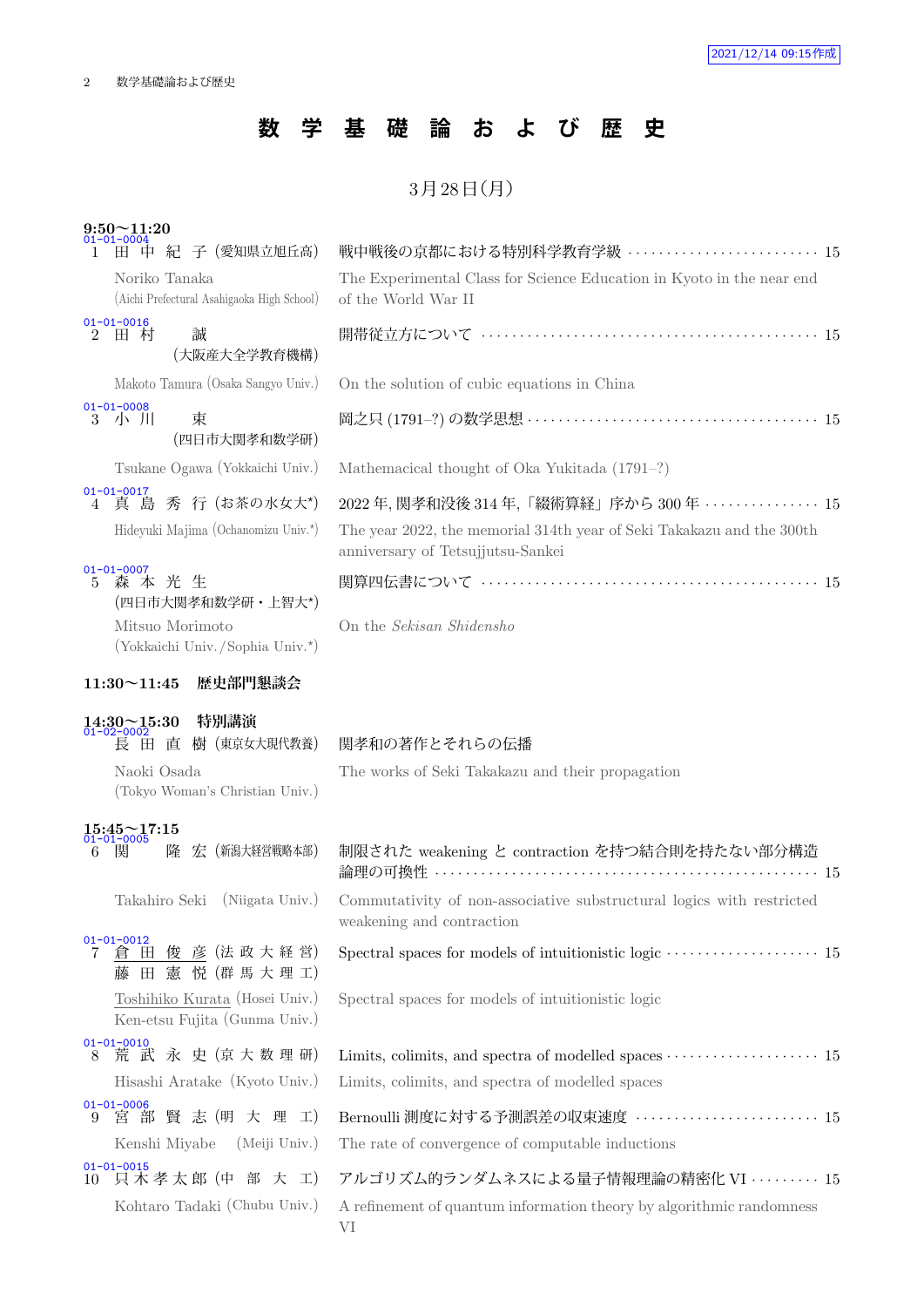## 3月29日 (火)

| $9:45 \sim 11:25$<br>$01 - 01 - 0002$                                  |                                                                                                      |  |  |  |  |
|------------------------------------------------------------------------|------------------------------------------------------------------------------------------------------|--|--|--|--|
| 津 久 浦 健 太(筑波大数理物質)<br>11                                               |                                                                                                      |  |  |  |  |
| Kenta Tsukuura (Univ. of Tsukuba)                                      | The extent of saturation of induced ideals                                                           |  |  |  |  |
| $01 - 01 - 0003$<br>12 池 上 大 祐 (芝浦工大工)                                 |                                                                                                      |  |  |  |  |
| Daisuke Ikegami<br>(Shibaura Inst. of Tech.)                           | I-regularity, determinacy, and Solovay models                                                        |  |  |  |  |
| $01 - 01 - 0001$<br>依 岡 輝 幸 (静 岡 大 理)<br>13                            | 梯子系の色付けのσ-一様化とトドロチェビッチによるマーティンの公理                                                                    |  |  |  |  |
| Teruyuki Yorioka (Shizuoka Univ.)                                      | $\sigma$ -uniformizations of ladder system colorings and Todorcevic's fragments<br>of Martin's Axiom |  |  |  |  |
| $01 - 01 - 0013$<br>14 池田宏一郎 (法政大経営)                                   |                                                                                                      |  |  |  |  |
| Koichiro Ikeda (Hosei Univ.)                                           | Imaginaries in generic structures                                                                    |  |  |  |  |
| $01 - 01 - 0011$<br>15 桔梗宏孝 (神戸大システム情報)<br>Hirotaka Kikyo (Kobe Univ.) | ある種のジェネリック構造のモデル完全性について  15<br>On model completeness of certain generic structures                   |  |  |  |  |
| $01 - 01 - 0014$<br>坪井明人(筑<br>大*)<br>波<br>16                           | Instability, CH and Keisler's isomorphism theorem $\dots\dots\dots\dots\dots\dots$ 10                |  |  |  |  |
| Akito Tsuboi (Univ. of Tsukuba <sup>*</sup> )                          | Instability, CH and Keisler's isomorphism theorem                                                    |  |  |  |  |
| 数学基礎論および歴史分科会総会<br>$11:30 \sim 11:45$                                  |                                                                                                      |  |  |  |  |

## **13:00~14:00 特別講演** 01-02-0001

| $1 + 92 - 9991$ | 新 屋 良 磨 (秋 田 大 理 工) 正規言語族の無限内部階層における分離問題および可測性について                                                                  |
|-----------------|---------------------------------------------------------------------------------------------------------------------|
|                 | Ryoma Sin'ya (Akita Univ.) Separation and measurability problems on an infinite hierarchy of reg-<br>ular languages |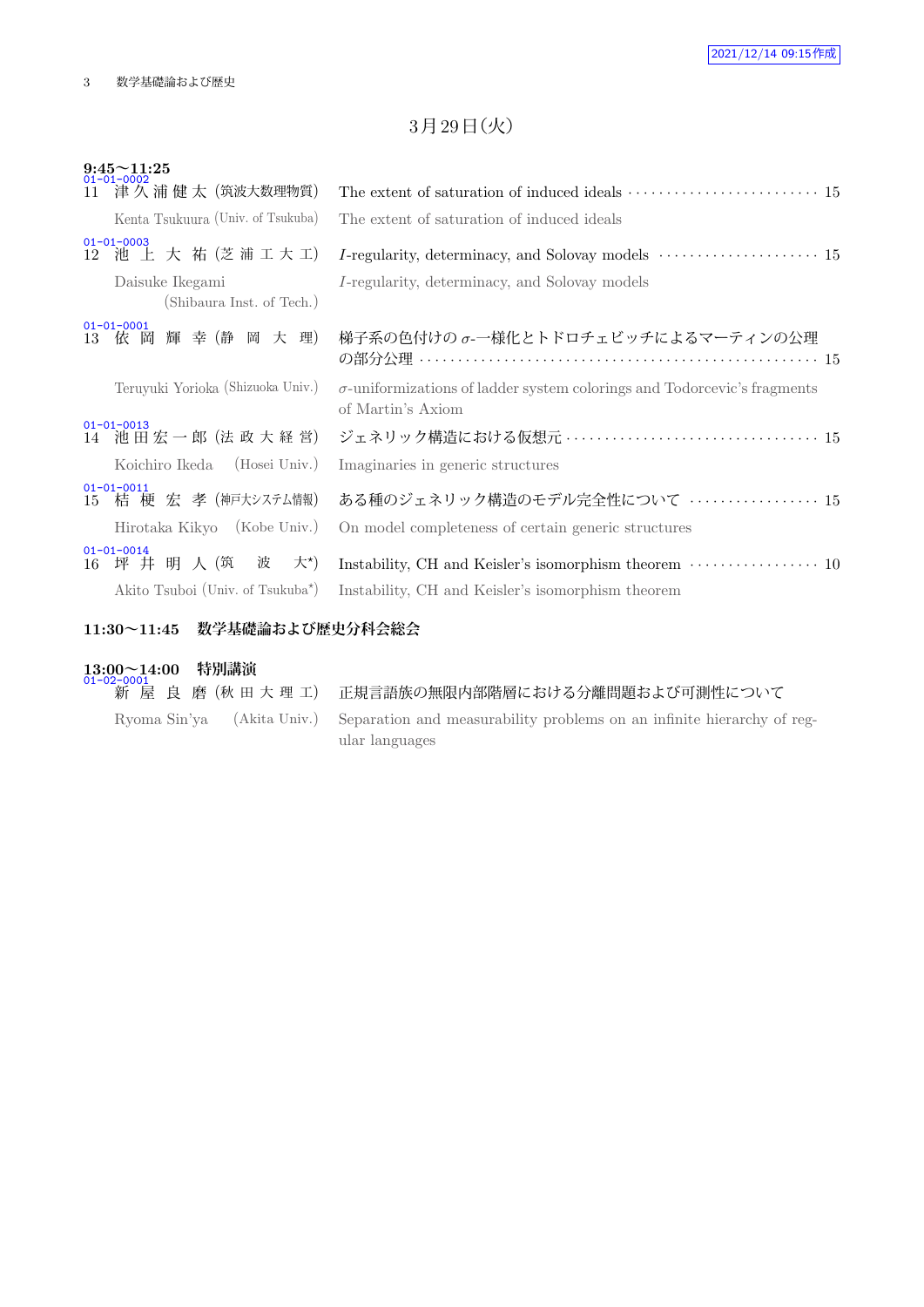## **代 数 学**

## $3$ 月 $28$ 日 $(H)$

| $9:30~11:45$<br>02-01-0052                                                                                                       |                                                                                                                               |
|----------------------------------------------------------------------------------------------------------------------------------|-------------------------------------------------------------------------------------------------------------------------------|
| 歌 那 (東工大情報理工)<br>伊藤                                                                                                              | $A_{\rm odd}^{(2)}$ 型レベル 2 の標準加群と Z-作用素の関係性について ‥‥‥‥‥‥‥ 15                                                                    |
| (Tokyo Tech)<br>Kana Ito                                                                                                         | The relation between level 2 standard modules of type $A_{\text{odd}}^{(2)}$ and Z-<br>operators                              |
| $2^{02-01-0008}$<br>2 吉 井<br>豊 (茨 城 大 教 育)                                                                                       | 超代数 $Dist((SL_2)_r)$ のある種の加群の構造について  10                                                                                       |
| Yutaka Yoshii (Ibaraki Univ.)                                                                                                    | Structure of certain modules for the hyperalgebra $Dist((SL_2)_r)$                                                            |
| $02 - 01 - 0056$<br>川合遼太郎 (早大基幹理工)<br>3<br>岳 (早 大 理 工)<br>池 田                                                                    | 古典型旗多様体のシューベルト多様体の点の重複度  15                                                                                                   |
| Ryotaro Kawago (Waseda Univ.)<br>Takeshi Ikeda (Waseda Univ.)                                                                    | Multiplicities of Schubert varieties in the flag varieties of classical types                                                 |
| $02 - 01 - 0040$<br>板 垣 智 洋 (高崎経大経済)<br>4<br>猛 (岡山大自然)<br>鳥 居<br>中本和典(山梨大医)                                                      |                                                                                                                               |
| Tomohiro Itagaki<br>(Takasaki City Univ. of Econ.)<br>Takeshi Torii (Okayama Univ.)<br>Kazunori Nakamoto<br>(Univ. of Yamanashi) | Hochschild cohomology of $N_m$                                                                                                |
| $02 - 01 - 0005$<br>後藤 悠 一 朗 (阪<br>大<br>理) b<br>5                                                                                | 擬遺伝代数と direct bocs における関係の一般化 ····················· 10                                                                        |
| Yuichiro Goto (Osaka Univ.)                                                                                                      | Generalizations of the relationship between quasi-hereditary algebras<br>and directed bocses                                  |
| $02 - 01 - 0033$<br>行 田 康 晃 (名大多元数理)<br>6                                                                                        | ガブリエルの定理のァ傾理論における一般化とその団代数的アプローチ                                                                                              |
|                                                                                                                                  |                                                                                                                               |
| Yasuaki Gyoda (Nagoya Univ.)                                                                                                     | Generalization of Gabriel's theorem in $\tau$ -tilting theory and its cluster<br>algebraic approach                           |
| $02 - 01 - 0036$<br>百合草寿哉 (東 北 大 理)<br>7<br>行 田 康 晃 (名大多元数理)                                                                     |                                                                                                                               |
| Toshiya Yurikusa (Tohoku Univ.)<br>Yasuaki Gyoda (Nagoya Univ.)                                                                  | Bongartz completion via c-vectors                                                                                             |
| 02-01-0025<br>8 小塩遼太郎 (東京理大理)<br>小境雄太(東京理大理)                                                                                     | 剰余群における Schur multiplier の消滅条件下でのブロック上の台ァ傾                                                                                    |
| Ryotaro Koshio (Tokyo Univ. of Sci.)<br>Yuta Kozakai (Tokyo Univ. of Sci.)                                                       | Support $\tau$ -tilting modules and semibricks over blocks under vanising<br>conditions of Schur multipliers of factor groups |
| $02 - 01 - 0023$<br>小田文仁(近畿大理工)<br>9<br>竹ヶ原裕元 (室蘭工大理工)                                                                           | 斜バーンサイド環とコホモロジカルマッキー2モチーフ  10                                                                                                 |
| (Kinki Univ.)<br>Fumihito Oda<br>Yugen Takegahara<br>(Muroran Inst. of Tech.)                                                    | Crossed Burnside rings and cohomological Mackey 2-motives                                                                     |
|                                                                                                                                  |                                                                                                                               |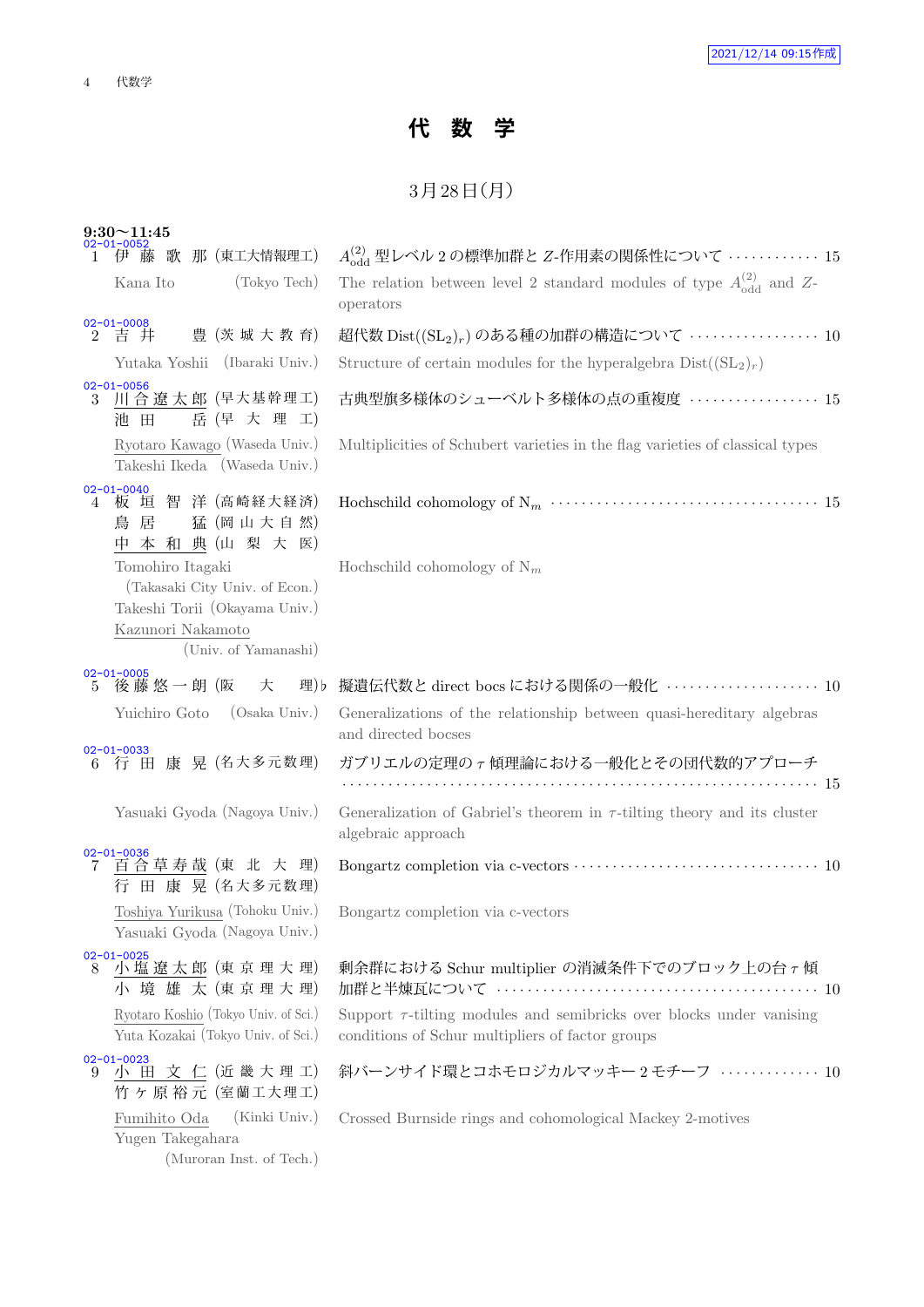| 5  | 代数学                                                                                             |                                                                                                                                |
|----|-------------------------------------------------------------------------------------------------|--------------------------------------------------------------------------------------------------------------------------------|
| 10 | $02 - 01 - 0038$<br>栗 原 大 武 (山口大創成)<br>東 谷 章 弘 (阪 大 情 報)<br>Hirotake Kurihara (Yamaguchi Univ.) | Homogeneous quandles arising from finite groups                                                                                |
|    | Akihiro Higashitani (Osaka Univ.)<br>特別講演                                                       |                                                                                                                                |
|    | $14:15 \sim 15:15$<br>02-02-0003<br>疋 田 辰 之 (京大数理研)<br>Tatsuyuki Hikita (Kyoto Univ.)           | K 理論的標準基底とその楕円化<br>K-theoretic canonical bases and their elliptic analogues                                                    |
| 11 | $15:30 \sim 17:40$<br>02-01-0054<br>柴田康介(日大文理)<br>Kohsuke Shibata (Nihon Univ.)                 | 2次元有理特異点次数付き環の F-有理性について ·················· 15<br>$F$ -rationality of two-dimensional graded rings with a rational singularity |
| 12 | $02 - 01 - 0032$<br>伊城慎之介 (日大総合基礎)<br>下 元 数 馬 (日 大 文 理)<br>M. Asgharzadeh                       | 局所コホモロジーのスカラー写像の全射性と第二消滅定理への応用  15                                                                                             |
|    | Shinnosuke Ishiro (Nihon Univ.)<br>Kazuma Shimomoto (Nihon Univ.)<br>Mohsen Asgharzadeh         | Surjectivity of some scalar maps on local cohomology modules and an<br>application to the second vanishing thorem              |
| 13 | $02 - 01 - 0051$<br>伊城 慎 之 介 (日大総合基礎)                                                           |                                                                                                                                |

 $\frac{02}{13}$ 下 元 数 馬 (日 大 文 理) 仲 里 渓 (名大多元数理) Shinnosuke Ishiro (Nihon Univ.) Kazuma Shimomoto (Nihon Univ.) Kei Nakazato (Nagoya Univ.)

 $\frac{02}{12}$ 

02-01-0053<br>14 堀内 淳 (日 本 工 大) 下 元 数 馬 (日 大 文 理) 衛 藤 和 文 (日本工大工) Jun Horiuchi (Nippon Inst. of Tech.) Kazuma Shimomoto (Nihon Univ.) Kazufumi Eto (Nippon Inst. of Tech.)

- 02-01-0055 16 石 原 侑 樹 (東 京 理 大 理) Yuki Ishihara (Tokyo Univ. of Sci.)
- Shinya Kumashiro (Oyama Nat. Coll. of Tech.)
- 02-01-0050 18 大 関 一 秀 (山口大創成)
	-

On integrality of rings and the monoidal map

Perfectoid towers and its small tilts

| $02 - 01 - 0041$<br>15 宮 崎 充 弘 (京 都 教 育 大)      | On the non-Gorenstein locus of the Ehrhart ring of the stable set poly-                                                                                                                |
|-------------------------------------------------|----------------------------------------------------------------------------------------------------------------------------------------------------------------------------------------|
| Mitsuhiro Miyazaki<br>$(Kyoto$ Univ. of Edu.)   | On the non-Gorenstein locus of the Ehrhart ring of the stable set poly-<br>tope of an odd cycle graph                                                                                  |
| $02 - 01 - 0055$<br>16 石 原 侑 樹 (東 京 理 大 理)      | 二重イデアル商と準素イデアル分解について  15                                                                                                                                                               |
| Yuki Ishihara (Tokyo Univ. of Sci.)             | On double ideal quotient and primary decomposition                                                                                                                                     |
| $02 - 01 - 0042$<br>17 神代真也(小山工高専)              | 次数付フィルトレーションと節減数2のイデアル  15                                                                                                                                                             |
| Shinya Kumashiro<br>(Oyama Nat. Coll. of Tech.) | Graded filtrations and ideals of reduction number two                                                                                                                                  |
| $02 - 01 - 0050$<br>18 大 関 一 秀 (山口大創成)          | The first Hilbert coefficient of stretched ideals<br>$\hspace{0.4cm} \cdots \hspace{0.4cm} \cdots \hspace{0.4cm} \cdots \hspace{0.4cm} \cdots \hspace{0.4cm} \cdots \hspace{0.4cm} 15$ |
| Kazuho Ozeki (Yamaguchi Univ.)                  | The first Hilbert coefficient of stretched ideals                                                                                                                                      |

On integrality of rings and the monoidal map  $\cdots$  · · · · · · · · · · · · · · · · · 15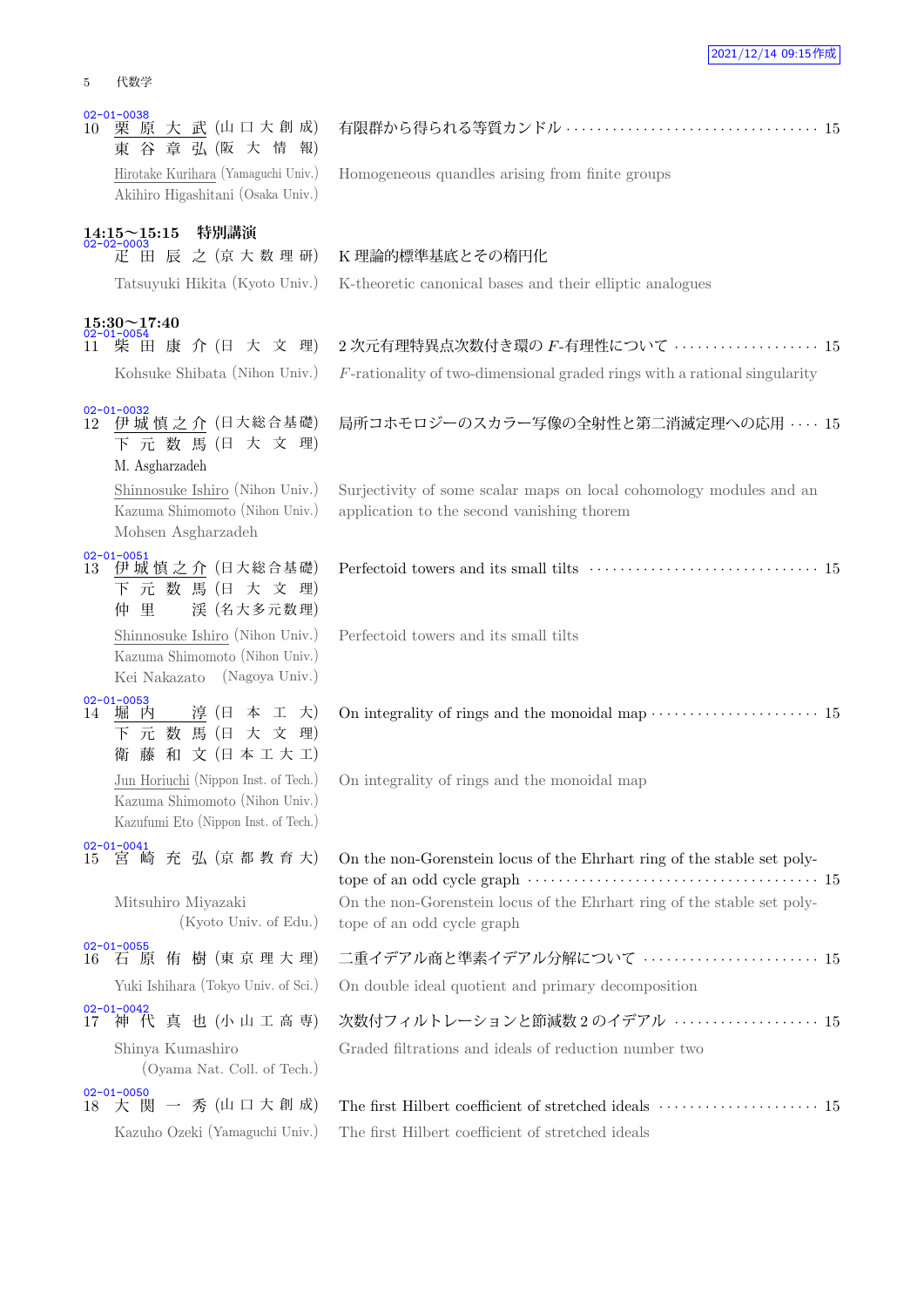## 3月29日 (火)

| $9:00 \sim 12:00$<br>02-01-0018<br>桜 井<br>真 (開 智 学 園)<br>19                                                                                              |                                                                                                                                                        |
|----------------------------------------------------------------------------------------------------------------------------------------------------------|--------------------------------------------------------------------------------------------------------------------------------------------------------|
| Makoto Sakurai (Kaichi Gakuen)                                                                                                                           | Topological chiral algebras and characteristic classes                                                                                                 |
| $02 - 01 - 0028$                                                                                                                                         |                                                                                                                                                        |
| 中 川 彬 雄 (千葉大融合理工)<br>20<br>Akio Nakagawa (Chiba Univ.)                                                                                                   | 有限体上の Appell-Lauricella 超幾何関数について ·················· 15<br>Appell–Lauricella hypergeometric functions over finite fields                               |
| $02 - 01 - 0004$                                                                                                                                         |                                                                                                                                                        |
| 颯(北 大<br>山 形<br>21 -<br>シモーナセッテパネーラ                                                                                                                      | 理)<br>超平面配置の non very genericy について  15                                                                                                                |
| So Yamagata (Hokkaido Univ.)<br>Simona Settepanella                                                                                                      | On the non very genericy of hyperplane arrangements.                                                                                                   |
| $02 - 01 - 0026$<br>22 中 島 規 博 (名<br>工<br>辻 栄 周 平 (北 教 大 旭 川)<br>Norihiro Nakashima<br>(Nagoya Inst. of Tech.)<br>Shuhei Tsujie (Hokkaido Univ. of Edu.) | A 型拡張 Shi 配置と A 型拡張 Catalan 配置が遺伝的自由配置であるため<br>大)<br>The conditions for the extended Shi and Catalan arrangements of type<br>A to be hereditarily free |
| $02 - 01 - 0002$<br>23 安藤哲哉(千葉大理)                                                                                                                        | 3 変数 3 次斉次 extremal 不等式修正版 ······························ 15                                                                                           |
| (Chiba Univ.)<br>Tetsuya Ando                                                                                                                            | Extremal positive semidefinite forms of cubic homogeneous polynomials<br>of three variables                                                            |
| $02 - 01 - 0006$<br>24 岩見智宏(九工大工)                                                                                                                        | Intermediate Jacobian of an extended three-dimensional extremal neigh-                                                                                 |
| Tomohiro Iwami (Kyushu Inst. of Tech.)                                                                                                                   | Intermediate Jacobian of an extended three-dimensional extremal neigh-<br>borhood. Part I                                                              |
| $02 - 01 - 0013$<br>25 三浦真人(京大数理研)                                                                                                                       |                                                                                                                                                        |
| Makoto Miura (Kyoto Univ.)                                                                                                                               | Geometric transitions for Calabi-Yau hypersurfaces                                                                                                     |
| $02 - 01 - 0034$<br>毅 (兵庫県立大物質)<br>26 遊 佐                                                                                                                | The adjacent concurrence on infinitesimally unstable Betti syzygy classes                                                                              |
|                                                                                                                                                          |                                                                                                                                                        |
| Takeshi Usa (Univ. of Hyogo)                                                                                                                             | The adjacent concurrence on infinitesimally unstable Betti syzygy classes                                                                              |
| $02 - 01 - 0035$<br>亮 (横浜国大環境情報)<br>27<br>橋<br>大<br>藤 桃 成 (東大情報理工)<br>丄<br>秀<br>士 (横浜国大環境情報)<br>原<br>下                                                   | The <i>a</i> -numbers of non-hyperelliptic curves of genus three with large                                                                            |
| Ryo Ohashi (Yokohama Nat. Univ.)<br>Momonari Kudo (Univ. of Tokyo)<br>Shushi Harashita<br>(Yokohama Nat. Univ.)                                          | The <i>a</i> -numbers of non-hyperelliptic curves of genus three with large<br>cyclic automorphism group                                               |
| $02 - 01 - 0039$                                                                                                                                         |                                                                                                                                                        |
| (横浜国大環境情報)<br>亮<br>大 橋<br>28<br>Ryo Ohashi (Yokohama Nat. Univ.)                                                                                         | On the maximality or minimality of Howe curves of genus $3 \cdots 15$<br>On the maximality or minimality of Howe curves of genus 3                     |
| $13:00 \sim 14:00$<br>$02 - 01 - 0048$<br>佐藤宏平(小山工高専)<br>29<br>藤 悠 介 (東 大 数 理)<br>佐                                                                      | Hilb-desingularizations for three-dimensional canonical cyclic quotient                                                                                |

Kohei Sato (Oyama Nat. Coll. of Tech.) Hilb-desingularizations for three-dimensional canonical cyclic quotient Yusuke Sato (Univ. of Tokyo) singularities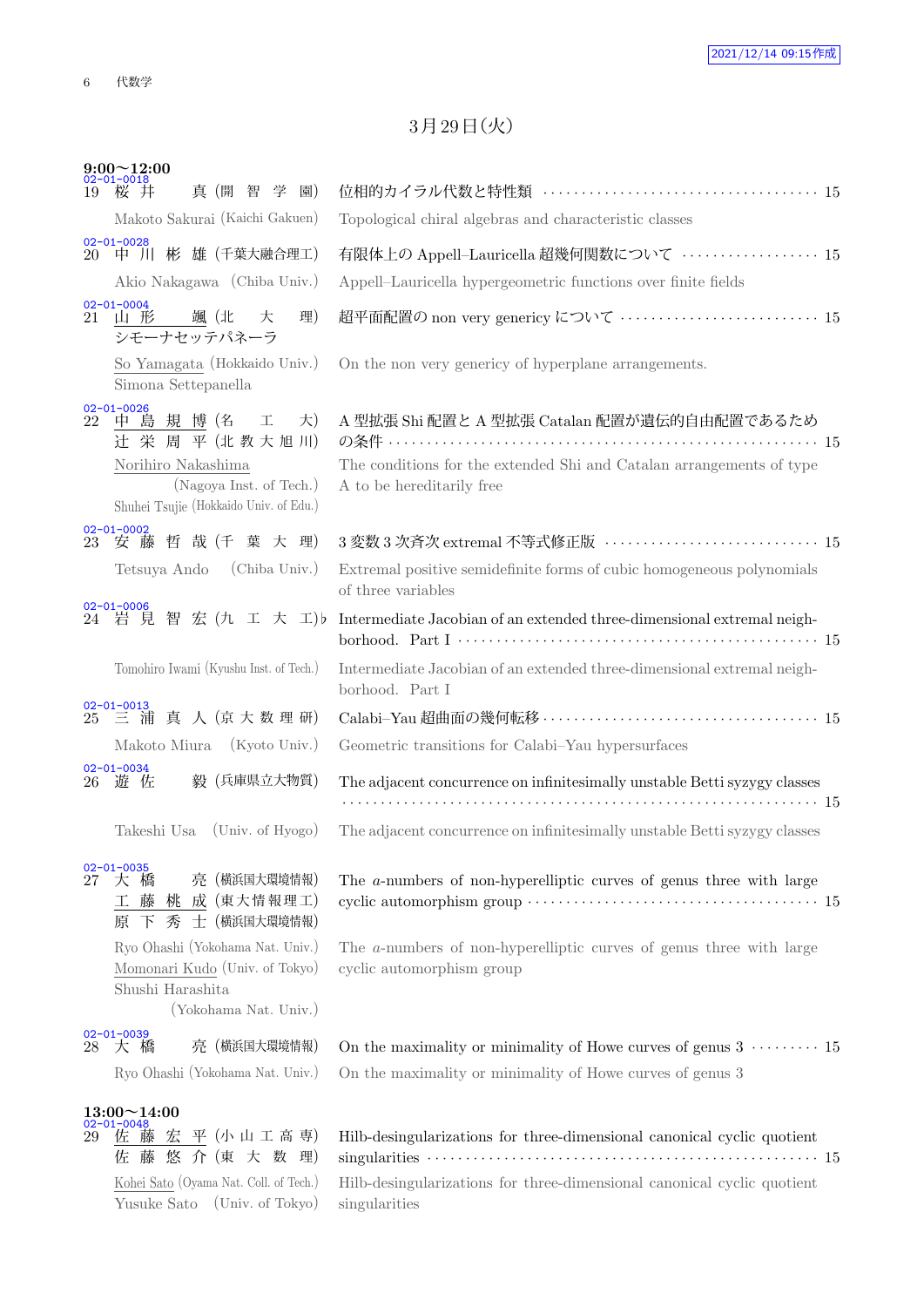| 2021/12/14 09:15作成 |  |  |  |
|--------------------|--|--|--|
|--------------------|--|--|--|

| 代数学 |
|-----|
|     |

#### 02-01-0007

| 30 水野雄貴(早大理工) An explicit constru-                  | $\text{filtrations} \ldots \ldots$ |
|-----------------------------------------------------|------------------------------------|
| Yuki Mizuno (Waseda Univ.) An explicit construe     | filtrations                        |
| $02 - 01 - 0057$<br>範彦 (名 工 大) レトラクト (-i)-有<br>31 南 |                                    |
| Norihiko Minami                                     | Two applications of                |

(Nagoya Inst. of Tech.)

action of derived moduli stacks of Harder–Narasimhan filtrations *· · · · · · · · · · · · · · · · · · · · · · · · · · · · · · · · · · · · · · · · · · · · · · · · · · · · ·* 15 Iction of derived moduli stacks of Harder–Narasimhan 「理性への, 双有理モチーフの 2 つの応用 *· · · · · · · · · · 15*  $T$  f the birational motive to the retract  $(-i)$ -rationality

### $3730$ 日(水)

| $9:30\!\!\sim\!\!10:30$                                                                                  |                                                                                                                     |
|----------------------------------------------------------------------------------------------------------|---------------------------------------------------------------------------------------------------------------------|
| 樹 (徳島大社会産業理工)<br>32<br>松 井 紘<br>O. Celikbas<br>(West Virginia Univ.)<br>(West Virginia Univ.)<br>Uyen Le |                                                                                                                     |
| Hiroki Matsui (Tokushima Univ.)<br>Olgur Celikbas (West Virginia Univ.)<br>Uyen Le (West Virginia Univ.) | Paraphrasing Huneke–Wiegand conjecture                                                                              |
| $02 - 01 - 0015$<br>木 村 海 渡 (名大多元数理)<br>33<br>大 竹 優 也 (名大多元数理)<br>亮 (名大多元数理)<br>橋<br>髙                   | Cohen-Macaulay 環上の Auslander-Reiten 予想 ··················· 15                                                       |
| (Nagoya Univ.)<br>Kaito Kimura<br>Yuya Otake<br>(Nagoya Univ.)<br>Ryo Takahashi (Nagoya Univ.)           | Auslander-Reiten conjecture over Cohen-Macaulay rings                                                               |
| $02 - 01 - 0003$<br>34 佐藤真久<br>(愛知大地域政策・山梨大*)                                                            | 中山 (東屋) の補題の拡張について ………………………………… 10                                                                                 |
| Masahisa Sato<br>$(Aichi Univ. / Univ. of Yamanashi*)$                                                   | On generalized Nakayama(Azumaya)'s lemma                                                                            |
| $02 - 01 - 0029$<br>松野仁樹 (静岡大創造科学技術)<br>35<br>海<br>剛 (静岡大創造科学技術)<br>胡<br>毛利<br>出(静 岡 大 理)                | Noncommutative smooth conics in Calabi-Yau quantum projective planes                                                |
| Masaki Matsuno (Shizuoka Univ.)<br>(Shizuoka Univ.)<br>Haigang Hu<br>Izuru Mori<br>(Shizuoka Univ.)      | Noncommutative smooth conics in Calabi-Yau quantum projective planes                                                |
| $11:00 \sim 12:00$                                                                                       | 2021年度 (第24回), 2022年度 (第25回) 日本数学会代数学賞授与式                                                                           |
| $14:15 \sim 15:15$<br>02-02-0001<br>藤 野<br>修(京<br>大<br>理)                                                | 2022年度 (第25回) 日本数学会代数学賞受賞特別講演<br>小平消滅定理の一般化と双有理幾何への応用                                                               |
| Osamu Fujino<br>(Kyoto Univ.)                                                                            | Generalization of the Kodaira vanishing theorem and its application to<br>birational geometry                       |
| $15:25 \sim 16:25$                                                                                       | 2022年度 (第 25 回) 日本数学会代数学賞受賞特別講演                                                                                     |
| 秋 (阪 市 大 理)<br>昌                                                                                         | On the Gross-Prasad conjecture with its refinement for $(SO(5), SO(2))$<br>and the generalized Boecherer conjecture |

Masaaki Furusawa (Osaka City Univ.) On the Gross–Prasad conjecture with its refinement for (SO(5)*,* SO(2)) and the generalized Boecherer conjecture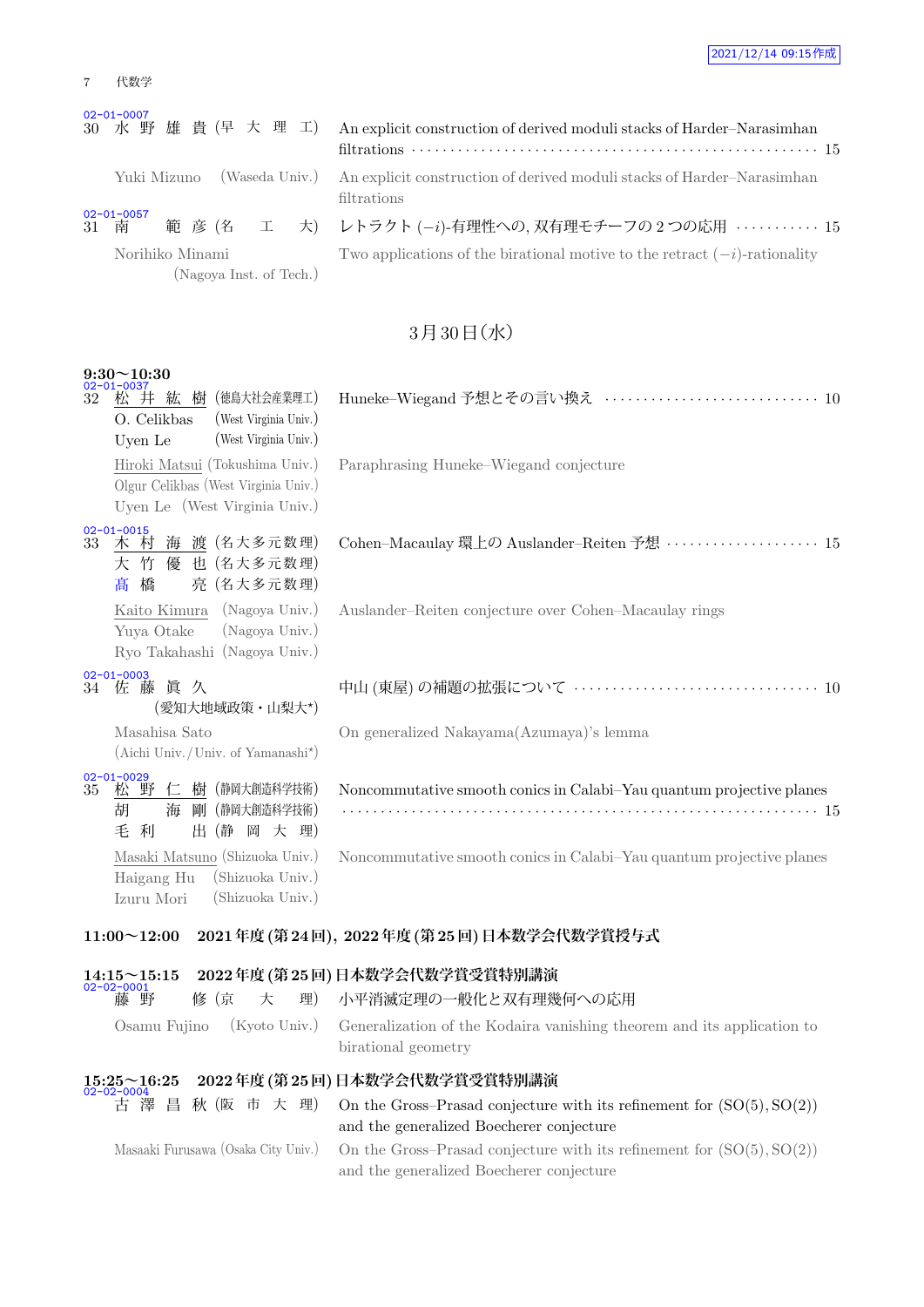### 8 代数学

|    | $\frac{16:35}{02-02-0002}$<br>毛 利<br>出(静 岡 大 理)                                                                          | 2022年度 (第 25 回) 日本数学会代数学賞受賞特別講演<br>非可換射影曲面の分類 (AS 正則代数を中心に)                                                                                                 |
|----|--------------------------------------------------------------------------------------------------------------------------|-------------------------------------------------------------------------------------------------------------------------------------------------------------|
|    | Izuru Mori<br>(Shizuoka Univ.)                                                                                           | Classification of noncommutative projective surfaces (focusing on AS-<br>regular algebras)                                                                  |
|    |                                                                                                                          | 3月31日(木)                                                                                                                                                    |
| 36 | $9:30 \sim 12:00$<br>$02 - 01 - 0011$<br>茂 (学 習 院 大*)<br>飯 高<br>Shigeru Iitaka (Gakushuin Univ.*)                        | Ultra 2 perfect numbers of Mersenne type                                                                                                                    |
| 37 | $02 - 01 - 0019$<br>茂(学習院大*)<br>飯 高<br>光<br>梶 田                                                                          |                                                                                                                                                             |
|    | (Crimson Global Academy)<br>Shigeru Iitaka (Gakushuin Univ.*)<br>Hikaru Kajita<br>(Crimson Global Academy)               | Ultra perfect numbers of twin primes type                                                                                                                   |
|    | $02 - 01 - 0020$<br>(名大多元数理)b<br>38 D. Tsai                                                                              | The fundamental period of a periodic phenomenon pertaining to $v$ -                                                                                         |
|    | (Nagoya Univ.)<br>Daniel Tsai                                                                                            | The fundamental period of a periodic phenomenon pertaining to $v$ -<br>palindromes                                                                          |
|    | $02 - 01 - 0001$<br>39 D. Duverney<br>(Baggio Engineering School)<br>黒 沢 健 (東 京 理 大 理)<br>川宇賢(慶大理工)<br>塩                 | 一般化 Hone 級数の無理測度について ······························· 10                                                                                                     |
|    | Daniel Duverney<br>(Baggio Engineering School)<br>Takeshi Kurosawa (Tokyo Univ. of Sci.)<br>Iekata Shiokawa (Keio Univ.) | Irrationality exponents of generalized Hone series                                                                                                          |
|    | $02 - 01 - 0022$<br>40 小 山 信 也 (東洋大理工)<br>Shin-ya Koyama (Toyo Univ.)                                                    | チェビシェフの偏りと深リーマン予想  10<br>Chebyshev's bias and the deep Riemann hypothesis                                                                                   |
| 41 | $02 - 01 - 0044$<br>竹平航平(東北大理)<br>Kohei Takehira (Tohoku Univ.)                                                          | 射影直線上の力学系に付随するゼータ関数について ………………… 10<br>On the dynamical zeta function associated with a dynamical system on<br>the projective line                           |
|    | 02-01-0016<br>42 岩 田 英 人 (名大多元数理)                                                                                        | The consideration using by the Volterra integral equation for the re-<br>mainder term in the asymptotic formula on the associated Euler totient             |
|    | Hideto Iwata<br>(Nagoya Univ.)                                                                                           | The consideration using by the Volterra integral equation for the re-<br>mainder term in the asymptotic formula on the associated Euler totient<br>function |
|    | 02-01-0024<br>43 戸澗勇一郎 (名大多元数理)                                                                                          | Apostol-Vu 型二重ゼータ関数の 2 乗平均値 ························· 10                                                                                                    |
|    | Yuichiro Toma (Nagoya Univ.)                                                                                             | The mean square values of the Apostol–Vu double zeta-function                                                                                               |
|    | $02 - 01 - 0017$<br>44 武田<br>涉 (東 京 理 大 理)<br>中筋麻貴(上智大理工)                                                                |                                                                                                                                                             |
|    | Wataru Takeda (Tokyo Univ. of Sci.)<br>Maki Nakasuji (Sophia Univ.)                                                      | Shuffle product formula for the Schur multiple zeta values of hook type                                                                                     |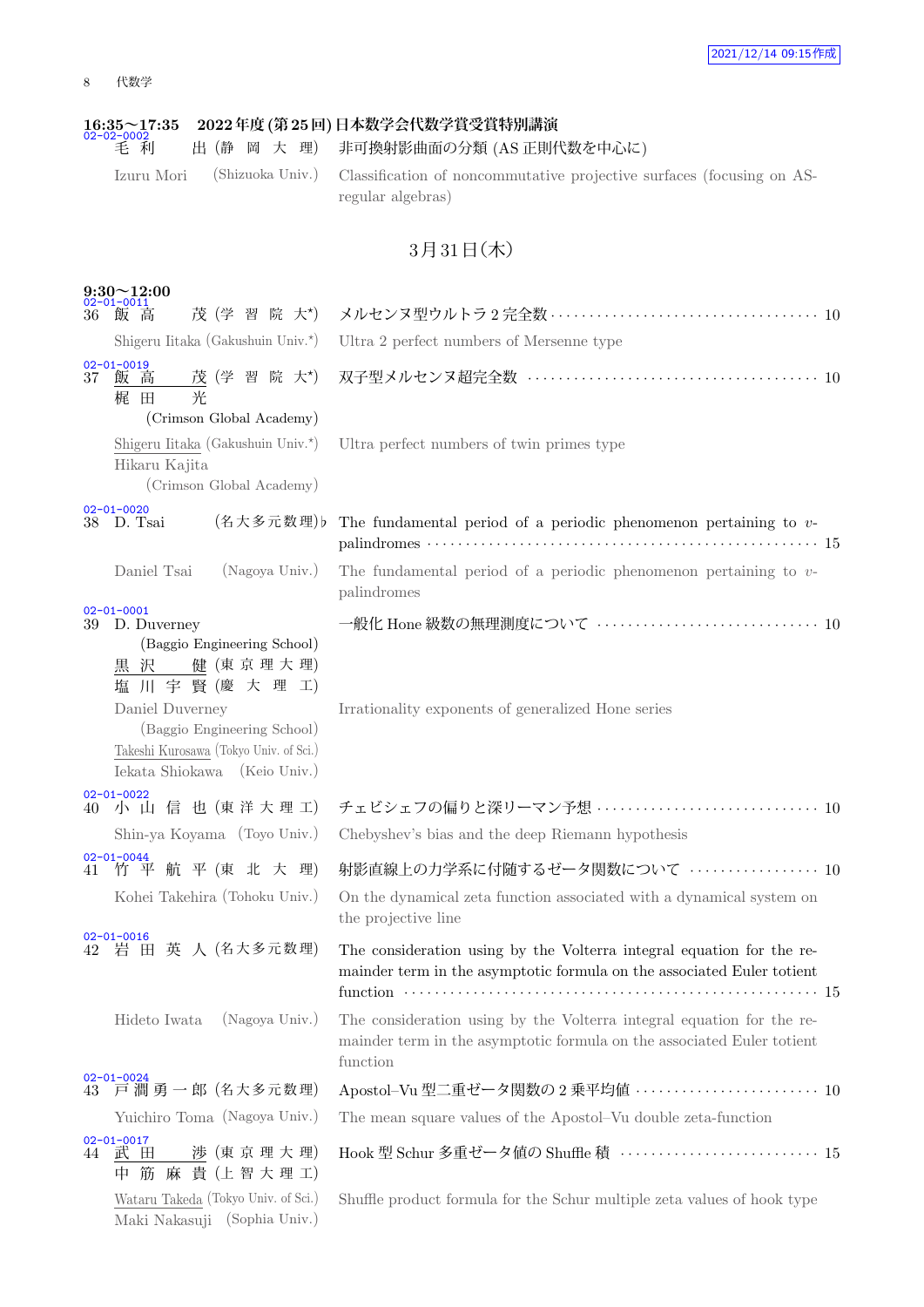| 代数学 |
|-----|
|     |

| 45  | $02 - 01 - 0030$<br>中筋麻貴(上智大理工)<br>大野泰生(東北大理)                    | Schur 多重ゼータ値の双対公式とその拡張 ························ 15                                       |  |
|-----|------------------------------------------------------------------|------------------------------------------------------------------------------------------|--|
|     | Maki Nakasuji (Sophia Univ.)<br>(Tohoku Univ.)<br>Yasuo Ohno     | Duality formula and its generalization for Schur multiple zeta values                    |  |
| 46  | $02 - 01 - 0045$<br>馬 場 結 菜 (上智大理工)<br>中筋麻貴(上智大理工)               |                                                                                          |  |
|     | (Sophia Univ.)<br>Yuna Baba<br>Maki Nakasuji (Sophia Univ.)      | Schur type multi-poly-Bernoulli numbers                                                  |  |
|     | $14\mathord{:}15\verb!^!16\mathord{:}00$                         |                                                                                          |  |
|     | 47 小林雅人(神奈川大工)<br>(Euler Circle)<br>S. Chavan                    | アペリ定数の積分表現と 多重値への応用  15                                                                  |  |
|     | Masato Kobayashi (Kanagawa Univ.)<br>Sarth Chavan (Euler Circle) | An integral representation of Apery number and its applications to mul-<br>tiple values  |  |
|     | $02 - 01 - 0047$<br>48 伊 東 良 純 (千 葉 大 理)                         | ある重さ3の Borweins テータ積のL 関数の特殊値の超幾何関数表示 … 10                                               |  |
|     | (Chiba Univ.)<br>Ryojun Ito                                      | Hypergeometric expressions of $L$ -values for a Borweins theta product of<br>weight 3    |  |
|     | $02 - 01 - 0049$<br>49 根本 裕介 (千葉大融合理工)                           | On the $K_2$ -regulator of the Hesse cubic curve and hypergeometric func-                |  |
|     | Yusuke Nemoto (Chiba Univ.)                                      | On the $K_2$ -regulator of the Hesse cubic curve and hypergeometric func-<br>tions       |  |
| 50- | $02 - 01 - 0012$<br>島田了輔(東大数理)                                   | GL <sub>3</sub> のアファイン Deligne–Lusztig 多様体の幾何構造 ················ 15                      |  |
|     | Ryosuke Shimada (Univ. of Tokyo)                                 | Geometric structure of affine Deligne-Lusztig varieties for GL <sub>3</sub>              |  |
|     | $02 - 01 - 0009$<br>51 水澤<br>靖 (名<br>工<br>大)                     | 実2次体の Z2 拡大上のメタアーベル 2-類体塔 ···················· 10                                        |  |
|     | Yasushi Mizusawa<br>(Nagoya Inst. of Tech.)                      | Metabelian 2-class field towers over $\mathbb{Z}_2$ -extensions of real quadratic fields |  |
| 52  | $02 - 01 - 0014$<br>塩見大輔(山形大理)                                   |                                                                                          |  |
|     | Daisuke Shiomi (Yamagata Univ.)                                  | The divisibility of class numbers of cyclotomic function fields                          |  |
|     | $02 - 01 - 0031$<br>53 兵藤史武<br>(川崎医療福祉大医療福祉マネジメント)               | Heisenberg のリー環に付随する Hecke 環について ·················· 15                                   |  |
|     | Fumitake Hyodo<br>(Kawasaki Univ. of Med. Welfare)               | A note on a Hecke ring associated with the Heisenberg Lie algebra                        |  |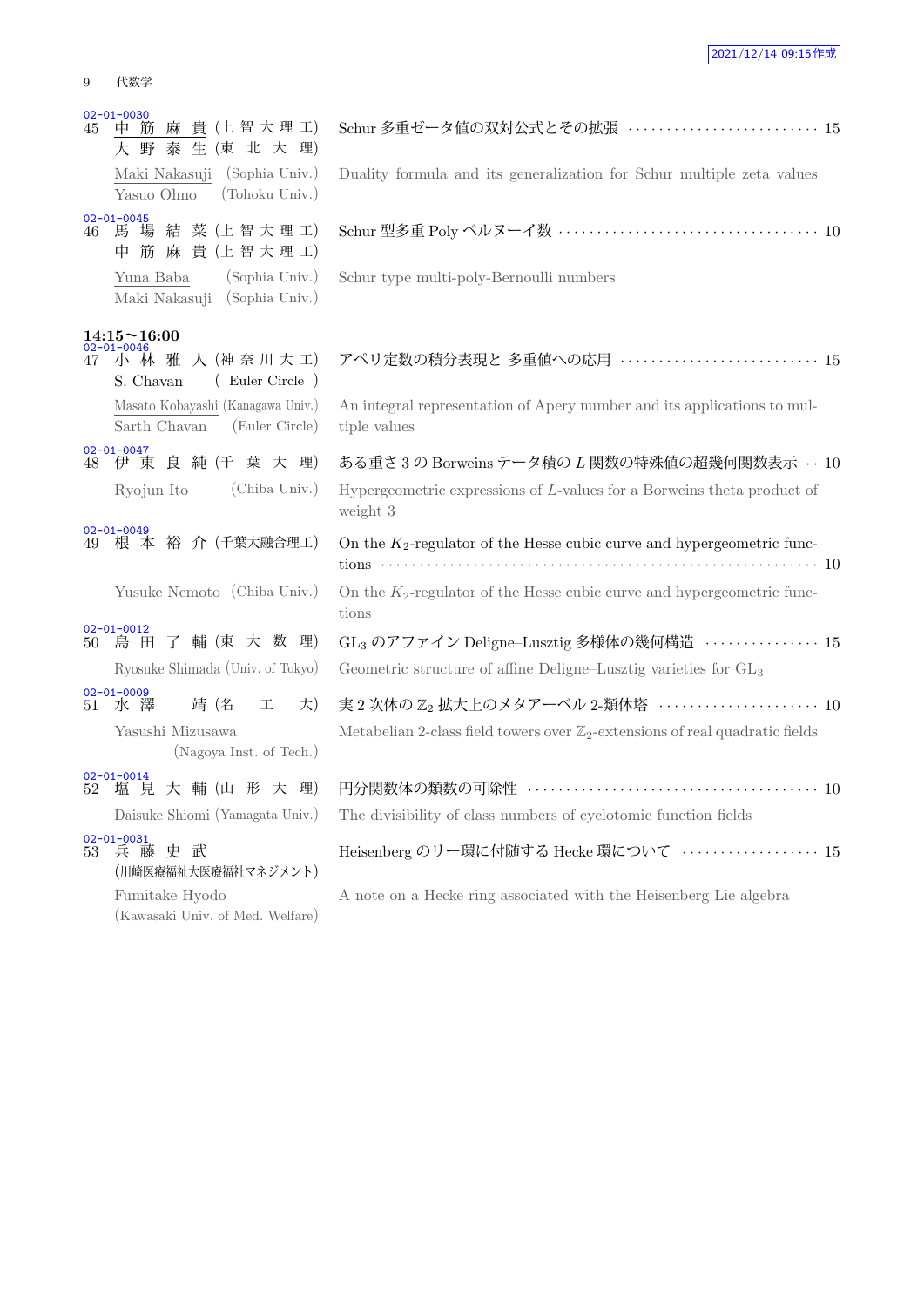## **幾 何 学**

## $3$ 月 $28$ 日 $(H)$

| $9:20 \sim 12:00$<br>03-01-0002                                         |                                                                                                          |
|-------------------------------------------------------------------------|----------------------------------------------------------------------------------------------------------|
| 伊 敷 喜 斗 (理化学研RAP)<br>$\mathbf{1}$                                       | 距離関数の空間の稠密部分集合について …………………………… 15                                                                        |
| (RIKEN)<br>Yoshito Ishiki                                               | On dense subsets of spaces of metrics                                                                    |
| $03 - 01 - 0003$<br>伊 敷 喜 斗 (理化学研RAP)<br>$2^{\circ}$                    | グロモフ・ハウスドルフ距離の分岐測地線  15                                                                                  |
| Yoshito Ishiki<br>(RIKEN)                                               | Branching geodesics of the Gromov-Hausdorff distance                                                     |
| $03 - 01 - 0014$<br>数 川 大 輔 (阪<br>大<br>理)<br>3<br>巧 (東 北 大<br>理)<br>横 田 | プレコンパクトな測度距離空間族の順序有界性  15                                                                                |
| Daisuke Kazukawa (Osaka Univ.)<br>Takumi Yokota (Tohoku Univ.)          | Boundedness of precompact sets of metric measure spaces                                                  |
| $03 - 01 - 0022$<br>田代賢志郎 (東 北 大 理)<br>4                                | On the systolic inequality on compact quotients of Carnot groups $\cdots$ 15                             |
| Kenshiro Tashiro (Tohoku Univ.)                                         | On the systolic inequality on compact quotients of Carnot groups                                         |
| 03-01-0024<br>5 <u>中 島 啓 貴</u> (東北大IEHE)<br>隆 (東 北 大 理)<br>塩<br>谷       | A natural compactification of the Gromov–Hausdorff space $\cdots \cdots \cdots 15$                       |
| Hiroki Nakajima (Tohoku Univ.)<br>Takashi Shioya (Tohoku Univ.)         | A natural compactification of the Gromov-Hausdorff space                                                 |
| $03 - 01 - 0037$<br>只野<br>誉 (山 口 大 理)<br>6                              | Radial m-Bakry-Émery Ricci curvatures, Riccati inequalities, and Myers-                                  |
| Homare Tadano (Yamaguchi Univ.)                                         | Radial m-Bakry–Emery Ricci curvatures, Riccati inequalities, and Myers-<br>type theorems                 |
| $03 - 01 - 0039$<br>誉 (山 口 大 理)<br>7 只 野                                | Ambrose and Calabi type theorems via m-Bakry-Emery Ricci curvature                                       |
| Homare Tadano (Yamaguchi Univ.)                                         | Ambrose and Calabi type theorems via m-Bakry-Émery Ricci curvature                                       |
| $03 - 01 - 0040$<br>誉 (山 口 大 理)<br>只 野<br>8                             | New compactness criteria via $m$ -Bakry–Émery Ricci curvature of expo-                                   |
| Homare Tadano (Yamaguchi Univ.)                                         | New compactness criteria via $m$ -Bakry–Émery Ricci curvature of expo-<br>nential decay                  |
| $03 - 01 - 0042$<br>誉 (山 口 大 理)<br>野<br>9<br>只                          | Integral radial $m$ -Bakry–Émery Ricci curvatures and Myers–Ambrose                                      |
| Homare Tadano (Yamaguchi Univ.)                                         | Integral radial $m$ -Bakry–Émery Ricci curvatures and Myers–Ambrose<br>type theorems                     |
| $03 - 01 - 0043$<br>誉 (山 口 大 理)<br>一只 野<br>10                           | Cheeger-Gromov-Taylor type compactness theorems via integral radial                                      |
| Homare Tadano (Yamaguchi Univ.)                                         | Cheeger-Gromov-Taylor type compactness theorems via integral radial<br>$m$ -Bakry–Émery Ricci curvatures |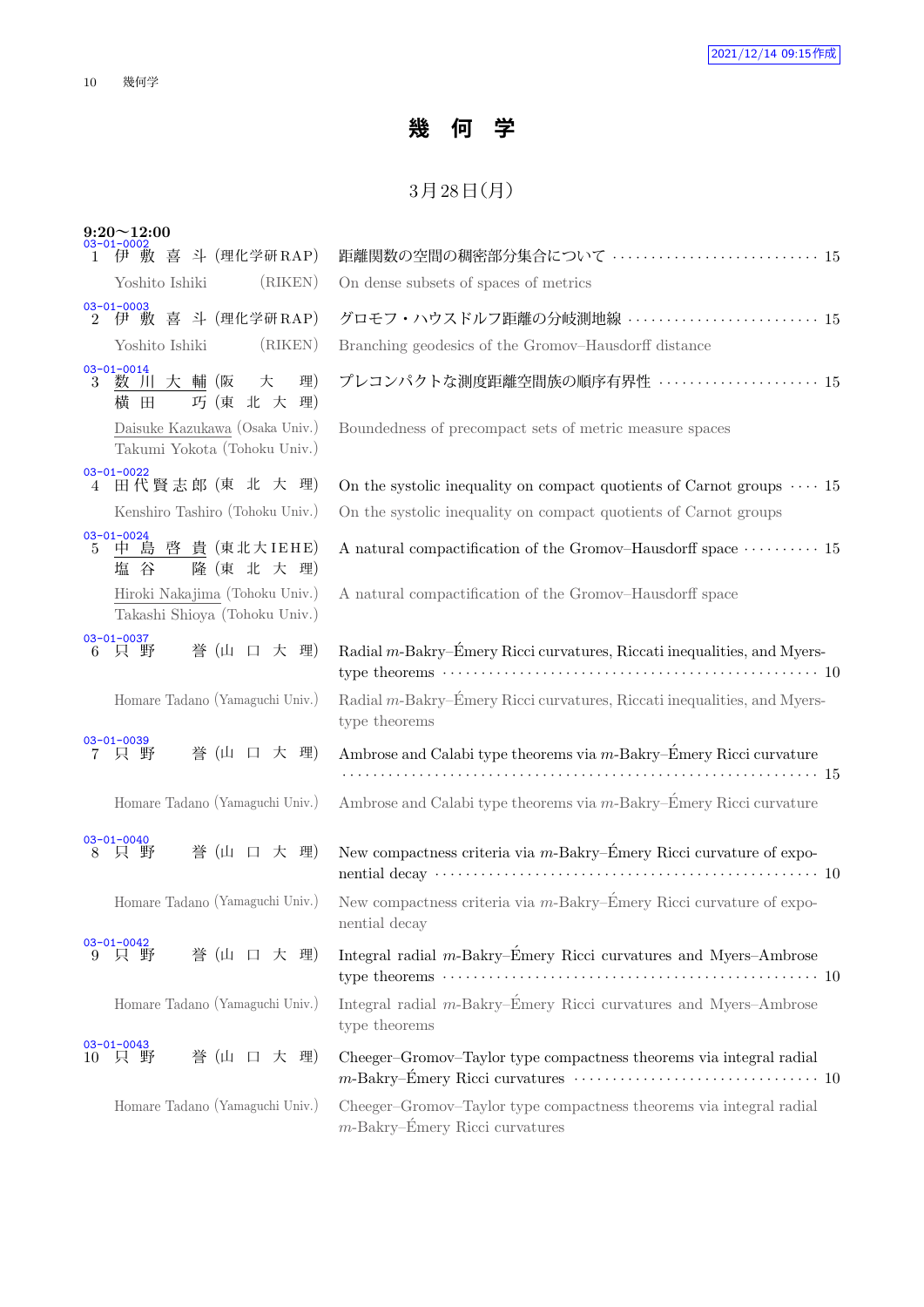**14:15~16:00**

|    | 14:15~16:00<br>03-01-0004                                          |                                                                                                                   |
|----|--------------------------------------------------------------------|-------------------------------------------------------------------------------------------------------------------|
|    | 川村昌也(香川高専)                                                         | 概 Hermitian 多様体上の関数の評価とその Monge-Ampère 方程式への応                                                                     |
|    | Masaya Kawamura                                                    | On estimates for a function on almost Hermitian manifolds and its ap-                                             |
|    | (Kagawa Nat. Coll. of Tech.)                                       | plication to the Monge-Ampère equation                                                                            |
|    | $03 - 01 - 0006$<br>聡 (沼津工高専)<br>12 中村                             | Calabi type functionals for coupled Kähler–Einstein metrics $\cdots \cdots$                                       |
|    | Satoshi Nakamura                                                   | Calabi type functionals for coupled Kähler-Einstein metrics                                                       |
|    | (Numazu Nat. Coll. of Tech.)                                       |                                                                                                                   |
|    | $03 - 01 - 0007$<br>13 四ッ谷直仁 (香川大教育)                               | Diffeomorphism classes of the doubling Calabi–Yau threefolds $\dots\dots$                                         |
|    | Naoto Yotsutani (Kagawa Univ.)                                     | Diffeomorphism classes of the doubling Calabi-Yau threefolds                                                      |
|    | $03 - 01 - 0018$<br>14 渡 邊 祐 太 (東 大 数 理)                           | 擬凸ケーラー多様体における非多重調和点集合の近傍上のコホモロジー                                                                                  |
|    | Yuta Watanabe (Univ. of Tokyo)                                     | Cohomology on neighborhoods of non-pluriharmonic loci in pseudocon-<br>vex Kähler manifolds                       |
| 15 | $03 - 01 - 0019$<br>森山貴之 (三重大教養教育院)<br>新田貴士(三重大教育)                 | Graded algebra structure on the space of quaternionic k-vector fields                                             |
|    | Takayuki Moriyama (Mie Univ.)<br>(Mie Univ.)<br>Takashi Nitta      | Graded algebra structure on the space of quaternionic k-vector fields                                             |
| 16 | $03 - 01 - 0032$<br>古賀<br>勇 (明 大 理<br>$\pm$ )<br>長 友 康 行 (明 大 理 工) | 複素射影直線から複素グラスマン多様体への同変調和写像の分類 ・・・・・・                                                                              |
|    | (Meiji Univ.)<br>Isami Koga<br>Yasuyuki Nagatomo (Meiji Univ.)     | Equivariant harmonic immersions of complex projective line into the<br>complex Grassmannian manifolds of rank two |

# **16:15~17:15 特別講演** 03-02-0001

|                                                  | 用について ‥‥‥‥‥‥‥‥‥‥‥‥‥‥‥‥‥‥‥‥‥‥‥‥‥‥‥‥ 15                                                       |  |
|--------------------------------------------------|---------------------------------------------------------------------------------------------|--|
| Masaya Kawamura                                  | On estimates for a function on almost Hermitian manifolds and its ap-                       |  |
| (Kagawa Nat. Coll. of Tech.)                     | plication to the Monge-Ampère equation                                                      |  |
| $03 - 01 - 0006$<br>聡 (沼津工高専)<br>12 中村村          | Calabi type functionals for coupled Kähler-Einstein metrics  15                             |  |
| Satoshi Nakamura<br>(Numazu Nat. Coll. of Tech.) | Calabi type functionals for coupled Kähler–Einstein metrics                                 |  |
| $03 - 01 - 0007$<br>13 四ッ谷直仁 (香川大教育)             | Diffeomorphism classes of the doubling Calabi–Yau threefolds $\cdots$ 15                    |  |
| Naoto Yotsutani (Kagawa Univ.)                   | Diffeomorphism classes of the doubling Calabi-Yau threefolds                                |  |
| $03 - 01 - 0018$<br>14 渡 邊 祐 太 (東 大 数 理)         | 擬凸ケーラー多様体における非多重調和点集合の近傍上のコホモロジー                                                            |  |
| Yuta Watanabe (Univ. of Tokyo)                   | Cohomology on neighborhoods of non-pluriharmonic loci in pseudocon-<br>vex Kähler manifolds |  |

### 複素射影直線から複素グラスマン多様体への同変調和写像の分類 *· · · · · ·* 15

ons of complex projective line into the ex Grassmannian manifolds of rank two

### -  $\vec{a}$  本 義 規 (東 工 大 理)♭ 因子に沿って錐的特異点をもつ定スカラー曲率 Kähler 計量についての最 近の進展

Yoshinori Hashimoto (Tokyo Tech) Recent progress on constant scalar curvature Kähler metrics with cone singularities along a divisor

## 3月29日 (火)

## **9:45~11:45** 03-01-0001

17 池 田 憲 明 (立命館大理工) 廣 田 祐 士 (麻 布 大 獣 医) Noriaki Ikeda (Ritsumeikan Univ.) Yuji Hirota (Azabu Univ.) 03-01-0010<br>18 奥 田 太 夏 (東 京 理 大 理) 佐 古 彰 史 (東 京 理 大 理) Taika Okuda (Tokyo Univ. of Sci.) Akifumi Sako (Tokyo Univ. of Sci.) 03-01-0023 19 高 橋 雄 也 (名大多元数理) *•* · 03-01-0027<br>20 廣 日 田 祐 士 (麻 布 大 獣 医)

郡 敏昭 (早大基幹理工) Yuji Hirota (Azabu Univ.) Tosiaki Kori (Waseda Univ.)

| Homotopy momentum sections on pre-multisymplectic manifold $\cdots$ 15 |  |  |  |  |  |
|------------------------------------------------------------------------|--|--|--|--|--|
|------------------------------------------------------------------------|--|--|--|--|--|

Homotopy momentum sections on pre-multisymplectic manifold

### 複素 2 次元局所対称 Kähler 多様体の変数分離変形量子化 · · · · · · · · · · · · · 15

Deformation quantization with separation of variables for 2-complex dimensional locally symmetric Kähler manifold

| -uuza | <sup>-</sup> 高 <sup>-</sup> 橋 雄 也 (名大多元数理)b 多角形のモジュライ空間と幾何学的量子化 ・・・・・・・・・・・・・・・・・・・・・・15      |  |
|-------|-----------------------------------------------------------------------------------------------|--|
|       | Yuya Takahashi (Nagoya Univ.) The moduli space of spatial polygons and geometric quantization |  |

| On the existence of (twisted) Dirac structures over the space of connec- |  |  |  |  |
|--------------------------------------------------------------------------|--|--|--|--|
|                                                                          |  |  |  |  |
| On the existence of (twisted) Dirac structures over the space of connec- |  |  |  |  |
| tions on 3 and 4 dimensional manifolds                                   |  |  |  |  |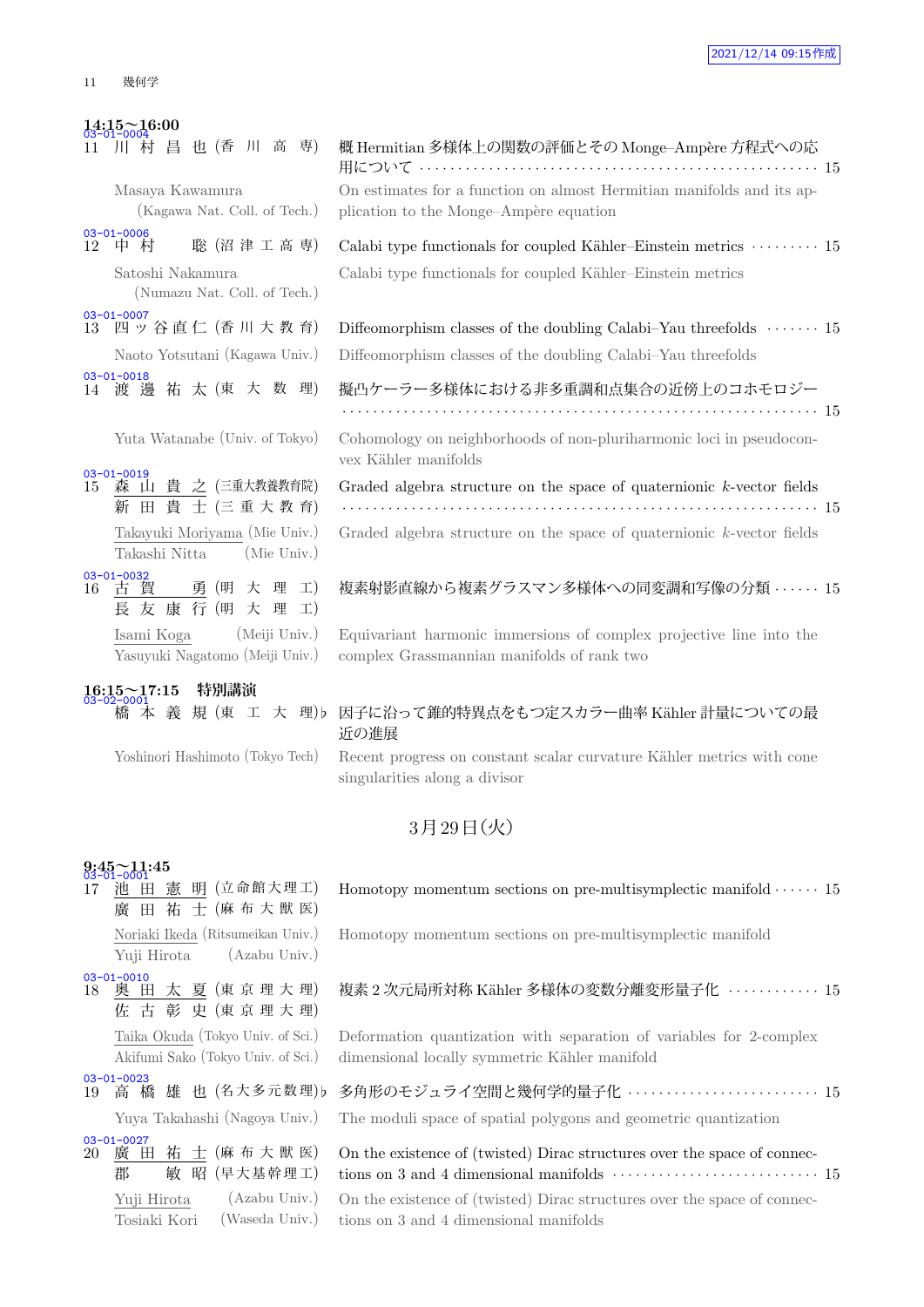#### 12 幾何学

## 03-01-0028<br>21 浅 香

猛 (東 大 数 理) b 石 橋 典 (京 大 数 理 研) 狩 野 隼 輔 (東北大RACMaS)

Takeru Asaka (Univ. of Tokyo) Tsukasa Ishibashi (Kyoto Univ.) Shunsuke Kano (Tohoku Univ.)

03-01-0034<br>22 乙藤 隆 史 (日 大 工) ゲストマーティン (早 大 理 工)

> Takashi Otofuji (Nihon Univ.) Martin Guest (Waseda Univ.)

 $\frac{03-01-0035}{23}$ 二 木 昌 宏 (千 葉 大 理) 三 田 史 彦 (京 大 理) Masahiro Futaki (Chiba Univ.) Fumihiko Sanda (Kyoto Univ.)

## **13:15~14:15 特別講演** 03-02-0002

| Earthquake maps and cluster algebras |  |
|--------------------------------------|--|
|                                      |  |

### *tt∗* -戸田方程式のストークス行列とアフィンリー代数の正エネルギー表現

*· · · · · · · · · · · · · · · · · · · · · · · · · · · · · · · · · · · · · · · · · · · · · · · · · · · · · · · · · · · · · ·* 10 Stokes matrices of  $tt^*$ -Toda equations and positive energy representations of affine Lie algebras

1 次元射影空間に対する同変ホモロジー的ミラー対称性 *· · · · · · · · · · · · · ·* 15

Equivariant homological mirror symmetry for CP1

### 多 羅 間 大 輔 (立 命 館 大 理 工) 半単純 Lie 群上の可積分測地流について

Daisuke Tarama (Ritsumeikan Univ.) On integrable geodesic flows of a semi-simple Lie group

### $3$ 月 $30$ 日 $($ 水 $)$

| $03 - 01 - 0005$                 | 24 佐 々 木 優 (東 京 工 高 専)                                              | 例外型コンパクトリー群 E6 および関連するコンパクト対称空間の極大対                                                                                                                                                                                                                                                                                                                                                                                              |
|----------------------------------|---------------------------------------------------------------------|----------------------------------------------------------------------------------------------------------------------------------------------------------------------------------------------------------------------------------------------------------------------------------------------------------------------------------------------------------------------------------------------------------------------------------|
|                                  | Yuuki Sasaki (Tokyo Nat. Coll. of Tech.)                            | Maximal antipodal sets of $E_6$ and some compact symmetric spaces                                                                                                                                                                                                                                                                                                                                                                |
| $03 - 01 - 0008$<br>25 -         | 藤 森 祥 一(広島大先進理工)<br>金 田 伸 (広島大先進理工)                                 | 高種数の向き付け不可能な極大曲面について  15                                                                                                                                                                                                                                                                                                                                                                                                         |
|                                  | Shoichi Fujimori (Hiroshima Univ.)<br>Shin Kaneda (Hiroshima Univ.) | Higher genus nonorientable maximal surfaces                                                                                                                                                                                                                                                                                                                                                                                      |
| $03 - 01 - 0009$<br>澤 井<br>26    | 洋 (沼 津 工 高 専)                                                       | Vaisman 可解多様体の構造定理の逆について ······················· 15                                                                                                                                                                                                                                                                                                                                                                              |
| Hiroshi Sawai                    | (Numazu Nat. Coll. of Tech.)                                        | On the inverse of the structure theorem for Vaisman solvmanifolds                                                                                                                                                                                                                                                                                                                                                                |
| $03 - 01 - 0013$                 | 27 高 野 嘉 寿 彦(信州大全学教育)                                               | ミンコフスキー空間内の慣性運動する質点の軌跡について ………… 10                                                                                                                                                                                                                                                                                                                                                                                               |
|                                  | Kazuhiko Takano (Shinshu Univ.)                                     | On trajectory of mass points inertially moving in the Minkowski space                                                                                                                                                                                                                                                                                                                                                            |
| $03 - 01 - 0016$<br>28-<br>佐藤雄一郎 | 秋山梨佳(都立大理)<br>酒井高司(都立大理)<br>(工学院大学習支援センター・都立大理)                     | Riemann 多様体間の写像の第二基本形式から定まる積分不変量に関する<br>第一変分公式 …………………………………………………… 15                                                                                                                                                                                                                                                                                                                                                           |
|                                  | Rika Akiyama (Tokyo Metro. Univ.)                                   | The first variational formulae for integral invariants of the second fun-<br>$\overline{m}$ 1 $\overline{m}$ 1 $\overline{m}$ 1 $\overline{m}$ 1 $\overline{m}$ 1 $\overline{m}$ 1 $\overline{m}$ 1 $\overline{m}$ 1 $\overline{m}$ 1 $\overline{m}$ 1 $\overline{m}$ 1 $\overline{m}$ 1 $\overline{m}$ 1 $\overline{m}$ 1 $\overline{m}$ 1 $\overline{m}$ 1 $\overline{m}$ 1 $\overline{m}$ 1 $\overline{m}$ 1 $\overline{m}$ 1 |

damental form of a map between Riemannian manifolds

| - Lodha–Moore 群の一般化について ‥‥‥‥‥‥‥‥‥‥‥‥‥‥‥‥‥ 15 |  |
|----------------------------------------------|--|
| Generalizations of the Lodha–Moore group     |  |

## **9:10~11:45** 03-01-0005 **24 佐 々 木 優 (東京工高専** Yuuki Sasaki (Tokyo Nat. Coll. of Tech.) 03-01-0008 25 藤 森 祥 一 (広島大先進理工

| Kazuhiko Takano (Shinshu Univ.) |  |  |
|---------------------------------|--|--|
|                                 |  |  |

03-01-0016 28 秋 山 梨 佳 (都 立 大 理) 酒井 高 司 (都 立 大 理 佐 藤 雄 一 郎 (工学院大学習支援センター・都立大理) Rika Akiyama (Tokyo Metro. Univ.) Takashi Sakai (Tokyo Metro. Univ.) Yuichiro Sato (Kogakuin Univ. /Tokyo Metro. Univ.) 03-01-0021 29 児 玉 悠 弥 (都 立 大 理)

Yuya Kodama (Tokyo Metro. Univ.)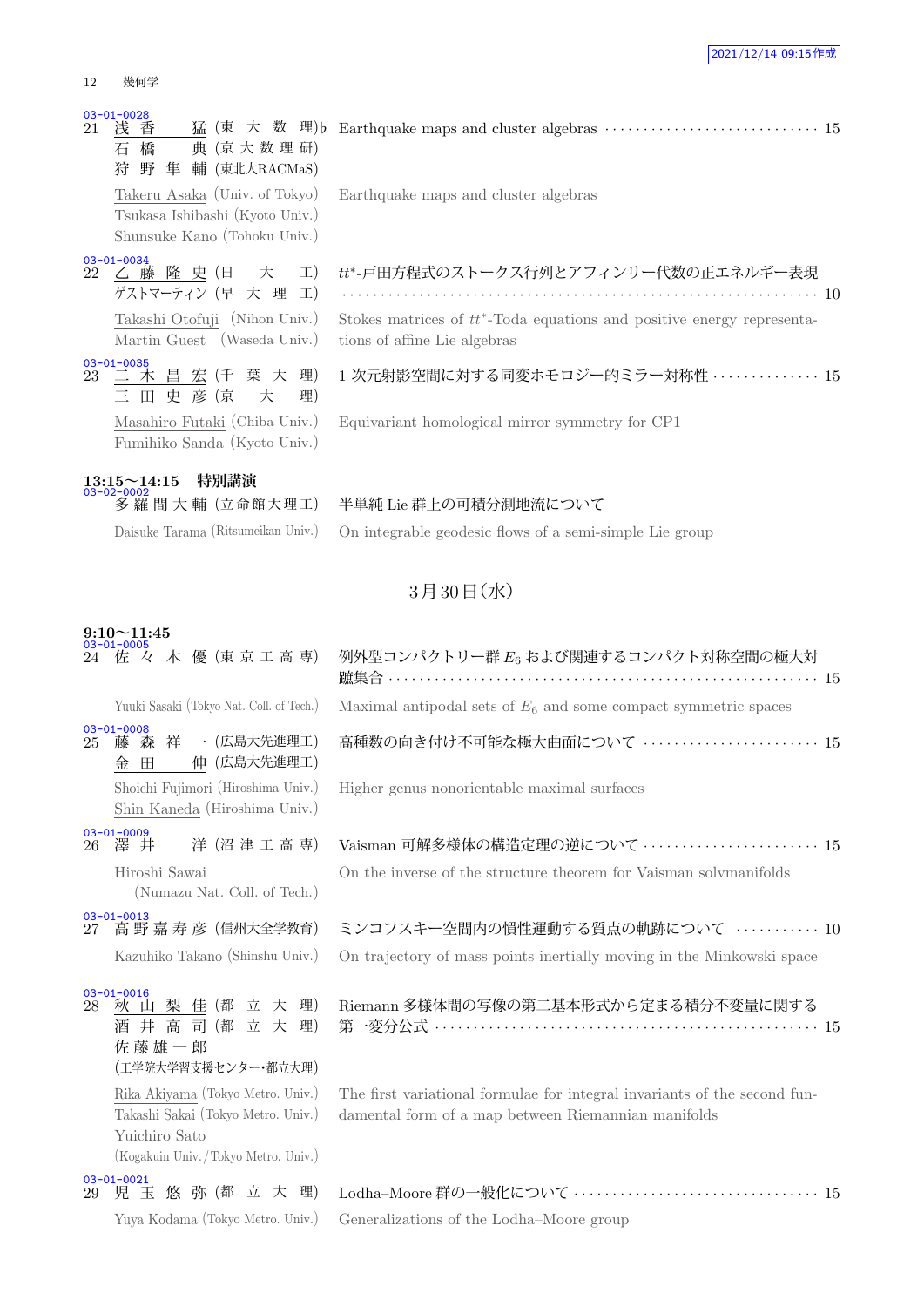#### 13 幾何学

03-01-0025<br>30 木 村 太 郎 (鶴 岡 工 高 専) 間 下 克 哉 (法 政 大 理 工) Taro Kimura (Nat. Inst. of Tech., Tsuruoka Coll.) Katsuya Mashimo (Hosei Univ.)

03-01-0029<br>31 坊 向 伸 隆 (大分大理工)

03-01-0033<br>32 奥 村 和 浩 (旭 川 工 高 専) Kazuhiro Okumura (Asahikawa Nat. Coll. of Tech.)

**14:15~15:15 特別講演** 03-02-0004

| $15:30\!\!\simeq\!\!16:30$<br>03-02-0003 |  | 特別講演 |  |
|------------------------------------------|--|------|--|
|                                          |  |      |  |

## Biharmonic Cartan embeddings defined by inner automorphism *· · · · · ·* 15 Biharmonic Cartan embeddings defined by inner automorphism

<sup>31</sup> 坊 向 伸 隆 (大 分 大 理 工) 楕円軌道上の正則ベクトル束に関する線形空間の次元について *· · · · · · · ·* <sup>15</sup> Nobutaka Boumuki (Oita Univ.) On the dimensions of linear spaces concerning holomorphic vector bundles over elliptic orbits

> 非平坦複素空間形内の D-平行な star-Ricci テンソルをもつ実超曲面 · · · 10 Real hypersurfaces in a nonflat complex space form whose star-Ricci tensor is D-parallel

## 近 藤 剛 史 (鹿 児 島 大 理) CAT(0) 空間に対する Coxeter 群の非線形スペクトルギャップ Takefumi Kondo (Kagoshima Univ.) Nonlinear spectral gaps of Coxeter groups with respect to CAT(0) spaces

雅 敏 (東京電機大工) Flat fronts in hyperbolic three-space and related topics Masatoshi Kokubu (Tokyo Denki Univ.) Flat fronts in hyperbolic three-space and related topics

### $3$ 月 $31$ 日 $($ 木 $)$

## **9:15~12:00** 03-01-0012

| 33 | 宮 武 夏 雄 (阪<br>大<br>理) b                                                                                   | 葉層構造付き多様体上の一般化 Kazdan-Warner 方程式について ・・・・・・15                               |
|----|-----------------------------------------------------------------------------------------------------------|-----------------------------------------------------------------------------|
|    | Natsuo Miyatake (Osaka Univ.)                                                                             | Generalized Kazdan–Warner equations on foliated manifolds                   |
|    | $03 - 01 - 0015$<br>34 國 川 慶 太 (宇都宮大教育)<br>櫻井陽平(埼玉大理)                                                     | <b>調和写像に関する増大度条件付き Liouville 型定理 ・・・・・・・・・・・・・・・・15</b>                     |
|    | Keita Kunikawa (Utsunomiya Univ.)<br>Yohei Sakurai (Saitama Univ.)                                        | Liouville type theorem for harmonic maps of controlled growth               |
| 35 | $03 - 01 - 0017$<br>高橋 淳也 (東北大情報)<br>(Univ. de Nantes)<br>C. Anné                                         | 体積一定下での Hodge-Laplacian と rough Laplacian の小さい固有値                           |
|    | Junya Takahashi (Tohoku Univ.)<br>Colette Anné (Univ. de Nantes)                                          | Small eigenvalues of the rough and Hodge Laplacians under fixed volume      |
| 36 | $03 - 01 - 0020$<br>中村友哉<br>(工学院大学習支援センター)<br>木 村 直 記 (早 大 理 工)                                           | Jacobi 構造と擬 Riemann 余計量の整合性 ························· 15                    |
|    | Tomoya Nakamura (Kogakuin Univ.)<br>Naoki Kimura (Waseda Univ.)                                           | The compatibility of Jacobi structures and pseudo-Riemannian comet-<br>rics |
| 37 | $03 - 01 - 0026$<br>高津飛鳥(都立大理)b<br>石毛和弘(東大数理)<br>P. Salani<br>(Univ. Firenze)                             |                                                                             |
|    | Asuka Takatsu (Tokyo Metro. Univ.)<br>Kazuhiro Ishige (Univ. of Tokyo)<br>(Univ. Firenze)<br>Paolo Salani | Concavity preserved by heat flow                                            |
|    |                                                                                                           |                                                                             |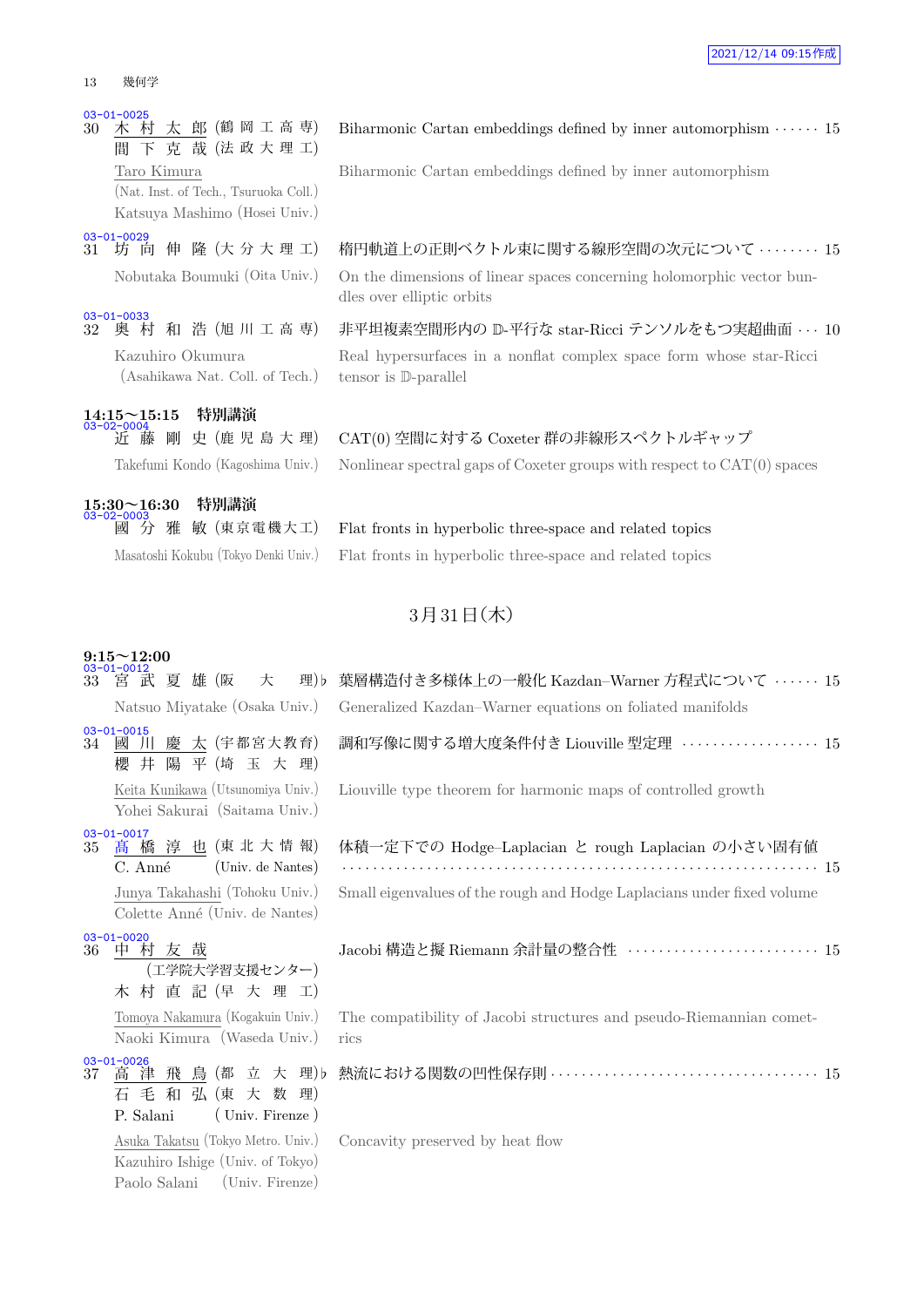### 14 幾何学

|    | $03 - 01 - 0030$<br>信 (名大多元数理)<br>38 納 谷                     | ラプラシアン第1固有値最大化と埋め込み最適化  15                                                                                                         |
|----|--------------------------------------------------------------|------------------------------------------------------------------------------------------------------------------------------------|
|    | Shin Nayatani (Nagoya Univ.)                                 | Laplacian first-eigenvalue maximization and embedding optimization                                                                 |
| 39 | $03 - 01 - 0031$<br>五 明 工 (名大多元数理)<br>信 (名大多元数理)<br>納谷       | 有限グラフの第1固有値の最大化と埋め込み  15                                                                                                           |
|    | Takumi Gomyou (Nagoya Univ.)<br>Shin Nayatani (Nagoya Univ.) | Maximization of the first eigenvalue and embedding of a finite graph                                                               |
|    | $03 - 01 - 0036$<br>範彦 (名<br>工<br>大)<br>40 南                 | 単線織性と有理連結性を補完する階層構造のコホモロジー的特徴付け … 15                                                                                               |
|    | Norihiko Minami<br>(Nagoya Inst. of Tech.)                   | Cohomological characterization of the hierarchical structures interpo-<br>lating the uniruledness and the rationally connectedness |
|    | $03 - 01 - 0038$                                             | 41 相 野 眞 行 (理化学研AIP)b 滑らかとは限らない部分多様体に対する Laplacian Eigenmaps の収束と                                                                  |
|    | (RIKEN)<br>Masayuki Aino                                     | Convergence of the Laplacian Eigenmaps and its rate for submanifolds<br>that are not necessarily smooth                            |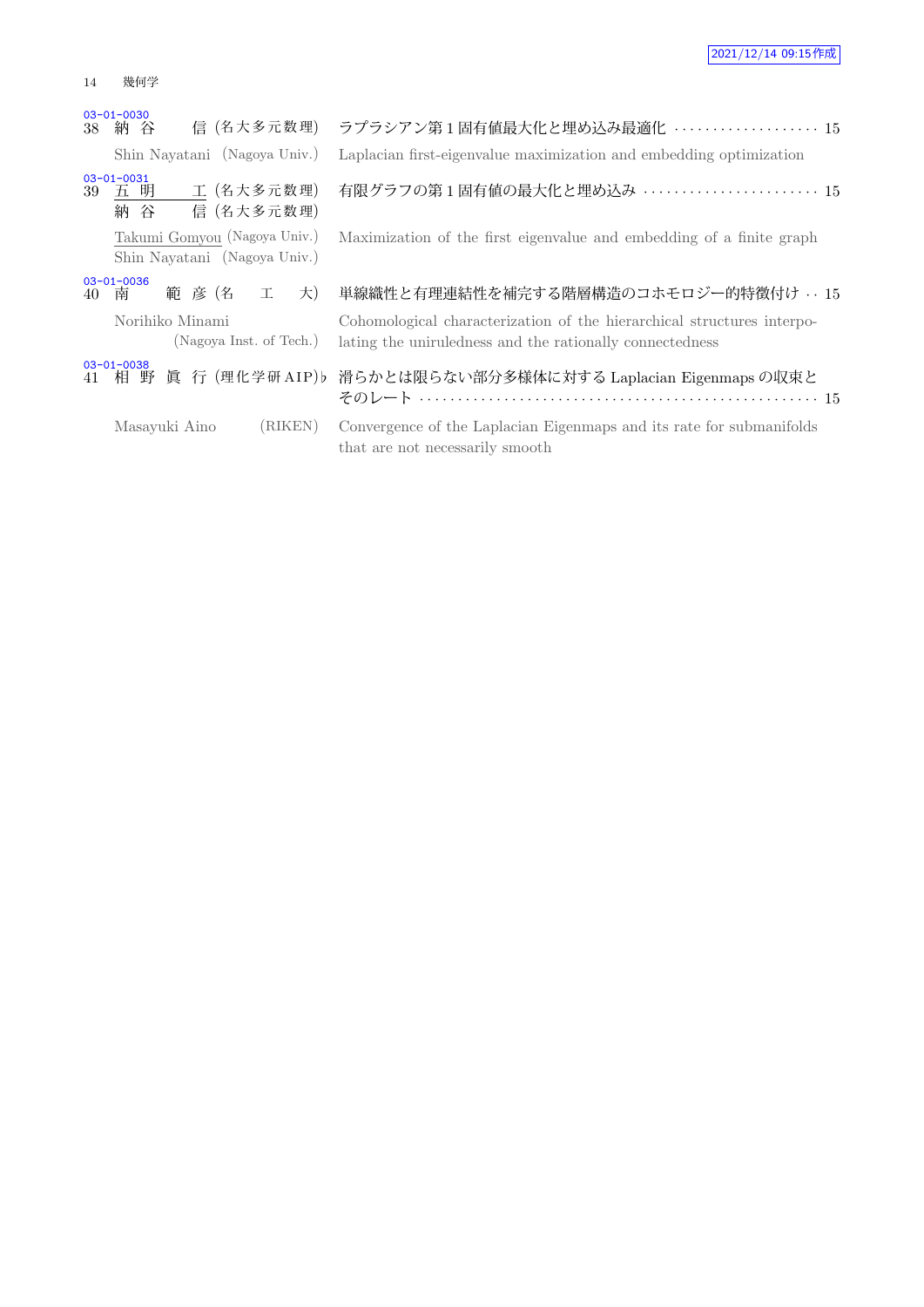## **函 数 論**

### $3738 \text{ H}$  (月)

| $9:30 \sim 11:50$<br>04-01-0009                                                                                                               |                                                                                                                                                                             |
|-----------------------------------------------------------------------------------------------------------------------------------------------|-----------------------------------------------------------------------------------------------------------------------------------------------------------------------------|
| 駿 (東北大情報)<br>1 熊 谷                                                                                                                            | 平行四辺形分解を持つ平坦曲面の族について ……………………… 15                                                                                                                                           |
| Shun Kumagai (Tohoku Univ.)                                                                                                                   | Family of flat surfaces with a parallelogram decomposition                                                                                                                  |
| $04 - 01 - 0005$<br>奥 山 裕 介 (京都工繊大基盤)<br>$\overline{2}$                                                                                       | Uniform perfectness in non-archimedean dynamics $\,\cdots\, \cdots\, \cdots\, \cdots\, \cdots\,$ 15                                                                         |
| Yûsuke Okuyama (Kyoto Inst. Tech.)                                                                                                            | Uniform perfectness in non-archimedean dynamics                                                                                                                             |
| $04 - 01 - 0012$<br>松崎克彦(早大教育)<br>3<br>Huaying Wei (早 大 教 育)                                                                                  | BMO embeddings, chord-arc curves, and Riemann mapping parametriza-                                                                                                          |
| Katsuhiko Matsuzaki (Waseda Univ.)<br>Huaying Wei<br>(Waseda Univ.)                                                                           | BMO embeddings, chord-arc curves, and Riemann mapping parametriza-<br>tion                                                                                                  |
| 04-01-0013<br>4 下村勝孝(茨城大理)                                                                                                                    | 半 Euclid 空間上の caloric morphism の時間変換と実有理関数 ········ 15                                                                                                                      |
| Katsunori Shimomura (Ibaraki Univ.)                                                                                                           | Real rational function and time transformation of caloric morphism on<br>semi-euclidean spaces                                                                              |
| $04 - 01 - 0004$<br>深作亮也(九大数理)<br>$5\overline{)}$<br>島 慎 一 (新<br>潟<br>大*)<br>田                                                                | 効率的な一変数留数計算アルゴリズム  10                                                                                                                                                       |
| Ryoya Fukasaku (Kyushu Univ.)<br>Shinichi Tajima (Niigata Univ.*)                                                                             | Efficient algorithms for computing univariate residues                                                                                                                      |
| $04 - 01 - 0016$<br>6 四之宮佳彦 (静岡大教育)                                                                                                           | Period matrices of some hyperelliptic Riemann surfaces $\cdots \cdots \cdots 15$                                                                                            |
| Yoshihiko Shinomiya (Shizuoka Univ.)                                                                                                          | Period matrices of some hyperelliptic Riemann surfaces                                                                                                                      |
| $04 - 01 - 0015$<br>濵野佐知子 (阪 市 大 理)<br>7<br>柴<br>雅 和 (広<br>大*)<br>島<br>Sachiko Hamano (Osaka City Univ.)<br>Masakazu Shiba (Hiroshima Univ.*) | The period matrices of an open Riemann surface and its closings in the<br>The period matrices of an open Riemann surface and its closings in the<br>Siegel upper half space |
| $04 - 01 - 0002$<br>丈 (九 大 数 理)<br>神本<br>8                                                                                                    | $C^{\infty}$ 関数に関する特異点解消と局所ゼータ関数の有理型解析接続 · · · · · · 15                                                                                                                     |
| Joe Kamimoto (Kyushu Univ.)                                                                                                                   | Resolution of singularities for $C^{\infty}$ functions and meromorphy of local<br>zeta functions                                                                            |
| $04 - 01 - 0011$<br>米田力生 (金沢大人間社会)<br>9                                                                                                       | ハーディー空間上とベルグマン空間上の重み付き合成作用素  10                                                                                                                                             |
| Rikio Yoneda (Kanazawa Univ.)                                                                                                                 | Weighted composition operators between $H^p$ and $L^q_a$                                                                                                                    |
| 特別講演<br>$14:15 \sim 15:15$                                                                                                                    |                                                                                                                                                                             |
| $04 - 02 - 0002$<br>解和也(金沢大理工)<br>滕                                                                                                           | 値分布論からの Stothers-Mason の定理再訪                                                                                                                                                |

Kazuya Tohge (Kanazawa Univ.) Revisiting the Stothers–Mason theorem with Nevanlinna

## 3月29日 (火)

## **9:30~11:30** 04-01-0014

04-01-0014<br>10 小 川 智 史 (阪 市 大 理)

### $S<sup>1</sup>$  束の構造を持つあるレビ平坦面周りの線形化 ····················· 15

Satoshi Ogawa (Osaka City Univ.) Linearization of transition functions along some Levi-flat hypersurfaces with the structure of  $S^1$ -bundle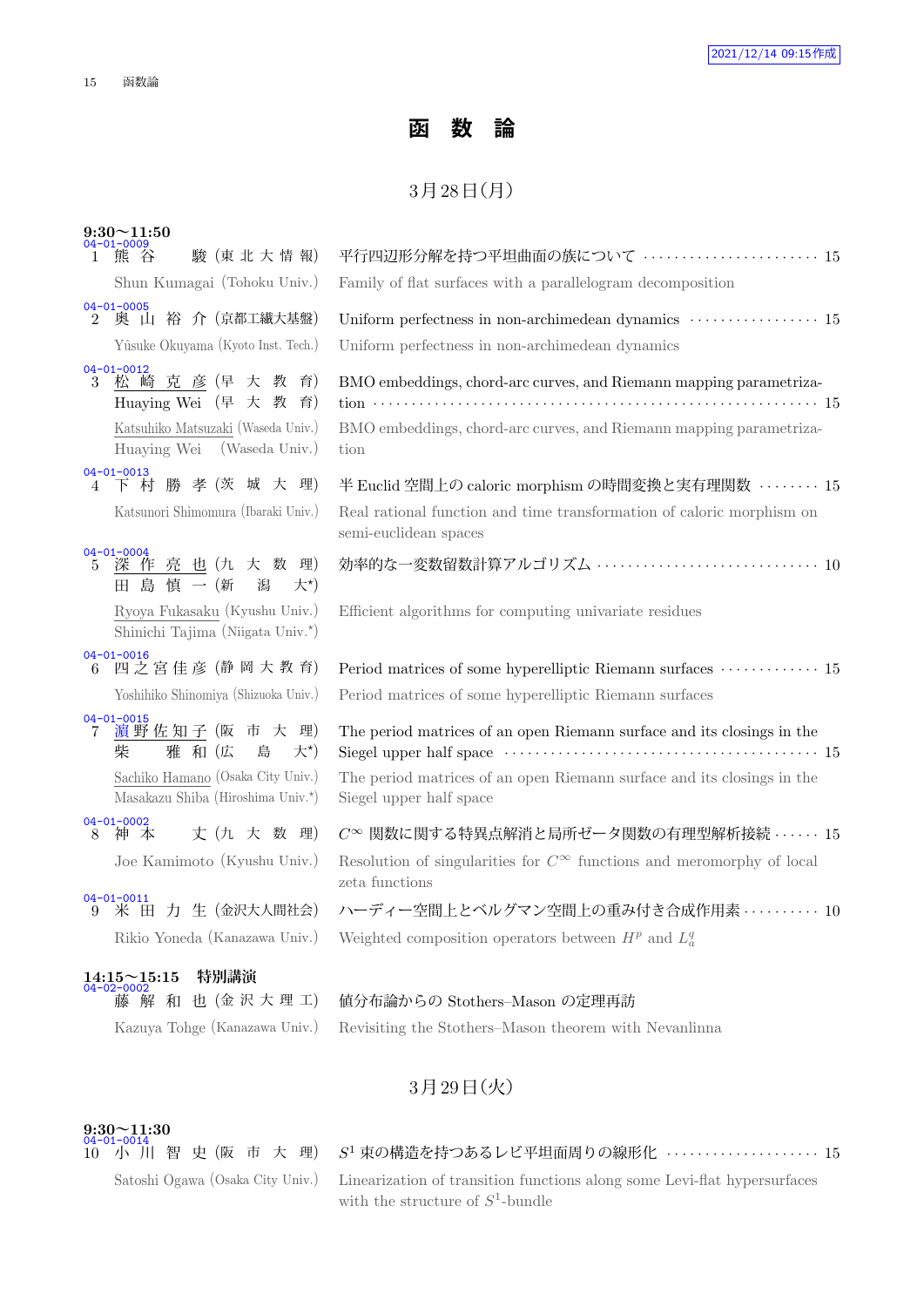| 16 | 函数論 |
|----|-----|
|    |     |

| 11 | $04 - 01 - 0008$<br>菊 池 翔 太 (名大多元数理)                                                  | 大沢-竹腰の L <sup>2</sup> 拡張定理の精密な評価の高次元化 ·················· 15                                             |
|----|---------------------------------------------------------------------------------------|---------------------------------------------------------------------------------------------------------|
|    | Shota Kikuchi (Nagoya Univ.)                                                          | On sharper estimates of Ohsawa–Takegoshi $L^2$ -extension theorem in<br>higher dimensional case         |
|    | $04 - 01 - 0006$<br>12 大 沢 健 夫 (名                                                     | 大*)b 擬凸境界を持つ複素多様体上の多項式増大度のコホモロジー消滅について                                                                  |
|    | Takeo Ohsawa (Nagoya Univ.*)                                                          | On the cohomology vanishing with polynomial growth on complex man-<br>ifolds with pseudoconvex boundary |
| 13 | $04 - 01 - 0003$<br>綾 野 孝 則 (阪市大数学研)<br>V. M. Buchstaber<br>(Steklov Inst. of Math.)  | 種数 2 の超楕円関数の楕円関数への還元 …………………………… 15                                                                     |
|    | Takanori Ayano (Osaka City Univ.)<br>Victor M. Buchstaber<br>(Steklov Inst. of Math.) | Reduction of hyperelliptic functions of genus 2 to elliptic functions                                   |
|    | $04 - 01 - 0007$<br>14 小池貴之(阪市大理)                                                     | Holomorphic foliation associated with a semi-positive class of numerical                                |
|    | Takayuki Koike (Osaka City Univ.)                                                     | Holomorphic foliation associated with a semi-positive class of numerical<br>dimension one               |
|    | $04 - 01 - 0010$<br>15 松本佳彦(阪<br>理)<br>大                                              | CR Killing 作用素と Bernstein-Gelfand-Gelfand 構成 ··············· 15                                         |
|    | Yoshihiko Matsumoto (Osaka Univ.)                                                     | The CR Killing operator and the Bernstein-Gelfand-Gelfand construc-<br>tion                             |
|    | $04 - 01 - 0001$<br>16 千 葉 優 作 (お茶の水女大基幹)                                             | Asymptotic estimates of holomorphic sections on Bohr-Sommerfeld La-                                     |
|    | Yusaku Tiba (Ochanomizu Univ.)                                                        | Asymptotic estimates of holomorphic sections on Bohr-Sommerfeld La-<br>grangian submanifolds            |
|    | 特別講演<br>$13:15 \sim 14:15$<br>04-02-0001                                              |                                                                                                         |
|    | 田島慎一(新<br>潟<br>大*)                                                                    | 特異点の複素解析, 代数解析とアルゴリズム                                                                                   |
|    | Shinichi Tajima (Niigata Univ.*)                                                      | Complex analysis, algebraic analysis and algorithms in singularity tho-                                 |

) Complex analysis, algebraic analysis and algorithms in singularity thoery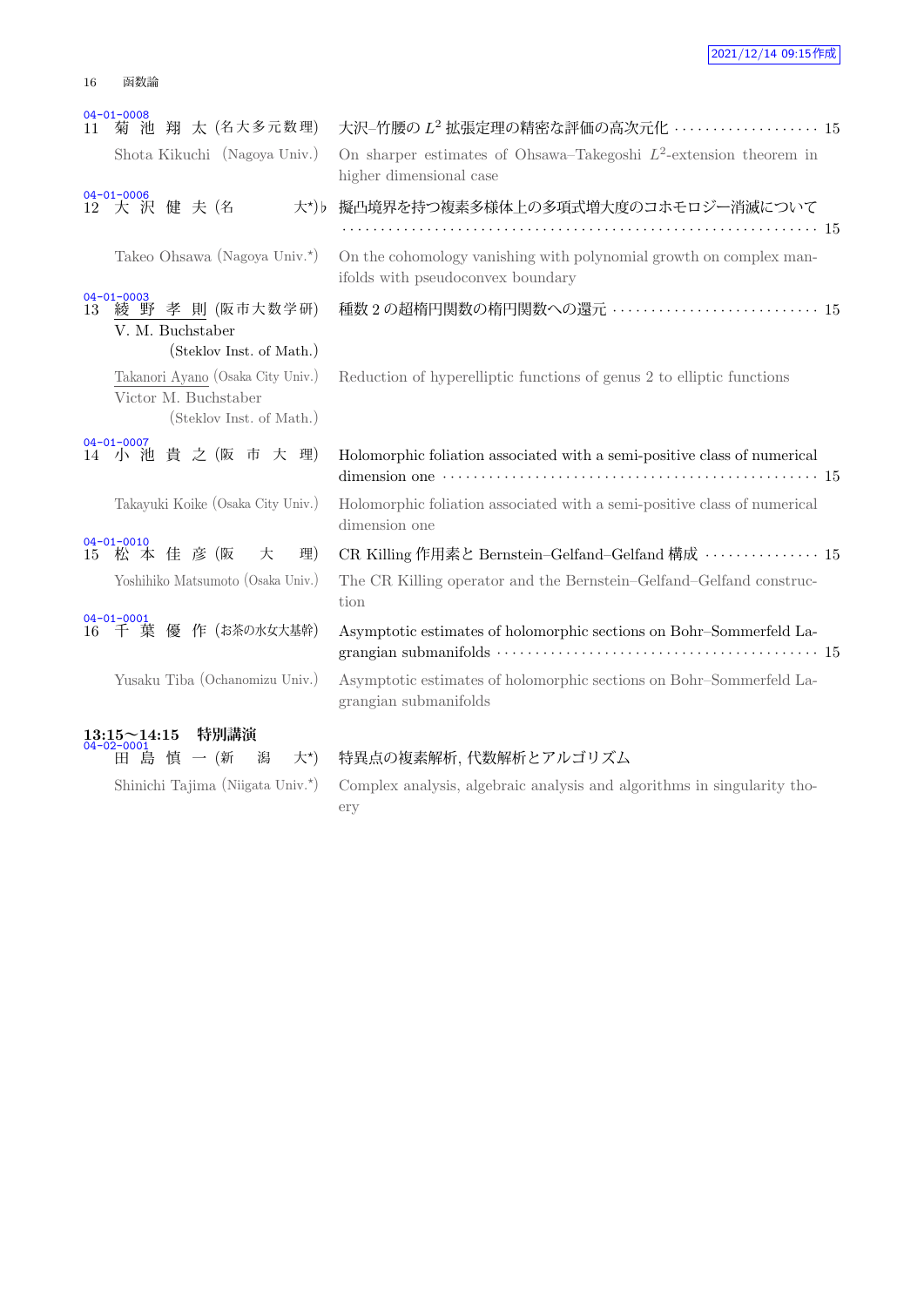## **函 数 方 程 式 論**

### $3<sup>7</sup>$   $3<sup>7</sup>$   $3<sup>8</sup>$   $\equiv$   $(1<sup>7</sup>)$

| $9:00 \sim 12:00$ |
|-------------------|
| $05 - 01 - 0005$  |

| $05 - 01 - 0005$<br>1 小 森 大 地 (北 大 M D S)                                                                        | 無限階擬微分作用素の層とその表象の同型性  12                                                                                                                               |
|------------------------------------------------------------------------------------------------------------------|--------------------------------------------------------------------------------------------------------------------------------------------------------|
| Daichi Komori (Hokkaido Univ.)                                                                                   | The equivalence of the sheaf of pseudodifferential operator and its sym-<br>bol class                                                                  |
| $05 - 01 - 0006$<br>2 安達 駿 弥 (熊本大自然)                                                                             | 4つの特異点を持つ2階 Fuchs 型微分方程式のモノドロミー不変 Hermite<br>形式について ……………………………………………………… 12                                                                           |
| Shunya Adachi (Kumamoto Univ.)                                                                                   | Monodromy invariant Hermitian forms for second order Fuchsian differ-<br>ential equations with four singularities                                      |
| $05 - 01 - 0007$<br>3 渋 川 元 樹 (神 戸 大 理)<br>Genki Shibukawa (Kobe Univ.)                                          | Artin-style characterizations for multiple gamma and sine functions $\cdots$ 10<br>Artin-style characterizations for multiple gamma and sine functions |
| $05 - 01 - 0018$<br>4 小川原弘士<br>(熊本大数理科学総合教育センター)                                                                 | Ramanujan 関数の $q \neq$ 分方程式の解の微分超越性 ·················· 12                                                                                              |
| Hiroshi Ogawara (Kumamoto Univ.)                                                                                 | Differential transcendence of solutions for $q$ -difference equation of Ra-<br>manujan function                                                        |
| $05 - 01 - 0034$<br>青木貴史(近<br>大*)<br>畿<br>$5 -$<br>鈴木貴雄 (近畿大理工)<br>内 田 匠 風 (近畿大総合理工)                             | Exact WKB analysis for the Pearcey system with a large parameter                                                                                       |
| $(Kinki$ Univ. <sup>*</sup> )<br>Takashi Aoki<br>(Kinki Univ.)<br>Takao Suzuki<br>(Kinki Univ.)<br>Shofu Uchida  | Exact WKB analysis for the Pearcey system with a large parameter                                                                                       |
| $05 - 01 - 0010$<br>6 石橋和葵 (広島商船高専)                                                                              | タイムスケール上における2種類の導関数をもつ半分線形ダイナミック                                                                                                                       |
| Kazuki Ishibashi<br>(Hiroshima Nat. Coll. of Maritime Tech.)                                                     | Nonoscillation theorems for half-linear dynamic equations with mixed<br>derivatives on a time scale                                                    |
| 05-01-0014<br>7 宇佐美広介 (岐 阜 大 工)<br>学 (愛<br>内 藤<br>大*)<br>媛                                                       | 摂動された半分線形常微分方程式の解の存在と漸近挙動について …… 12                                                                                                                    |
| Hiroyuki Usami (Gifu Univ.)<br>Manabu Naito (Ehime Univ. $\star$ )                                               | On the existence and asymptotic behavior of solutions of perturbed<br>half-linear ordinary differential equations                                      |
| $05 - 01 - 0002$<br>柴田 徹 太郎 (広島大先進理工)<br>8                                                                       | Asymptotic behavior of solution to semilinear eigenvalue problem $\cdots$ 12                                                                           |
| Tetsutaro Shibata (Hiroshima Univ.)                                                                              | Asymptotic behavior of solution to semilinear eigenvalue problem                                                                                       |
| $05 - 01 - 0003$<br>(Univ. College Dublin)<br>M. Ghergu<br>9<br>宮 本 安 人 (東 大 数 理)<br>(Swansea Univ.)<br>V. Moroz | Polyharmonic inequalities with nonlocal terms $\cdots \cdots \cdots \cdots \cdots \cdots 10$                                                           |
| Marius Ghergu (Univ. College Dublin)<br>Yasuhito Miyamoto (Univ. of Tokyo)<br>Vitaly Moroz (Swansea Univ.)       | Polyharmonic inequalities with nonlocal terms                                                                                                          |
| $05 - 01 - 0019$<br>10 長澤壯之(埼玉大理工)                                                                               | 結び目と絡み目 Möbius エネルギー: 分解定理, 余弦公式と Möbius 不変性                                                                                                           |

05-01-0019<br>10 長 澤 壮 之 (埼 玉 大 理 工) 石 関 彩 (埼玉大理工)

Takeyuki Nagasawa (Saitama Univ.) Aya Ishizeki (Saitama Univ.)

### The Möbius energies of knots and links: Decomposition, the cosine formula, and their Möbius invariance

*· · · · · · · · · · · · · · · · · · · · · · · · · · · · · · · · · · · · · · · · · · · · · · · · · · · · · · · · · · · · · ·* 10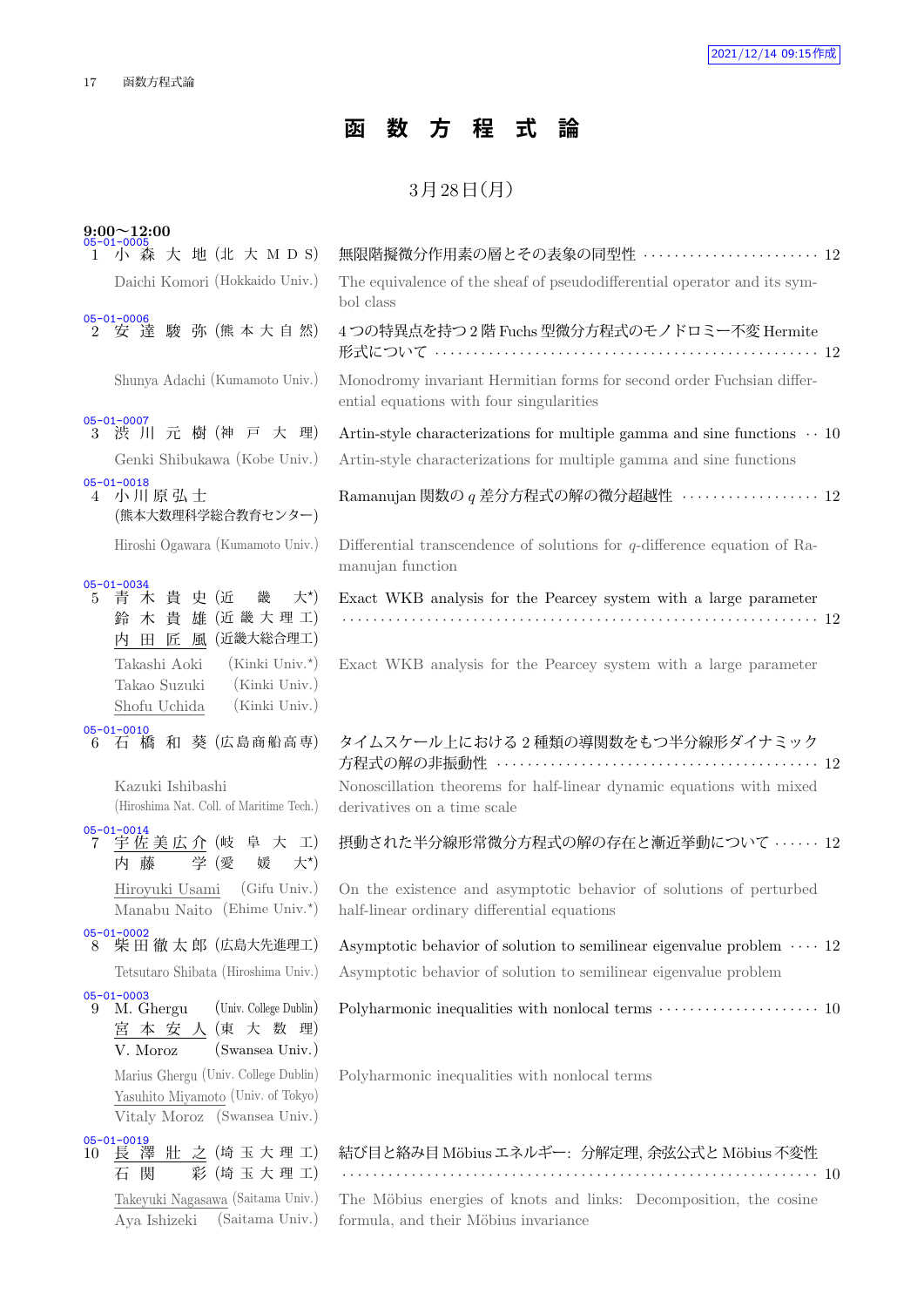#### 18 函数方程式論

05-01-0020<br>11 長 澤 壯 之 (埼玉大理工) 石 関 彩 (埼玉大理工) Takeyuki Nagasawa (Saitama Univ.) Aya Ishizeki (Saitama Univ.)

### **14:15~16:15**

Toshio Horiuchi (Ibaraki Univ.) 05-01-0062<br>13 安藤 広 (茨城大理工) 堀 内 利 郎 (茨 城 大*<sup>⋆</sup>*  $+$ \*) Hiroshi Ando (Ibaraki Univ.) Toshio Horiuchi (Ibaraki Univ.*<sup>⋆</sup>* ) 05-01-0067 14 濱 本 直 樹 (阪 府 大 理)

05-01-0030

15 亀 高 惟 倫 (阪  $+^{\star}$ 渡 辺 宏 太 郎 (防 衛 大) 永 井 敦 (津田塾大学芸) 武 村 一 雄 (日 大 理 工) 山 岸 弘 幸 (産業技術高専) Yoshinori Kametaka (Osaka Univ.*<sup>⋆</sup>* ) Kohtaro Watanabe (Nat. Defense Acad. of Japan) Atsushi Nagai (Tsuda Coll.) Kazuo Takemura (Nihon Univ.) Hiroyuki Yamagishi (Tokyo Metropolitan Coll. of Indus. Tech.)

05-01-0056<br>16 森 竜 樹 (武 蔵 野 大 工) 田 崎 創 平 (北 大 理) 辻 川 亨 (宮 崎 大*<sup>⋆</sup>*  $+^{\star}$ 四ツ谷晶二 (龍 谷  $\pm^{\star}$ Tatsuki Mori (Musashino Univ.) Sohei Tasaki (Hokkaido Univ.) Tohru Tsujikawa (Univ. of Miyazaki*<sup>⋆</sup>* ) Shoji Yotsutani (Ryukoku Univ.*<sup>⋆</sup>* )

- 05-01-0026<br>17 寺 井 健 悟 (東 大 数 理) 三 竹 大 寿 (東 大 数 理) Kengo Terai (Univ. of Tokyo) Hiroyoshi Mitake (Univ. of Tokyo)
- 05-01-0054<br>18 森龍 之 介 (明 大 M I M S) 富 松 瑛 太 (東 工 大 理) 利根川吉廣 (東 工 大 理) Ryunosuke Mori (Meiji Univ.) Eita Tomimatsu (Tokyo Tech) Yoshihiro Tonegawa (Tokyo Tech)

|  |  | 絡み目の Möbius エネルギーの極限としての結び目の Möbius エネルギー                           |  |  |  |  |
|--|--|---------------------------------------------------------------------|--|--|--|--|
|  |  |                                                                     |  |  |  |  |
|  |  | The Möbius energy of knots as a limit of the Möbius energy of links |  |  |  |  |
|  |  |                                                                     |  |  |  |  |

| 05-01-0009 | 12 堀 内 利 郎 (茨 城 大 理) The CKN type inequalities involving non-doubling weights ………… 12    |
|------------|------------------------------------------------------------------------------------------|
|            | Toshio Horiuchi (Ibaraki Univ.) The CKN type inequalities involving non-doubling weights |

Variational problems relating the generalized weighted Hardy's inequalities with compact perturbations  $\cdots \cdots \cdots \cdots \cdots \cdots \cdots \cdots \cdots \cdots \cdots$  12

Variational problems relating the generalized weighted Hardy's inequalities with compact perturbations

| 制約条件付きベクトル場に対する Rellich–Hardy 不等式の最良定数につ |  |
|------------------------------------------|--|
|                                          |  |

Naoki Hamamoto (Osaka Pref. Univ.) Sharp Rellich–Hardy inequality for constrained vector fields

弾性基盤上の張力をかけた半無限長の棒のたわみのグリーン関数の階層 構造とソボレフ不等式の最良定数 *· · · · · · · · · · · · · · · · · · · · · · · · · · · · · · · · ·* 10

Positivity and hierarchical structure of Green functions and the best constant of Sobolev inequality corresponding to a bending problem of a beam on a half line

| Global structure of stationary solutions for the 1-dimension Fix-Caginalp                                                                                |  |
|----------------------------------------------------------------------------------------------------------------------------------------------------------|--|
| equation $\cdots$ $\cdots$ $\cdots$ $\cdots$ $\cdots$ $\cdots$ $\cdots$ $\cdots$ $\cdots$ $\cdots$ $\cdots$ $\cdots$ $\cdots$ $\cdots$ $\cdots$ $\cdots$ |  |

Global structure of stationary solutions for the 1-dimension Fix–Caginalp equation

#### On weak solutions to first-order discount mean field games  $\cdots \cdots \cdots$  10

On weak solutions to first-order discount mean field games

移流項付き一般化平均曲率流に対する強解について *· · · · · · · · · · · · · · · · ·* 12

On a strong solution to a generalized mean curvature flow with a transport term in the sense of Brakke's formulation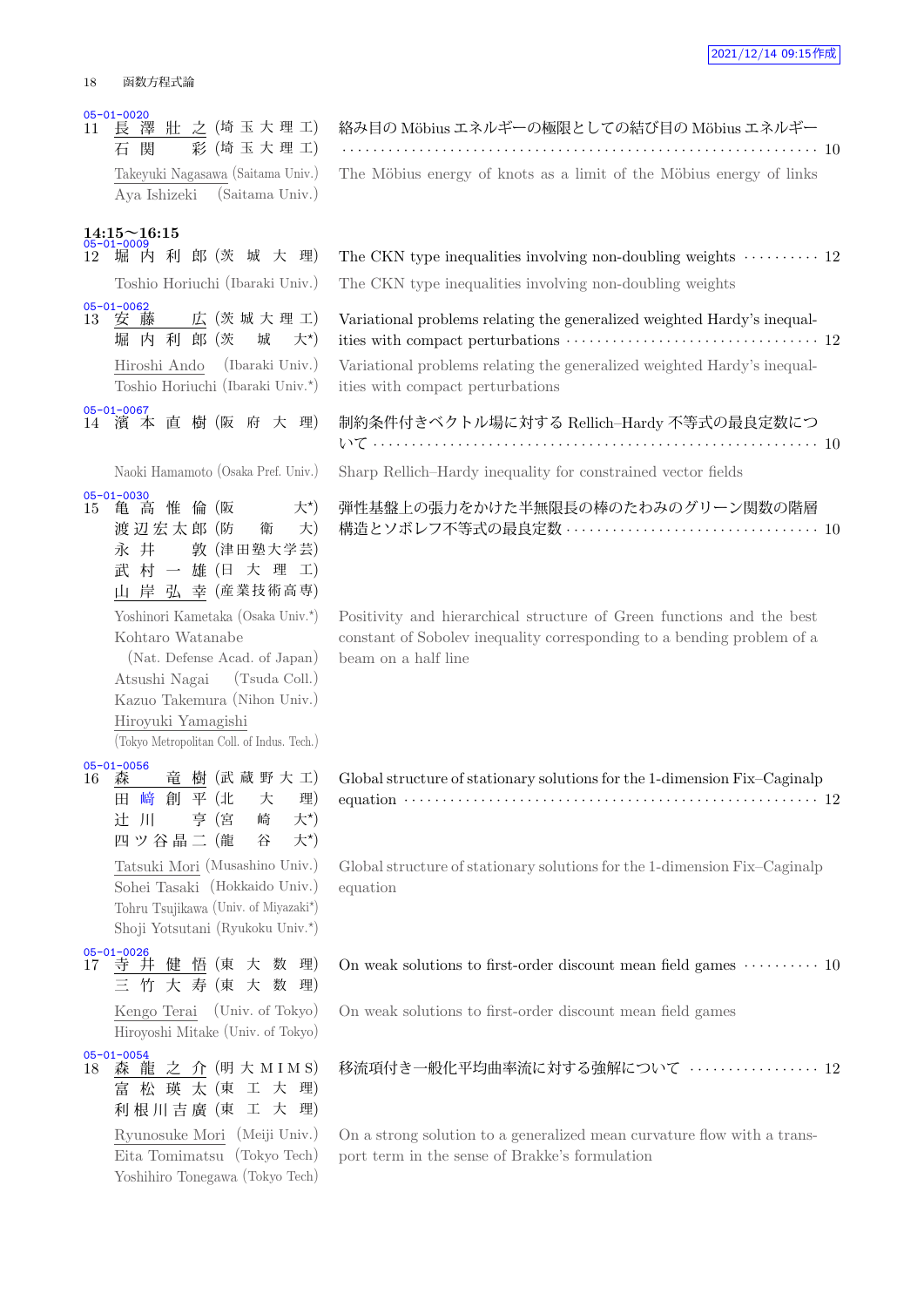## **16:30~17:30 2021年度(第20回)日本数学会解析学賞受賞特別講演** 05-02-0003

<u>- 3000</u><br>高 橋 太 (阪 市 大 理)♭ Hardy 不等式に関連する数学解析

Futoshi Takahashi (Osaka City Univ.) Mathematical analysis related with Hardy inequalities

## 3月29日 (火)

|    | $9:00 \sim 12:00$<br>05-01-0058                                                                                                                      |                                                                                                                                                                                                                               |
|----|------------------------------------------------------------------------------------------------------------------------------------------------------|-------------------------------------------------------------------------------------------------------------------------------------------------------------------------------------------------------------------------------|
| 19 | 大 将 (東 北 大 理)<br>岡<br>赤木剛朗(東北大理)                                                                                                                     | Space-time periodic homogenization for the porous medium equation                                                                                                                                                             |
|    | Tomoyuki Oka (Tohoku Univ.)<br>(Tohoku Univ.)<br>Goro Akagi                                                                                          | Space-time periodic homogenization for the porous medium equation<br>with nonnegative initial data                                                                                                                            |
|    | 05-01-0027<br>20 佐藤龍一(福岡大理)<br>小杉卓裕<br>(鳥取環境大人間形成教育センター)                                                                                             | On existence of solutions to a system of fully nonlinear parabolic equa-                                                                                                                                                      |
|    | Ryuichi Sato (Fukuoka Univ.)<br>Takahiro Kosugi<br>(Tottori Univ. of Environ. Stud.)                                                                 | On existence of solutions to a system of fully nonlinear parabolic equa-<br>tions                                                                                                                                             |
| 21 | $05 - 01 - 0035$<br>吉見<br>優 (京大人間環境)<br>小 川 卓 克 (東 北 大 理)<br>清 水 扇 丈 (京大人間環境)                                                                        | 熱方程式の斜め境界条件下での最大 L <sup>1</sup> -正則性 ····················· 10                                                                                                                                                                 |
|    | $(Kyoto$ Univ.)<br>Yu Yoshimi<br>Takayoshi Ogawa (Tohoku Univ.)<br>Senjo Shimizu<br>$(Kyoto$ Univ.)                                                  | Maximal $L^1$ -regularity of the heat equation under the oblique boundary<br>condition                                                                                                                                        |
|    | 05-01-0065<br>22 和久井洋司(東京理大理)<br>(Univ. of Wrocław)<br>S. Cygan<br>G. Karch<br>(Univ. of Wrocław)<br>K. Krawczyk (Univ. of Wrocław)                  | 移流拡散方程式の定数定常解の安定性  12                                                                                                                                                                                                         |
|    | Hiroshi Wakui (Tokyo Univ. of Sci.)<br>Szymon Cygan (Univ. of Wrocław)<br>Grzegorz Karch (Univ. of Wrocław)<br>Krzysztof Krawczyk (Univ. of Wrocław) | Stability of constant steady states of a drift-diffusion equation                                                                                                                                                             |
| 23 | $05 - 01 - 0042$<br>Y. Epshteyn<br>(Univ. of Utah)<br>Chun Liu<br>(Illinois Inst. of Tech.)<br>水野将司(日大理工)                                            | 結晶粒界の運動モデルに由来する Fokker-Planck 方程式の解の長時間挙動                                                                                                                                                                                     |
|    | Yekaterina Epshteyn (Univ. of Utah)<br>Chun Liu (Illinois Inst. of Tech.)<br>Masashi Mizuno (Nihon Univ.)                                            | Long-time asymptotic behavior for solutions to the Fokker-Planck equa-<br>tion related to the evolution of grain boundaries                                                                                                   |
|    | 05-01-0048<br>24 塚 本 悠 暉 (明大研究・知財)                                                                                                                   | 有界領域上の移流項付きアレン・カーン方程式の収束性 …………… 10                                                                                                                                                                                            |
|    | Yuki Tsukamoto (Meiji Univ.)                                                                                                                         | Convergence of the Allen-Cahn equation with transport term in a bounded<br>domain                                                                                                                                             |
|    | 05-01-0032<br>25 岩 渕<br>司 (東 北 大 理)                                                                                                                  | A spectral localization applied to the critical surface quasi-geostrophic<br>equation on a ball $\cdots$ $\cdots$ $\cdots$ $\cdots$ $\cdots$ $\cdots$ $\cdots$ $\cdots$ $\cdots$ $\cdots$ $\cdots$ $\cdots$ $\cdots$ $\cdots$ |
|    | Tsukasa Iwabuchi (Tohoku Univ.)                                                                                                                      | A spectral localization applied to the critical surface quasi-geostrophic<br>equation on a ball                                                                                                                               |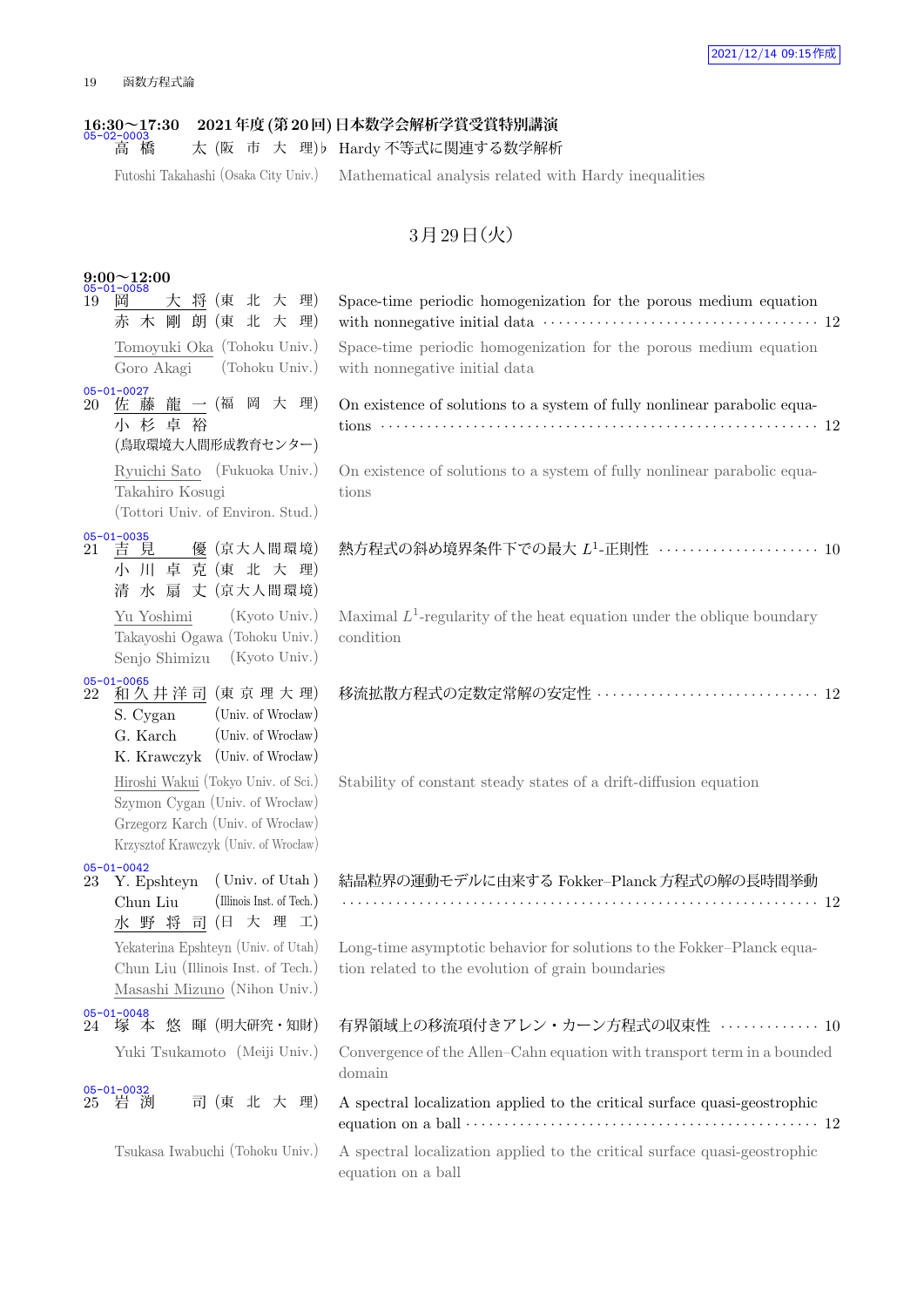| 20 | 函数方程式論 |
|----|--------|
|    |        |

| $05 - 01 - 0038$<br>オーヘーダヒ (東 北 大 理)<br>26<br>岩渕<br>司(東北大理)                                                | 表面準地衡方程式の解の最適な減衰評価  12                                                                                                            |
|------------------------------------------------------------------------------------------------------------|-----------------------------------------------------------------------------------------------------------------------------------|
| Dáithí Ó hAodha (Tohoku Univ.)<br>Tsukasa Iwabuchi (Tohoku Univ.)                                          | The optimal decay estimate of solutions to the surface quasi-geostrophic<br>equation                                              |
| $05 - 01 - 0043$<br>27 下條昌彦(都立大理)<br>忠 勝 (Tamkang Univ.)<br>郭                                              | 反応拡散方程式の伝播現象と Liouville 型定理 ······················ 12                                                                             |
| Masahiko Shimojo<br>(Tokyo Metro. Univ.)<br>Jong-Shenq Guo (Tamkang Univ.)                                 | A Liouville type theorem of reaction diffusion system and its application<br>to spreading problem                                 |
| 28 下條昌彦(都立大理)<br>忠 勝 (Tamkang Univ.)<br>郭<br>Yu-Shuo Chen (Tamkang Univ.)                                  | 特異被食捕食系の伝播現象と進行波 ………………………………… 10                                                                                                 |
| Masahiko Shimojo<br>(Tokyo Metro. Univ.)<br>Jong-Shenq Guo (Tamkang Univ.)<br>Yu-Shuo Chen (Tamkang Univ.) | Spreading problem and traveling wave of a singular predator-prey sys-<br>tem                                                      |
| $05 - 01 - 0021$<br>29 久藤衡介(早大理工)                                                                          | 重定・川崎・寺本モデルにおける交差拡散極限系の棲み分け定常解の大                                                                                                  |
| Kousuke Kuto (Waseda Univ.)                                                                                | Global bifurcation structure of segregated steady-states for a cross-<br>diffusion limit in the Shigesada-Kawasaki-Teramoto model |
| 特別講演                                                                                                       |                                                                                                                                   |
| $13:00~14:00$<br>05-02-0002<br>澤<br>寛 (神奈川大理)                                                              | 高次元空間における多安定型非線形項をもつ反応拡散方程式の自由境界<br>問題について                                                                                        |
| Hiroshi Matsuzawa (Kanagawa Univ.)                                                                         | A free boundary problem of reaction-diffusion equation with a multi-<br>stable type nonlinearity in high space dimensions         |
|                                                                                                            | 3月30日(水)                                                                                                                          |
| $9:00\!\!\simeq\!\!12:00$<br>$05 - 01 - 0059$                                                              |                                                                                                                                   |

| 30 | <u>UU UI UUUJ</u><br>勝 呂                                                 | 剛 志 (東 北 大 理)♭ 放物-楕円型 Keller–Segel 系の初期値問題の一様局所可積分空間における                                                                                                                     |
|----|--------------------------------------------------------------------------|------------------------------------------------------------------------------------------------------------------------------------------------------------------------------|
|    | Takeshi Suguro (Tohoku Univ.)                                            | Well-posedness of the Cauchy problem of the parabolic-elliptic Keller-<br>Segel system in uniformly local spaces                                                             |
| 31 | $05 - 01 - 0060$<br>細野竜也(東北大理)b                                          | Finite time blow-up of solutions to an attraction-repulsion chemotaxis                                                                                                       |
|    | Tatsuya Hosono (Tohoku Univ.)                                            | Finite time blow-up of solutions to an attraction-repulsion chemotaxis<br>system in four dimensional case                                                                    |
| 32 | $05 - 01 - 0001$<br>田 中 悠 也 (東 京 理 大 理)<br>横 田 智 巳 (東京理大理)               | Blow-up in a degenerate parabolic-elliptic chemotaxis system with lo-<br>gistic source and nonlinear production $\cdots \cdots \cdots \cdots \cdots \cdots \cdots \cdots$ 12 |
|    | Yuya Tanaka (Tokyo Univ. of Sci.)<br>Tomomi Yokota (Tokyo Univ. of Sci.) | Blow-up in a degenerate parabolic-elliptic chemotaxis system with lo-<br>gistic source and nonlinear production                                                              |
|    | $05 - 01 - 0004$<br>33 上村                                                |                                                                                                                                                                              |
|    | Yutaka Kamimura<br>(Tokyo Univ. of Marine Sci. and Tech.)                | Soliton solutions of the Boussinesq system                                                                                                                                   |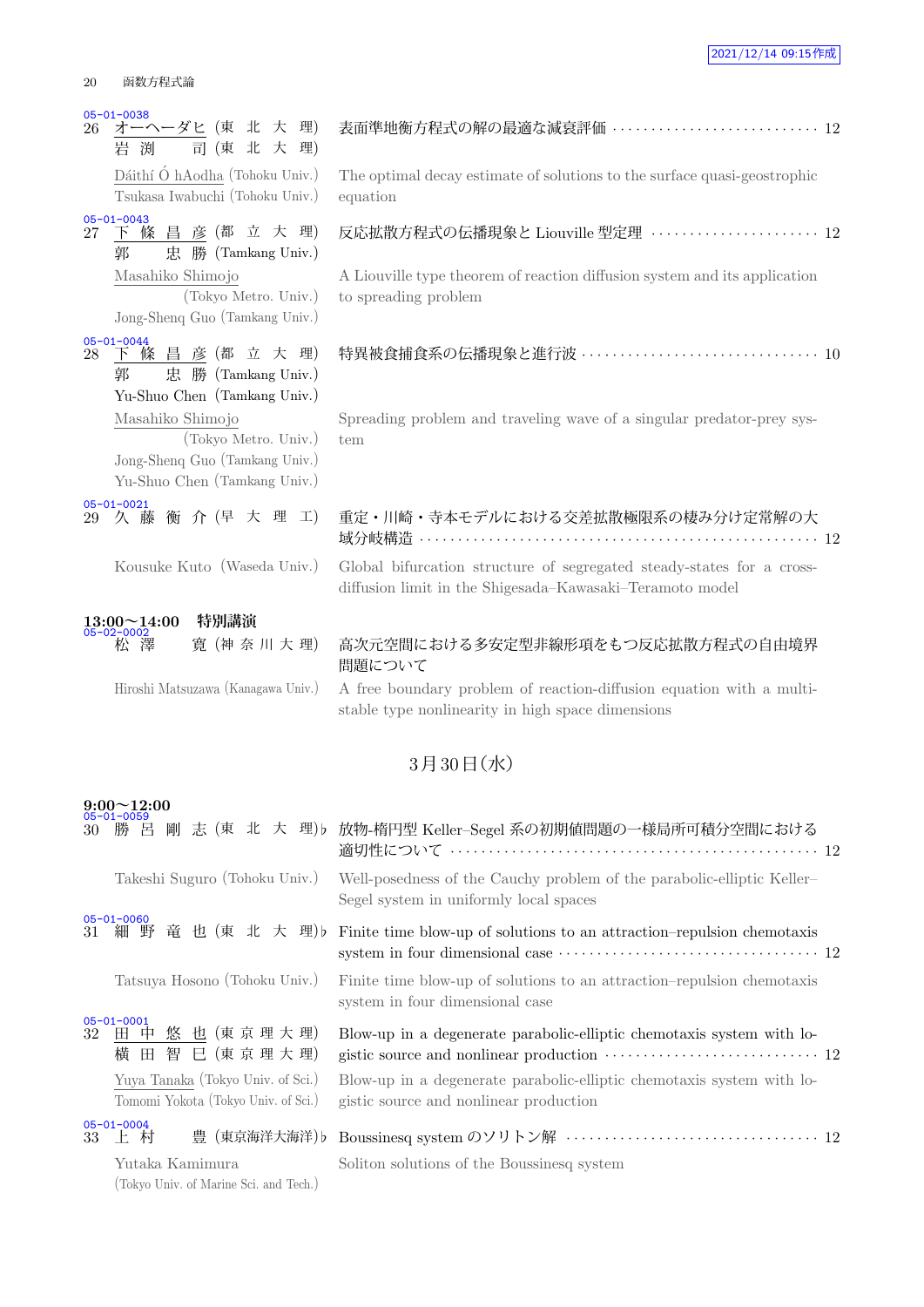|    | $05 - 01 - 0051$<br>34 米田昌史 (千葉大融合理工)                                                                                    | Asymptotic stability of soliton for discrete nonlinear Schrödinger equa-<br>tion on one-dimensional lattice $\hspace{0.1cm} \cdots \hspace{0.1cm} \cdots \hspace{0.1cm} \cdots \hspace{0.1cm} \cdots \hspace{0.1cm} \cdots \hspace{0.1cm} \cdots \hspace{0.1cm} \cdots \hspace{0.1cm} \cdots \hspace{0.1cm} \cdots \hspace{0.1cm} \cdots \hspace{0.1cm} 10$ |
|----|--------------------------------------------------------------------------------------------------------------------------|-------------------------------------------------------------------------------------------------------------------------------------------------------------------------------------------------------------------------------------------------------------------------------------------------------------------------------------------------------------|
|    | Masafumi Yoneda (Chiba Univ.)                                                                                            | Asymptotic stability of soliton for discrete nonlinear Schrödinger equa-<br>tion on one-dimensional lattice                                                                                                                                                                                                                                                 |
|    | 05-01-0008<br>35 吉野正史(広島大理)                                                                                              | Movable singular point of non autonomous Hamiltonian system of de-                                                                                                                                                                                                                                                                                          |
|    | Masafumi Yoshino (Hiroshima Univ.)                                                                                       | Movable singular point of non autonomous Hamiltonian system of de-<br>gree of freedom one                                                                                                                                                                                                                                                                   |
|    | 05-01-0055<br>36 深谷法良(東京理大理)<br>V. Georgiev (Pisa Univ.)<br>池 田 正 弘 (理化学研·慶大理工)                                          | 点相互作用を持つ2次元非線形シュレディンガー方程式の定在波解の安<br>定性と不安定性 …………………………………………………… 12                                                                                                                                                                                                                                                                                         |
|    | Noriyoshi Fukaya (Tokyo Univ. of Sci.)<br>Vladimir Georgiev (Pisa Univ.)<br>Masahiro Ikeda (RIKEN/Keio Univ.)            | On stability and instability of standing waves for 2d-nonlinear Schrödinger<br>equations with point interaction                                                                                                                                                                                                                                             |
| 37 | $05 - 01 - 0063$<br>長 田 祐 輝 (都 立 大 理)                                                                                    | 非対称ポテンシャルの下での3波相互作用をもつ非線形シュレディンガー                                                                                                                                                                                                                                                                                                                           |
|    | Yuki Osada (Tokyo Metro. Univ.)                                                                                          | Existence of a minimizer for a nonlinear Schrödinger system with three<br>wave interaction under non-symmetric potentials                                                                                                                                                                                                                                   |
|    | 05-01-0064<br>38 浜 野<br>大 (埼 玉 大 理 工)<br>池田正弘<br>(理化学研AIP·慶大理工)                                                          | 逆冪乗型ポテンシャルをもつ非線形シュレディンガー方程式の爆発解に                                                                                                                                                                                                                                                                                                                            |
|    | 町 原 秀 二 (埼玉大理工)<br>Masaru Hamano (Saitama Univ.)<br>Masahiro Ikeda (RIKEN/Keio Univ.)<br>Shuji Machihara (Saitama Univ.) | Blow-up solutions to nonlinear Schrödinger equation with an inverse<br>power potential                                                                                                                                                                                                                                                                      |
| 39 | $05 - 01 - 0041$                                                                                                         | 佐藤拓也(東北大理) Lower bound estimates of solutions to the dissipative nonlinear Schrödinger<br>equation $\cdots$ $\cdots$ $\cdots$ $\cdots$ $\cdots$ $\cdots$ $\cdots$ $\cdots$ $\cdots$ $\cdots$ $\cdots$ $\cdots$ $\cdots$ $\cdots$ $\cdots$ $\cdots$                                                                                                          |
|    | (Tohoku Univ.)<br>Takuya Sato                                                                                            | Lower bound estimates of solutions to the dissipative nonlinear Schrödinger<br>equation                                                                                                                                                                                                                                                                     |
| 40 | $05 - 01 - 0036$<br>間 備 (京大数理研)<br>波 多                                                                                   | リースポテンシャルを持つ無限粒子系に対する Hartree 方程式の初期値                                                                                                                                                                                                                                                                                                                       |
|    | Sonae Hadama (Kyoto Univ.)                                                                                               | Well-posedness of the Hartree equation for infinitely many particles with<br>the Riesz potential                                                                                                                                                                                                                                                            |
| 41 | $14:15 \sim 16:15$<br>05-01-0050<br>橋本隼也(埼玉大理工)<br>玉<br>勇 (埼<br>工<br>$\pm$ *)<br>道<br>原 秀 二 (埼玉大理工)<br>町                 | 確率非線形シュレディンガー方程式の $H^2$ -時間局所適切性 ··········· 10                                                                                                                                                                                                                                                                                                             |
|    | Shunya Hashimoto (Saitama Univ.)<br>Isamu Dôku (Saitama Univ.*)<br>Shuji Machihara (Saitama Univ.)                       | The local well-posedness of the stochastic nonlinear Schrödinger equa-<br>tions in $H^2$                                                                                                                                                                                                                                                                    |
| 42 | $05 - 01 - 0017$<br>勲(京<br>加 藤<br>大<br>理)                                                                                | Ill-posedness for the half wave Schrödinger equation $\,\cdots\, \cdots\, \cdots\, \cdots\, \cdots\, \, 10$                                                                                                                                                                                                                                                 |
|    | (Kyoto Univ.)<br>Isao Kato                                                                                               | Ill-posedness for the half wave Schrödinger equation                                                                                                                                                                                                                                                                                                        |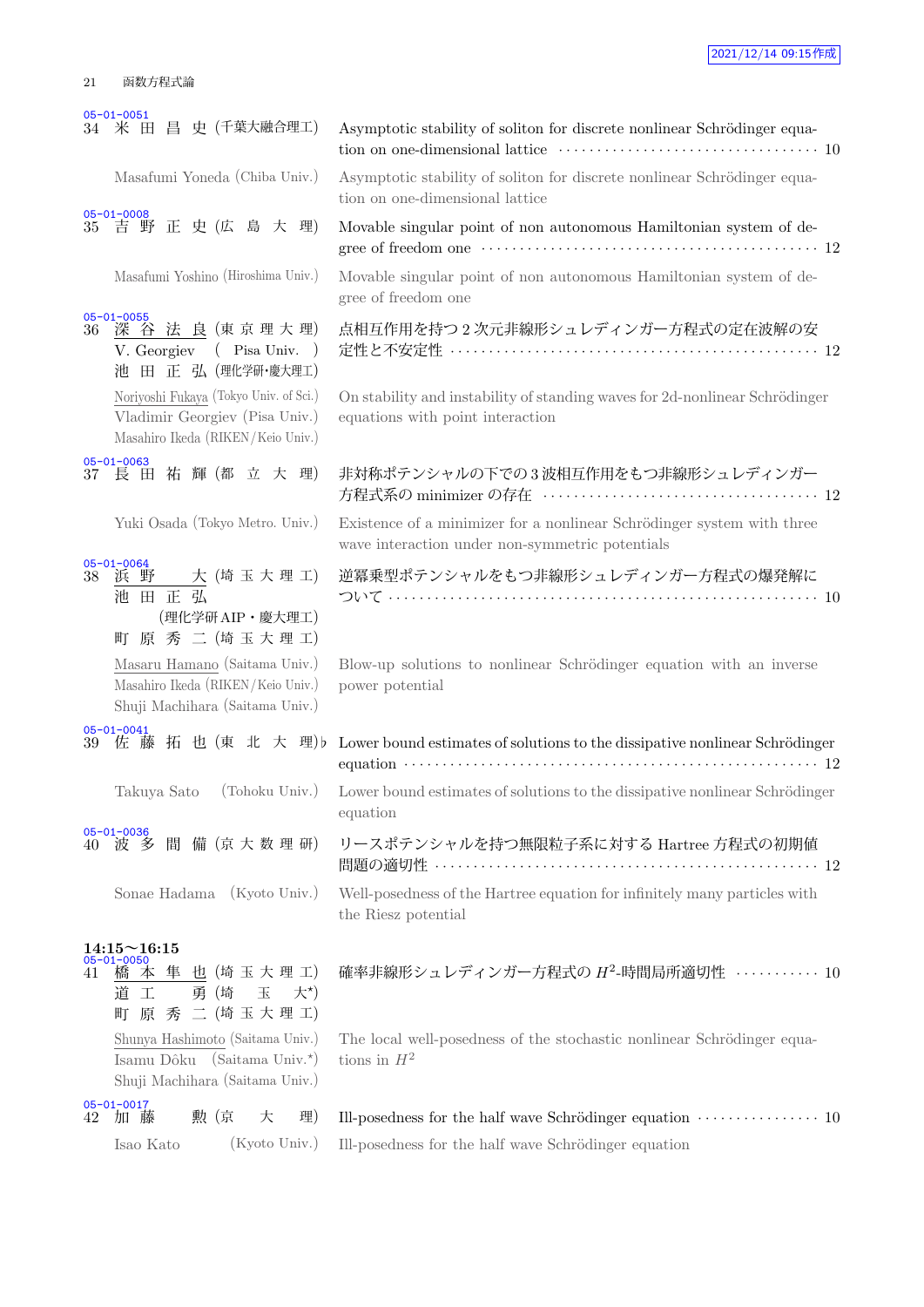|    | <mark>05-01-0052</mark><br>43 眞 崎<br>聡 (阪大基礎工)<br>﨑<br>瀬 片<br>純 市 (九 大 数 理)<br>航太 (岡山理大理)<br>屋<br>瓜                     | 3次非線形方程式系の分類について ………………………………… 12                                                                                                                            |  |
|----|-------------------------------------------------------------------------------------------------------------------------|--------------------------------------------------------------------------------------------------------------------------------------------------------------|--|
|    | Satoshi Masaki (Osaka Univ.)<br>Jun-ichi Segata (Kyushu Univ.)<br>Kota Uriya (Okayama Univ. of Sci.)                    | On classification of cubic nonlinear systems                                                                                                                 |  |
| 44 | $05 - 01 - 0053$<br>聡 (阪大基礎工)<br>眞<br>﨑<br>瀬片純市(九大数理)<br>屋 航 太 (岡山理大理)<br>瓜                                             | ある非線形クラインゴルドン方程式系の解の漸近挙動について ……… 10                                                                                                                          |  |
|    | Satoshi Masaki (Osaka Univ.)<br>Jun-ichi Segata (Kyushu Univ.)<br>Kota Uriya (Okayama Univ. of Sci.)                    | On asymptotic behavior of solutions to a nonlinear Klein-Gordon sys-<br>tem                                                                                  |  |
| 45 | $05 - 01 - 0057$<br>北村駿介(東北大理)b<br>高村博之(東北大理)<br>若狭恭平(釧路工高専)                                                            | 特性方向の重みを持つ一次元半線形波動方程式の古典解の lifespan 評価                                                                                                                       |  |
|    | Shunsuke Kitamura (Tohoku Univ.)<br>Hiroyuki Takamura (Tohoku Univ.)<br>Kyouhei Wakasa<br>(Kushiro Nat. Coll. of Tech.) | The lifespan estimates of classical solutions of one dimensional semilin-<br>ear wave equations with characteristic weights                                  |  |
| 46 | 05-01-0023<br>高 村 博 之 (東 北 大 理) b<br>北村駿介(東北大<br>理)<br>森澤功暁(東北大理)                                                       | 空間1次元における空間変数による重み付き微分型半線形波動方程式の<br>古典解 ……………………………………………………………… 12                                                                                          |  |
|    | Hiroyuki Takamura (Tohoku Univ.)<br>Shunsuke Kitamura (Tohoku Univ.)<br>Katsuaki Morisawa (Tohoku Univ.)                | Semilinear wave equations of derivative type with spatial weights in one<br>space dimension                                                                  |  |
| 47 | $05 - 01 - 0024$<br>高村博之(東北大理)b<br>佐々木多希子 (武蔵野大工·東北大理)<br>森澤功暁(東北大理)                                                    | 非線形波動方程式の一般論を超える空間1次元の combined effect ····· 12                                                                                                              |  |
|    | Hiroyuki Takamura (Tohoku Univ.)<br>Takiko Sasaki<br>(Musashino Univ./Tohoku Univ.)<br>Katsuaki Morisawa (Tohoku Univ.) | The combined effect in one space dimension beyond the general theory<br>for nonlinear wave equations                                                         |  |
|    | 特別講演<br>$16:30 \sim 17:30$<br>05-02-0001                                                                                |                                                                                                                                                              |  |
|    | 側島基<br>宏 (東京理大理工)b<br>Motohiro Sobajima<br>(Tokyo Univ. of Sci.)                                                        | Weighted energy estimates for wave equations with space-dependent<br>damping<br>Weighted energy estimates for wave equations with space-dependent<br>damping |  |

### 3月31日 (木)

## **9:00~12:00** 05-01-0029

48 柏 原 崇 人 (東 大 数 理) 伊 藤 弘 道 (東 京 理 大 理) Takahito Kashiwabara (Univ. of Tokyo) Hiromichi Itou (Tokyo Univ. of Sci.)

速度を含む Signorini 型接触条件と Tresca 摩擦条件下での線形動弾性体 方程式の一意可解性 *· · · · · · · · · · · · · · · · · · · · · · · · · · · · · · · · · · · · · · · · · · · ·* 12

Unique solvability of a crack problem with Signorini-type and Tresca friction conditions in a linearized elastodynamic body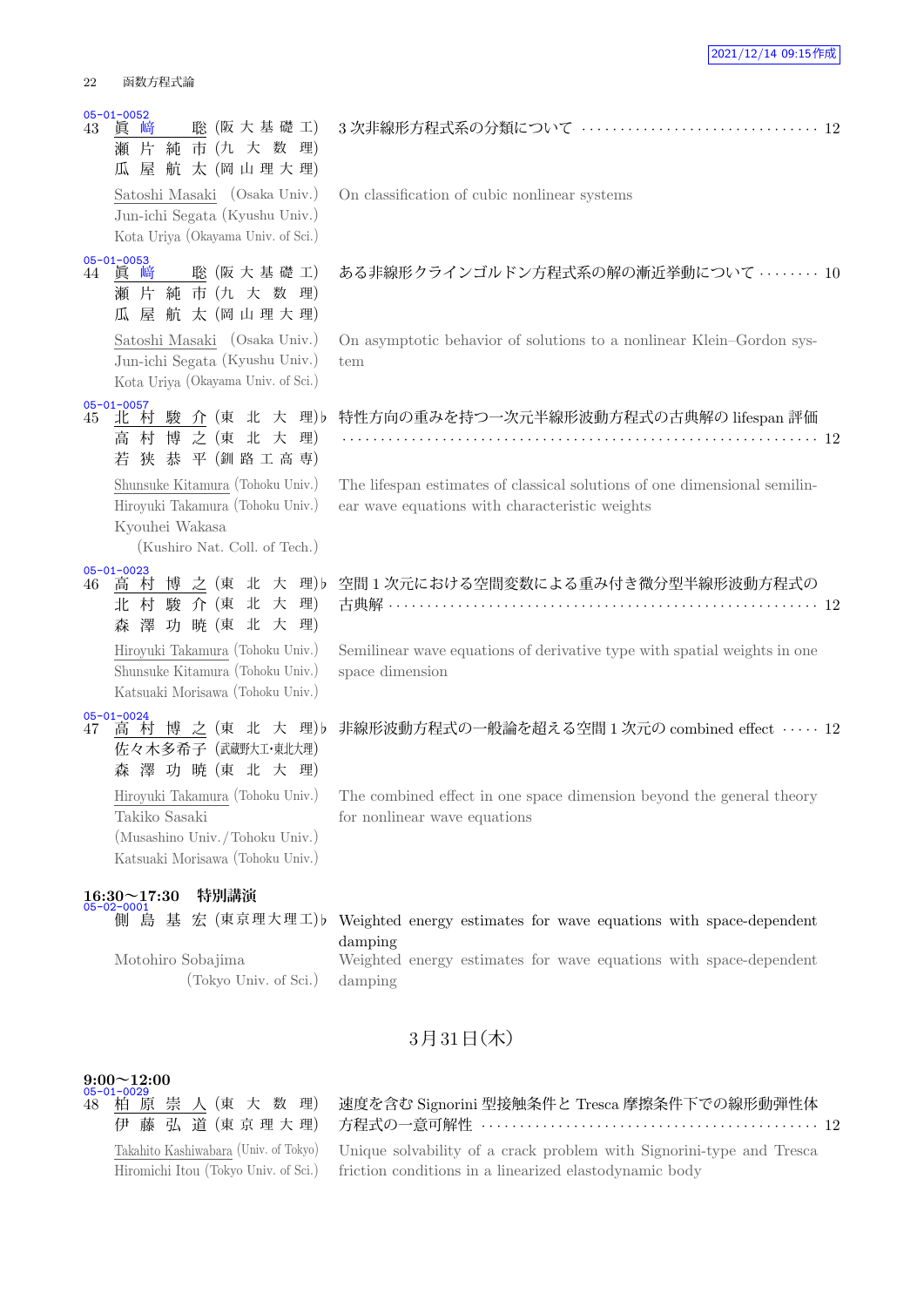23 函数方程式論 05-01-0047 49 福 田 一 貴 (信 州 大 工) 板 坂 健 太 Ikki Fukuda (Shinshu Univ.) Kenta Itasaka <u>05-01-0033</u><br>50 杉 崎 聡 平(東工大情報理工) 西 畑 伸 也 (東工大情報理工) 橋本伊都子 (金沢大理工) Souhei Sugizaki (Tokyo Tech) Shinya Nishibata (Tokyo Tech) Itsuko Hashimoto (Kanazawa Univ.) 05-01-0037<br>51 青 木 基 記 (東 北 大 理) 岩 渕 司 (東 北 大 理) Motofumi Aoki (Tohoku Univ.) Tsukasa Iwabuchi (Tohoku Univ.) 05-01-0028 52 大 縄 将 史 (東京海洋大海洋環境) 鈴 木 政 尋 (名 工 大 工) Masashi Ohnawa (Tokyo Univ. of Marine Sci. and Tech.) Masahiro Suzuki (Nagoya Inst. of Tech.) 05-01-0031 53 池 田 幸 太 (明大総合数理)  $05-01-0025$ <br> $54 \quad \underline{\text{+}}$  ) 賢 (理 化 学 研) 柏 原 崇 人 (東 大 数 理) Ken Furukawa (RIKEN) Takahito Kashiwabara (Univ. of Tokyo) 05-01-0016<br>55 後 藤 田 剛 (東工大情報理工) Takeshi Gotoda (Tokyo Tech) <u>05-01-0013</u><br>56 鶴 見 裕 之(京 大 理) 前 川 泰 則 (京 大 理) Hiroyuki Tsurumi (Kyoto Univ.) Yasunori Maekawa (Kyoto Univ.) Tomoyuki Nakatsuka (Nagoya Univ.) 05-01-0045<br>58 中 塚

equation

| 05-01-00 <del>4</del> 7<br>福 田 一 貴 (信 州 大 工)<br>49<br>板坂健太                                          | 粘性 Fornberg-Whitham 方程式の解の高次漸近形 ·················· 10                                                                                                                                                                                |  |
|-----------------------------------------------------------------------------------------------------|--------------------------------------------------------------------------------------------------------------------------------------------------------------------------------------------------------------------------------------|--|
| Ikki Fukuda<br>(Shinshu Univ.)<br>Kenta Itasaka                                                     | Higher-order asymptotic profiles of the solutions to the viscous Fornberg-<br>Whitham equation                                                                                                                                       |  |
| $05 - 01 - 0033$<br>杉 崎 聡 平 (東工大情報理工)<br>50<br>西 畑 伸 也 (東工大情報理工)<br>橋本伊都子 (金沢大理工)                   | 流入境界条件下での流体の方程式の球対称な定常解の漸近安定性について                                                                                                                                                                                                    |  |
| Souhei Sugizaki (Tokyo Tech)<br>Shinya Nishibata (Tokyo Tech)<br>Itsuko Hashimoto (Kanazawa Univ.)  | Asymptotic stability of a radially symmetric stationary solution for the<br>compressible Navier-Stokes equation with an inflow boundary condition                                                                                    |  |
| $05 - 01 - 0037$<br>青木基記(東北大理)<br>51<br>岩渕<br>司 (東 北 大 理)                                           | On the energy conservation law for the full system of compressible                                                                                                                                                                   |  |
| Motofumi Aoki (Tohoku Univ.)<br>Tsukasa Iwabuchi (Tohoku Univ.)                                     | On the energy conservation law for the full system of compressible<br>Navier-Stokes equations                                                                                                                                        |  |
| $05 - 01 - 0028$<br>大 縄 将 史 (東京海洋大海洋環境)<br>52<br>鈴 木 政 尋 (名 工 大 工)                                  | 砕波を伴う山越え気流の漸近安定性  12                                                                                                                                                                                                                 |  |
| Masashi Ohnawa<br>(Tokyo Univ. of Marine Sci. and Tech.)<br>Masahiro Suzuki (Nagoya Inst. of Tech.) | Asymptotic stability of air flow over mountains with wave breaking                                                                                                                                                                   |  |
| 05-01-0031<br>池 田 幸 太 (明大総合数理)<br>53                                                                | 樟脳粒の集団運動における一様流の安定性解析  12                                                                                                                                                                                                            |  |
| (Meiji Univ.)<br>Kota Ikeda                                                                         | Stability analysis of a uniform flow in a mathematical model of camphor<br>boats                                                                                                                                                     |  |
| $05 - 01 - 0025$<br>賢 (理 化 学 研)<br>54 古 川<br>柏原崇人(東大数理)                                             | 異方 Lebesgue 空間におけるプリミティブ方程式と Navier–Stokes 方程式<br>に関連する特異極限問題 …………………………………………… 10                                                                                                                                                   |  |
| (RIKEN)<br>Ken Furukawa<br>Takahito Kashiwabara (Univ. of Tokyo)                                    | Singular limit problems on the primitive equations and Navier-Stokes<br>equations in anisotropic spaces                                                                                                                              |  |
| $05 - 01 - 0016$<br>後藤田剛 (東工大情報理工)<br>55                                                            | Energy conservation in 2D incompressible inviscid flows $\cdots \cdots \cdots \cdots 10$                                                                                                                                             |  |
| Takeshi Gotoda (Tokyo Tech)                                                                         | Energy conservation in 2D incompressible inviscid flows                                                                                                                                                                              |  |
| 05-01-0013<br>理)<br>鶴 見 裕 之 (京<br>56<br>大<br>前 川 泰 則 (京<br>大<br>理)                                  | Existence of the 2D stationary Navier-Stokes flow on the whole plane                                                                                                                                                                 |  |
| Hiroyuki Tsurumi (Kyoto Univ.)<br>Yasunori Maekawa (Kyoto Univ.)                                    | Existence of the 2D stationary Navier-Stokes flow on the whole plane<br>around a radial flow                                                                                                                                         |  |
| 05-01-0046<br>中 塚 智 之 (名大多元数理) b<br>57                                                              | On the existence of time-periodic solutions to the Navier-Stokes equa-                                                                                                                                                               |  |
| Tomoyuki Nakatsuka (Nagoya Univ.)                                                                   | On the existence of time-periodic solutions to the Navier-Stokes equa-<br>tion in the whole space                                                                                                                                    |  |
| 05-01-0045<br>中 塚 智 之 (名大多元数理)b<br>58                                                               | On pointwise decay rates of time-periodic solutions to the Navier-Stokes<br>equation $\cdots$ $\cdots$ $\cdots$ $\cdots$ $\cdots$ $\cdots$ $\cdots$ $\cdots$ $\cdots$ $\cdots$ $\cdots$ $\cdots$ $\cdots$ $\cdots$ $\cdots$ $\cdots$ |  |
| Tomoyuki Nakatsuka (Nagoya Univ.)                                                                   | On pointwise decay rates of time-periodic solutions to the Navier-Stokes                                                                                                                                                             |  |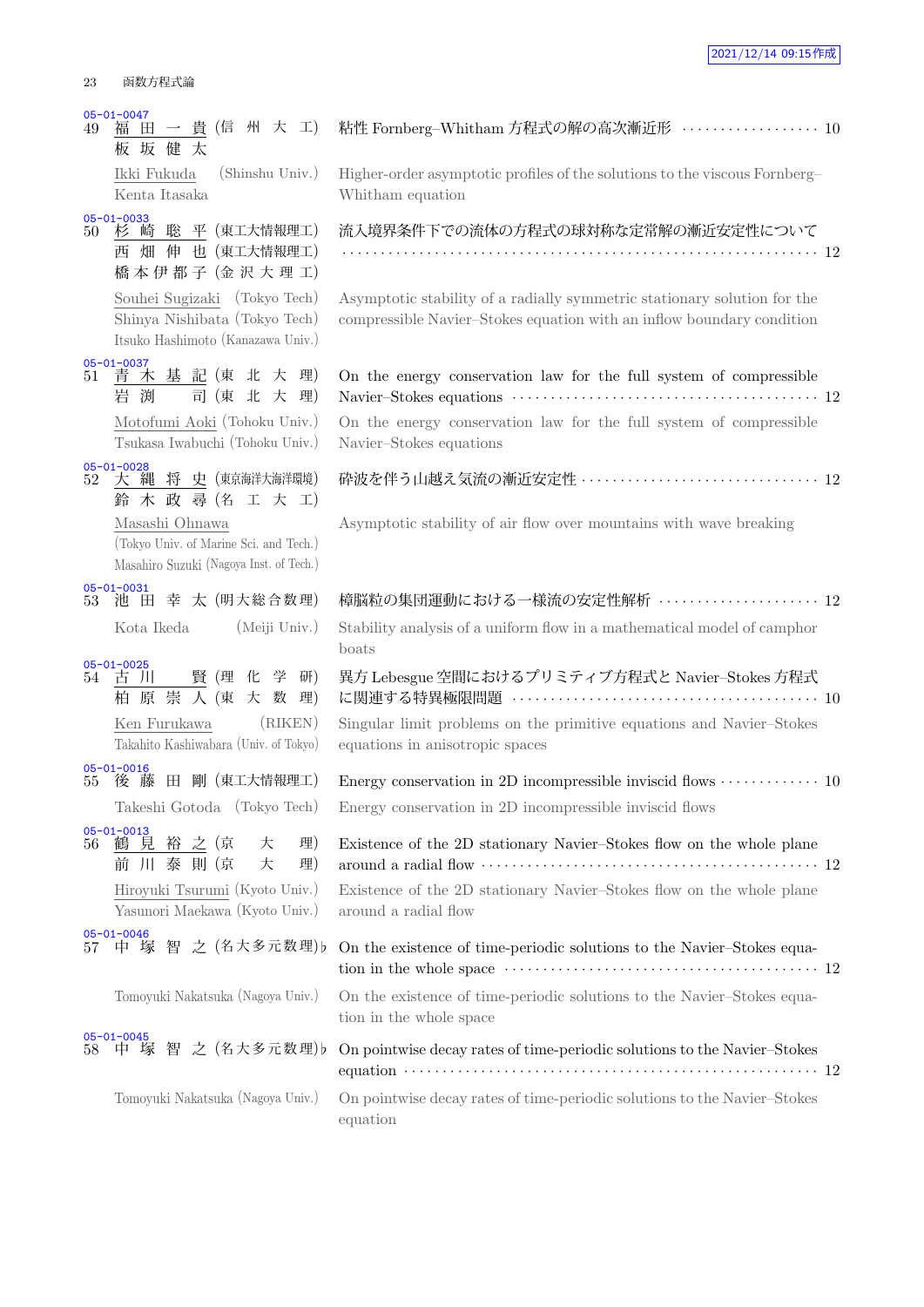## **14:15~16:15** 05-01-0022

| 05-01-0022             |               | 小薗英雄         |  |                                    |  |  |
|------------------------|---------------|--------------|--|------------------------------------|--|--|
| 59                     |               |              |  | (早大理工·東北大RACMaS)                   |  |  |
|                        |               |              |  | 寺 澤 祐 高 (名大多元数理)                   |  |  |
|                        |               |              |  | 若杉勇太(広島大先進理工)                      |  |  |
|                        |               | Hideo Kozono |  |                                    |  |  |
|                        |               |              |  | (Waseda Univ./Tohoku Univ.)        |  |  |
|                        |               |              |  | Yutaka Terasawa (Nagoya Univ.)     |  |  |
|                        |               |              |  | Yuta Wakasugi (Hiroshima Univ.)    |  |  |
| $05 - 01 - 0066$       |               |              |  |                                    |  |  |
| 60                     |               |              |  | L. Brandolese (Univ. Lyon 1)       |  |  |
|                        |               |              |  | 岡部考宏(阪大基礎工)                        |  |  |
|                        |               |              |  | Lorenzo Brandolese (Univ. Lyon 1)  |  |  |
|                        |               |              |  | Takahiro Okabe (Osaka Univ.)       |  |  |
|                        |               |              |  |                                    |  |  |
|                        |               |              |  | 05-01-0039<br>61 渡 邊 圭 市 (早 大 理 工) |  |  |
|                        |               |              |  |                                    |  |  |
|                        |               |              |  | Keiichi Watanabe (Waseda Univ.)    |  |  |
|                        |               |              |  |                                    |  |  |
| $05 - 01 - 0040$<br>62 | 村             |              |  | 田 美 帆 (静 岡 大 工)                    |  |  |
|                        | 柴             |              |  | 田良弘(早大理工)                          |  |  |
|                        |               |              |  | Miho Murata (Shizuoka Univ.)       |  |  |
|                        |               |              |  | Yoshihiro Shibata (Waseda Univ.)   |  |  |
| $05 - 01 - 0049$       |               |              |  |                                    |  |  |
|                        |               |              |  | 63 藤井幹大(九大数理)                      |  |  |
|                        |               |              |  |                                    |  |  |
|                        |               |              |  | Mikihiro Fujii (Kyushu Univ.)      |  |  |
|                        |               |              |  |                                    |  |  |
| $05 - 01 - 0011$       |               |              |  | 64 柴田良弘(早大理工)                      |  |  |
|                        |               |              |  |                                    |  |  |
|                        |               |              |  |                                    |  |  |
|                        |               |              |  | Yoshihiro Shibata (Waseda Univ.)   |  |  |
| ne.                    | $\sim$ $\sim$ | 0.010        |  |                                    |  |  |

| Yoshihiro Shibata (Waseda Univ.) |  |  |  |
|----------------------------------|--|--|--|
|----------------------------------|--|--|--|

## **16:30~17:30 特別講演** 05-02-0004

|  |  | 上田好寬伸戸大海                       |  |
|--|--|--------------------------------|--|
|  |  | -- - - - - - - <i>(--</i> - -- |  |

| 59 | $05 - 01 - 0022$<br>英雄<br>小<br>薗<br>(早大理工・東北大 RACMaS)<br>寺 澤 祐 高 (名大多元数理)<br>若 杉 勇 太 (広島大先進理工)                   | Asymptotic behavior and Liouville-type theorems for axisymmetric sta-<br>tionary Navier-Stokes equations outside of an infinite cylinder with a                                                                                  |
|----|------------------------------------------------------------------------------------------------------------------|----------------------------------------------------------------------------------------------------------------------------------------------------------------------------------------------------------------------------------|
|    | Hideo Kozono<br>(Waseda Univ./Tohoku Univ.)<br>Yutaka Terasawa (Nagoya Univ.)<br>Yuta Wakasugi (Hiroshima Univ.) | Asymptotic behavior and Liouville-type theorems for axisymmetric sta-<br>tionary Navier-Stokes equations outside of an infinite cylinder with a<br>periodic boundary condition                                                   |
|    | $05 - 01 - 0066$<br>60 L. Brandolese (Univ. Lyon 1)<br>岡部考宏(阪大基礎工)                                               | Control of weak solutions of the Navier-Stokes equation by external                                                                                                                                                              |
|    | Lorenzo Brandolese (Univ. Lyon 1)<br>Takahiro Okabe (Osaka Univ.)                                                | Control of weak solutions of the Navier-Stokes equation by external<br>forcing                                                                                                                                                   |
|    | 05-01-0039<br>61 渡 邊 圭 市 (早 大 理 工)                                                                               | Stability of stationary solutions to a free boundary problem of the                                                                                                                                                              |
|    | Keiichi Watanabe (Waseda Univ.)                                                                                  | Stability of stationary solutions to a free boundary problem of the<br>Navier-Stokes equations                                                                                                                                   |
|    | $05 - 01 - 0040$<br>62 村 田 美 帆 (静 岡 大 工)<br>柴田良弘(早大理工)                                                           | Global well posedness for a Q-tensor model of nematic liquid crystals                                                                                                                                                            |
|    | Miho Murata (Shizuoka Univ.)<br>Yoshihiro Shibata (Waseda Univ.)                                                 | Global well posedness for a Q-tensor model of nematic liquid crystals                                                                                                                                                            |
|    | $05 - 01 - 0049$<br>63 藤 井 幹 大 (九 大 数 理)                                                                         | Large time behavior of solutions to the 3D anisotropic Navier-Stokes<br>equation $\cdots$ $\cdots$ $\cdots$ $\cdots$ $\cdots$ $\cdots$ $\cdots$ $\cdots$ $\cdots$ $\cdots$ $\cdots$ $\cdots$ $\cdots$ $\cdots$ $\cdots$ $\cdots$ |
|    | Mikihiro Fujii (Kyushu Univ.)                                                                                    | Large time behavior of solutions to the 3D anisotropic Navier-Stokes<br>equation                                                                                                                                                 |
|    | $05 - 01 - 0011$<br>64 柴 田 良 弘 (早 大 理 工)                                                                         | Global solution of the 3D compressible Navier-Stokes equations with<br>free surface in the maximal regularity class $\dots\dots\dots\dots\dots\dots\dots\dots\dots$ 10                                                           |
|    | Yoshihiro Shibata (Waseda Univ.)                                                                                 | Global solution of the 3D compressible Navier-Stokes equations with<br>free surface in the maximal regularity class                                                                                                              |
|    | 05-01-0012<br>良 弘 (早 大 理 工)<br>65 柴 田                                                                            | The $L_p$ - $L_q$ decay estimate for the multidimensional compressible flow                                                                                                                                                      |
|    | Yoshihiro Shibata (Waseda Univ.)                                                                                 | The $L_p$ - $L_q$ decay estimate for the multidimensional compressible flow<br>with free surface in the exterior domain                                                                                                          |
|    | 特別講演<br>$16:30\negthinspace\negthinspace\negthinspace\negthinspace\negthinspace 17:30\n$                         |                                                                                                                                                                                                                                  |
|    | 寛 (神戸大海事)<br>上田好                                                                                                 | 緩和項を持つ対称双曲型方程式系における消散構造の数学解析                                                                                                                                                                                                     |

Yoshihiro Ueda (Kobe Univ.) Mathematical analysis of the dissipative structure for the symmetric hyperbolic system with relaxation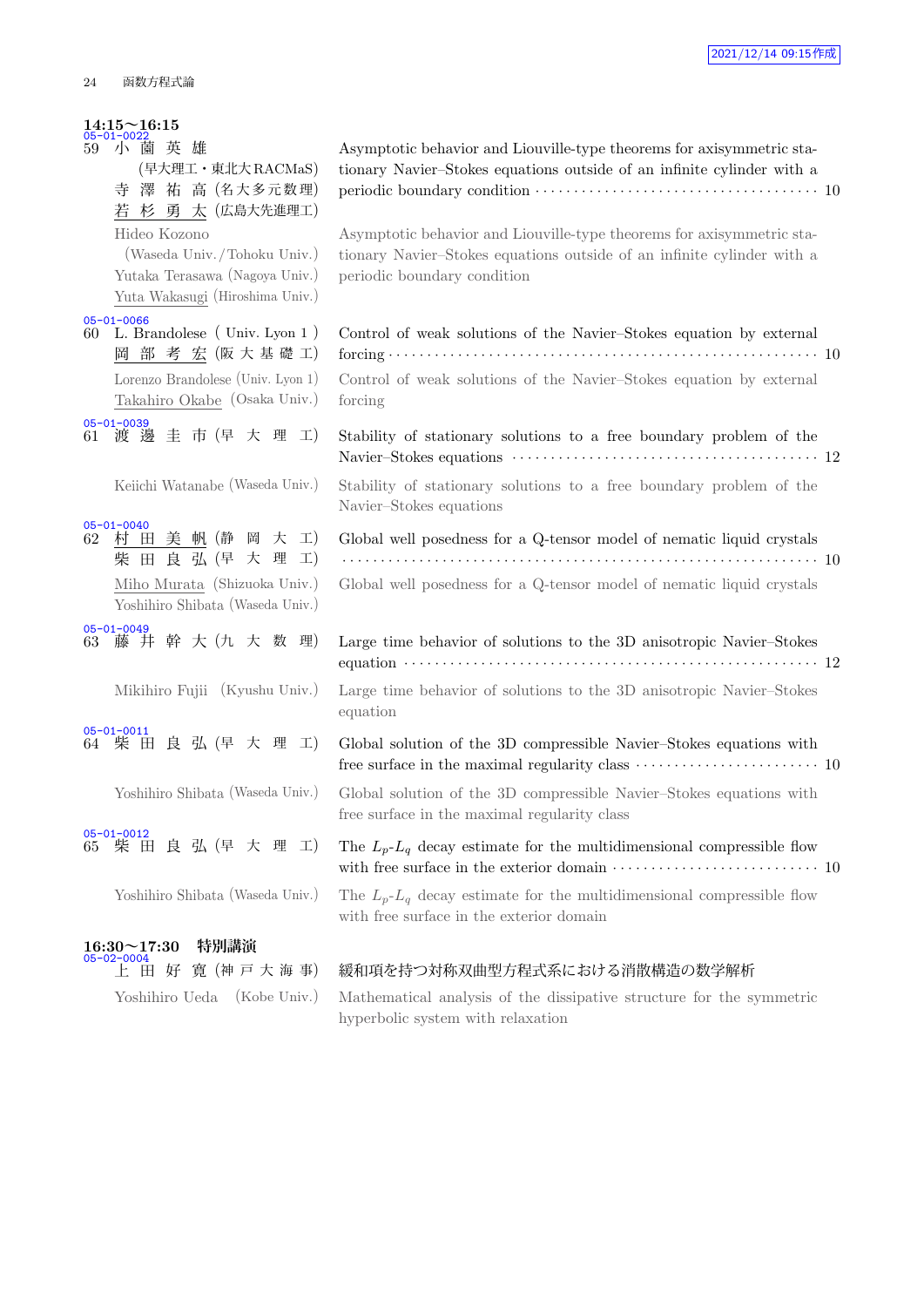## **実 函 数 論**

## $3$ 月 $30$ 日 $($ 水 $)$

|                                      | $9:30 - 11:45$                                                                                                       |                                                                                                                                                                                                                                                          |
|--------------------------------------|----------------------------------------------------------------------------------------------------------------------|----------------------------------------------------------------------------------------------------------------------------------------------------------------------------------------------------------------------------------------------------------|
|                                      | 冨澤佑季乃 (新潟工大工)                                                                                                        |                                                                                                                                                                                                                                                          |
|                                      | Yukino Tomizawa<br>(Niigata Inst. of Tech.)                                                                          | Geometric properties of complete geodesic space                                                                                                                                                                                                          |
| $06 - 01 - 0018$<br>$\mathfrak{D}^-$ | 松下慎也<br>(秋田県立大システム科学技術)                                                                                              |                                                                                                                                                                                                                                                          |
|                                      | Shin-ya Matsushita (Akita Pref. Univ.)                                                                               | On the Douglas-Rachford algorithm                                                                                                                                                                                                                        |
| $06 - 01 - 0019$                     | 3 厚 芝 幸 子 (東京女大現代教養)                                                                                                 | Convergence theorems for monotone nonexpansive mappings $\cdots$ 15                                                                                                                                                                                      |
|                                      | Sachiko Atsushiba<br>(Tokyo Woman's Christian Univ.)                                                                 | Convergence theorems for monotone nonexpansive mappings                                                                                                                                                                                                  |
| $06 - 01 - 0014$                     | 4 青山耕治(千葉大社会)                                                                                                        | 吸引点と擬非拡大拡張 ……………………………………………… 15                                                                                                                                                                                                                         |
|                                      | (Chiba Univ.)<br>Koji Aoyama                                                                                         | A quasinonexpansive extension of a mapping with an attractive point                                                                                                                                                                                      |
| $06 - 01 - 0004$<br>5.               | 田中亮太朗 (東京理大教養)<br>Ryotaro Tanaka (Tokyo Univ. of Sci.)                                                               | Birkhoff-James 直交性に基づくバナッハ空間の非線形分類について  15<br>Nonlinear classification of Banach spaces based on Birkhoff-James or-<br>thogonality                                                                                                                       |
|                                      | 06-01-0013<br>6 三 谷 健 一 (岡山県立大情報工)<br>斎藤吉助(新<br>潟<br>$\star$ *)                                                      | バナッハ空間の skewness に関する最近の進展について ·············· 15                                                                                                                                                                                                         |
|                                      | Kenichi Mitani (Okayama Pref. Univ.)<br>Kichi-Suke Saito (Niigata Univ.*)                                            | Some recent results on skewness of Banach spaces                                                                                                                                                                                                         |
| 7                                    | $06 - 01 - 0012$<br>川 﨑 敏 治 (玉 川 大 工)                                                                                |                                                                                                                                                                                                                                                          |
|                                      | Toshiharu Kawasaki (Tamagawa Univ.)                                                                                  | Notes on the extended indefinite integral                                                                                                                                                                                                                |
|                                      | $14:30\!\!\simeq\!\!16:00$                                                                                           |                                                                                                                                                                                                                                                          |
| 8                                    | -0005<br>淳 (信 州 大 工)<br>澷                                                                                            | 非加法的測度空間上の可測関数空間の位相構造  15                                                                                                                                                                                                                                |
|                                      | Jun Kawabe<br>(Shinshu Univ.)                                                                                        | A topology on the space of measurable functions on a nonadditive mea-<br>sure space                                                                                                                                                                      |
| $06 - 01 - 0020$<br>9                | 福田亮治(大分大理工)<br>本田あおい (九工大情報工)<br>岡 崎 悦 明 (ファジィシステム研)                                                                 | 単調測度空間の完備化と測度代数・ $L_0$ 完備性 ······················ 15                                                                                                                                                                                                     |
|                                      | (Oita Univ.)<br>Ryoji Fukuda<br>Aoi Honda (Kyushu Inst. of Tech.)<br>Yoshiaki Okazaki<br>(Fuzzy Logic Systems Inst.) | Completion of a monotone measure space and completeness of a measure<br>algebra and $L_0$ space                                                                                                                                                          |
| $06 - 01 - 0011$<br>10               | 山 口 哲 志 (茨城大理工)<br>中井英一(茨城大理工)                                                                                       | Generalized fractional integral operators on Campanato spaces and their<br>bi-preduals $\cdots$ $\cdots$ $\cdots$ $\cdots$ $\cdots$ $\cdots$ $\cdots$ $\cdots$ $\cdots$ $\cdots$ $\cdots$ $\cdots$ $\cdots$ $\cdots$ $\cdots$ $\cdots$ $\cdots$ $\cdots$ |
|                                      | Satoshi Yamaguchi (Ibaraki Univ.)<br>Eiichi Nakai<br>(Ibaraki Univ.)                                                 | Generalized fractional integral operators on Campanato spaces and their<br>bi-preduals                                                                                                                                                                   |
| $06 - 01 - 0007$                     | 11 川澄亮太                                                                                                              |                                                                                                                                                                                                                                                          |
|                                      | Ryota Kawasumi                                                                                                       | Pointwise multipliers on weak Orlicz-Morrey spaces                                                                                                                                                                                                       |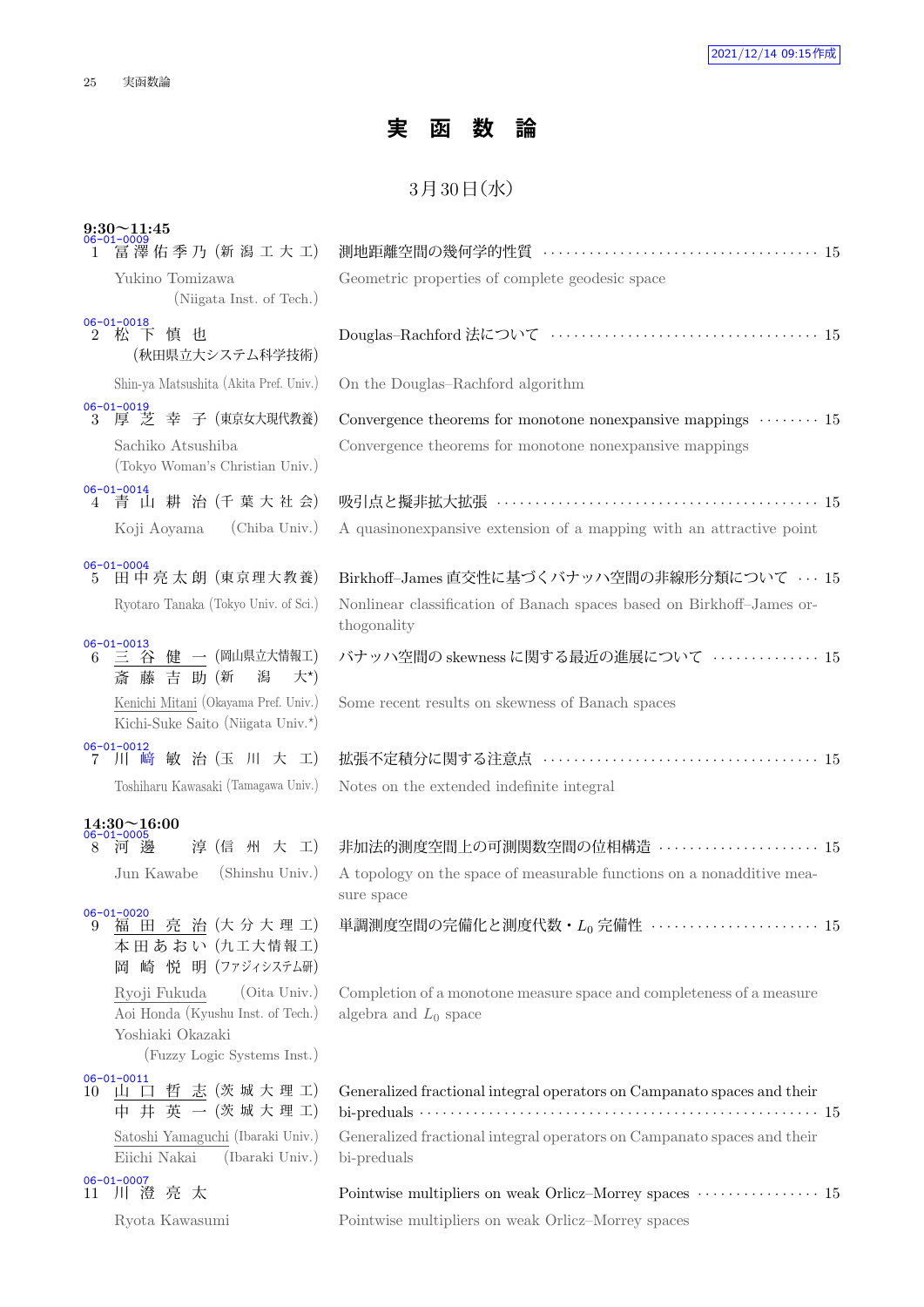| 実函数論 |
|------|
|      |

#### 06-01-0016

Naoya Hatano (Chuo Univ.) Weak-type boundedness of commutators with respect to singular integral operators on Orlicz–Morrey spaces

Weak-type boundedness of commutators with respect to singular integral operators on Orlicz–Morrey spaces *· · · · · · · · · · · · · · · · · · · · · · · · · · ·* 15

### **16:15~17:15 特別講演** - 木 村

木 村 泰 紀 (東 邦 大 理) 完備測地距離空間上のリゾルベント作用素

Yasunori Kimura (Toho Univ.) Resolvent operators on complete geodesic spaces

### $3$ 月 $31$ 日 $($ 木 $)$

### **9:30~12:00**

千 春 (日本女大理) 愛 木 豊 彦 (日本女大理) Chiharu Kosugi (Japan Women's Univ.) Toyohiko Aiki (Japan Women's Univ.) 06-01-0023<br>17 熊 崎 耕 太 (長崎大教育)

愛 木 豊 彦 (日本女大理) A. Muntean (Karlstad Univ.) Kota Kumazaki (Nagasaki Univ.) Toyohiko Aiki (Japan Women's Univ.) Adrian Muntean (Karlstad Univ.)

06-01-0015 18 深 尾 武 史 (京都教育大教育)

06-01-0010<br>19 山 崎 教 昭 (神奈川大工) 剣 持 信 幸 (千 葉 大*<sup>⋆</sup>*  $\pm$ \*) 白 川 健 (千 葉 大 教 育) Noriaki Yamazaki (Kanagawa Univ.) Nobuyuki Kenmochi (Chiba Univ.*<sup>⋆</sup>* ) Ken Shirakawa (Chiba Univ.)

| $06 - 01 - 0021$<br>14.00                                                   |                                                                                                                      |  |
|-----------------------------------------------------------------------------|----------------------------------------------------------------------------------------------------------------------|--|
| 13 久 保 田 翔 大(千葉大融合理工)<br>健(千葉大教育)<br>自 川                                    | Optimal controls in 1D-time-discrete Warren-Kobayashi-Lobkovsky-                                                     |  |
| Shodai Kubota (Chiba Univ.)<br>Ken Shirakawa (Chiba Univ.)                  | Optimal controls in 1D-time-discrete Warren-Kobayashi-Lobkovsky-<br>Carter system                                    |  |
| $06 - 01 - 0001$<br>14 千代祐太朗 (東京理大理)<br>横田智巳(東京理大理)                         | A simplified quasilinear attraction-repulsion chemotaxis system: bound-<br>edness …………………………………………………………… 15         |  |
| Yutaro Chiyo (Tokyo Univ. of Sci.)<br>Tomomi Yokota (Tokyo Univ. of Sci.)   | A simplified quasilinear attraction-repulsion chemotaxis system: bound-<br>edness                                    |  |
| $06 - 01 - 0002$<br>15 千代祐太朗 (東京理大理)                                        | A simplified quasilinear attraction-repulsion chemotaxis system: stabi-                                              |  |
| Yutaro Chiyo (Tokyo Univ. of Sci.)                                          | A simplified quasilinear attraction-repulsion chemotaxis system: stabi-<br>lization                                  |  |
| $06 - 01 - 0006$<br>16 小杉千春(日本女大理)<br>愛木豊彦(日本女大理)                           | 平面上の圧縮性弾性体の伸縮運動に対する初期値境界値問題の強解の存                                                                                     |  |
| Chiharu Kosugi (Japan Women's Univ.)<br>Toyohiko Aiki (Japan Women's Univ.) | Existence of strong solutions for the model representing motions of com-<br>pressible elastic materials on the plane |  |
| $06 - 01 - 0023$                                                            |                                                                                                                      |  |

非単調な境界条件を持つ気泡ゴム内の拡散物質の浸透を表すある 1 次元 自由境界問題について *· · · · · · · · · · · · · · · · · · · · · · · · · · · · · · · · · · · · · · · · · ·* 15

A one-dimensional free boundary problem describing migration into rubber with a non-monotone boundary condition

| 境界上での擬不良設定問題について  15 |  |
|----------------------|--|
|                      |  |

Takeshi Fukao (Kyoto Univ. of Edu.) A quasi ill-posed problem on the boundary

Singular optimal control problems for doubly nonlinear evolution inclusions with quasi-variational structure  $\cdots \cdots \cdots \cdots \cdots \cdots \cdots \cdots \cdots 15$ 

Singular optimal control problems for doubly nonlinear evolution inclusions with quasi-variational structure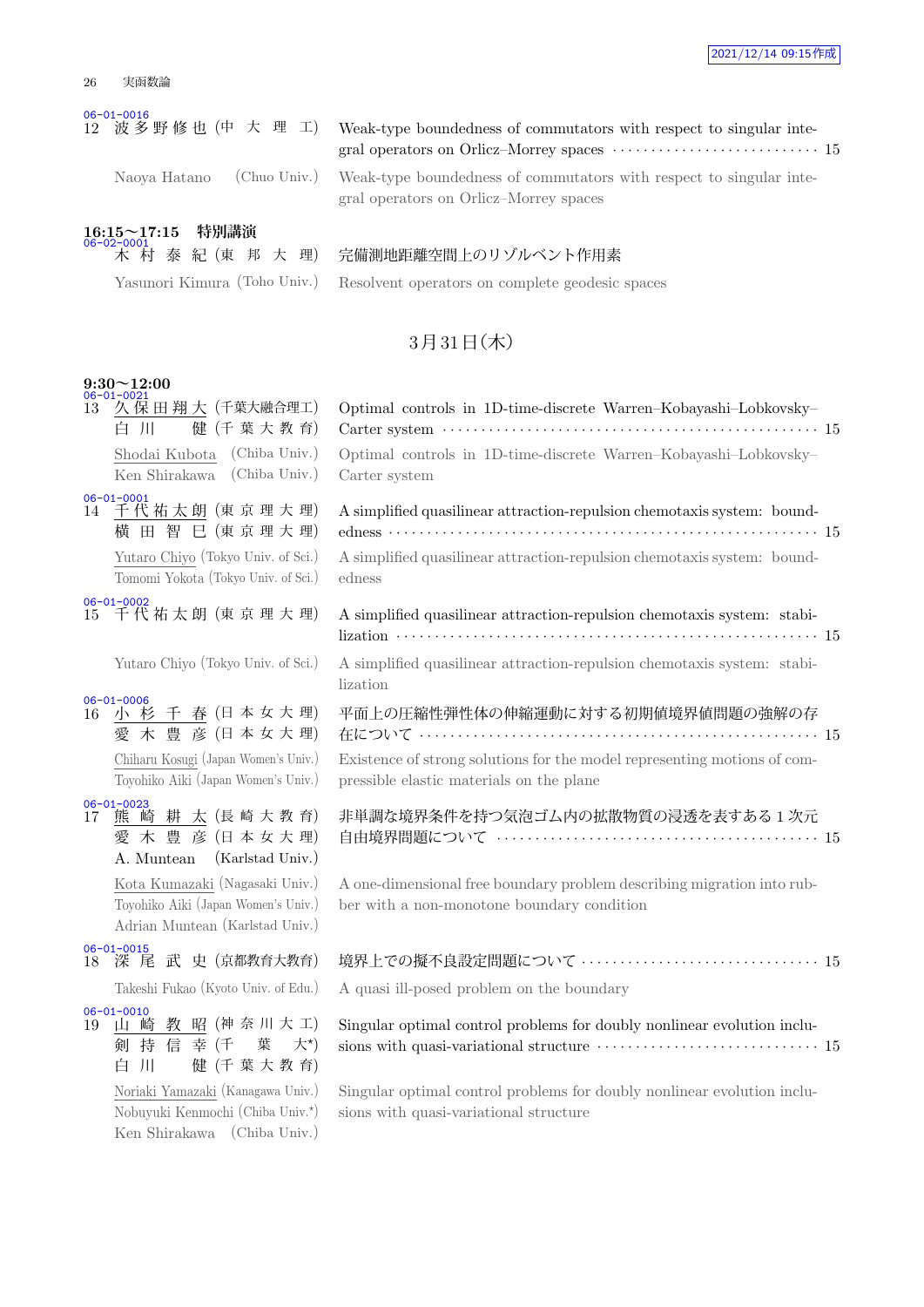## **14:15~15:15** 06-01-0008

|                      |  |  | 20 来 間 俊 介 (東 京 理 大 理)                |
|----------------------|--|--|---------------------------------------|
|                      |  |  | Shunsuke Kurima (Tokyo Univ. of Sci.) |
| 06-01-0017<br>21 渡 邉 |  |  | 紘(大分大理工)                              |

<u>06-01-0022</u><br>22 赤木剛朗(東北大理) 田 中 直 樹 (静 岡 大 理) Goro Akagi (Tohoku Univ.) Naoki Tanaka (Shizuoka Univ.)

### **15:30~16:30 特別講演** 2-0002<br>2-0002<br>吉 川 周 二 (大分大理工)

A nonlocal Penrose–Fife type phase field system with inertial term  $\cdots$  15 A nonlocal Penrose–Fife type phase field system with inertial term

放物型・双曲型単独保存則のエントロピー解に対する Oleinik 型評価とそ の応用 *· · · · · · · · · · · · · · · · · · · · · · · · · · · · · · · · · · · · · · · · · · · · · · · · · · · · · · · ·* 15

Hiroshi Watanabe (Oita Univ.) Oleinik type estimates for entropy solutions to scalar parabolic-hyperbolic conservation laws and their applications

> Gradient flow theory for time-dependent energies and applications to nonlinear PDEs *· · · · · · · · · · · · · · · · · · · · · · · · · · · · · · · · · · · · · · · · · · · · · · · ·* 15 Gradient flow theory for time-dependent energies and applications to nonlinear PDEs

#### 炭素繊維複合材料の動的変形に関連する問題の数学解析

Shuji Yoshikawa (Oita Univ.) Mathematical analysis for the problems related to dynamic deformation of CRFP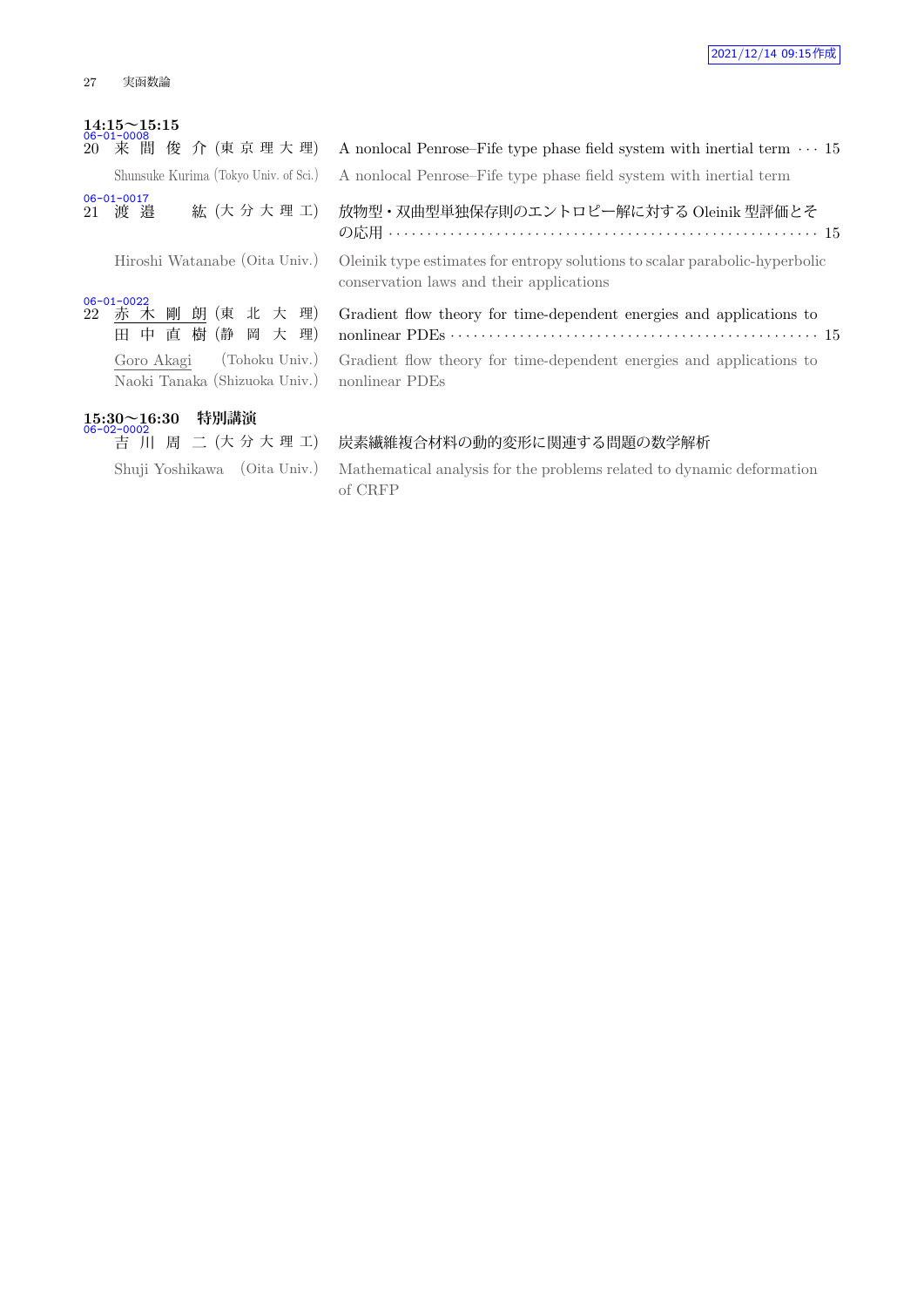## **函 数 解 析 学**

### $3738 \text{ H}$  (月)

| $10:00 \sim 11:30$                                                              |                                                                                                              |
|---------------------------------------------------------------------------------|--------------------------------------------------------------------------------------------------------------|
|                                                                                 | 1 佐々木俊二 (上 青 木 中) リーマンゼータ関数のオマージュ --「ゼータワン関数」から「zeta-denominator-<br>$\alpha$ 関数」……………………………………………………………… 15 |
| Shunji Sasaki<br>(Kamiaoki Junior High School)                                  | Homage of Riemann zeta function "Zeta one function"                                                          |
| $07 - 01 - 0003$<br>瀬 戸 道 生 (防 衛<br>大)<br>$\mathfrak{D}$<br>桑 原 修 平 (札 幌 静 修 高) |                                                                                                              |
| Michio Seto<br>(Nat. Defense Acad. of Japan)                                    | On construction of strictly positive definite kernels                                                        |
| Shuhei Kuwahara<br>(Sapporoseishu High School)                                  |                                                                                                              |
| $07 - 01 - 0004$                                                                | 3 甘 中 一 輝 (理化学研THEMS)b 3次元コンパクト反ド・ジッター多様体の安定固有値の重複度 15                                                       |
| (RIKEN)<br>Kazuki Kannaka                                                       | Multiplicities of stable eigenvalues on compact anti-de Sitter 3-manifolds                                   |
| $07 - 01 - 0011$<br>高江洲俊光 (群馬大理工)                                               | 空間・運動量切断が加わった $\phi^4$ モデルの 基底状態エネルギーの 1 次の                                                                  |
| Toshimitsu Takaesu (Gunma Univ.)                                                | On the first order expansion of a ground state energy of the $\phi^4$ model<br>with cutoffs                  |
| 07-01-0015<br>5 岩 田 順 敬 (関西大化学生命工)                                              | 作用素の対数表現を用いた非線形半群の生成 ······················· 15                                                              |
| Yoritaka Iwata (Kansai Univ.)                                                   | Generation of nolinear semigroup by the logarithm of operators                                               |
| 特別講演<br>$14:15 \sim 15:15$<br>07-02-0002<br>佐野めぐみ (広島大先進理工)                     | 調和移植とその関数不等式への応用                                                                                             |

## 3月29日 (火)

Megumi Sano (Hiroshima Univ.) Harmonic transplantation and its application to functional inequalities

## **10:00~12:00** 07-01-0005

Junko Inoue (Tottori Univ.) Ali Baklouti (Univ. of Sfax)

| $07 - 01 - 0005$<br>囗 大 和(関西学院大理工)<br>谷<br>中 村 麦 穂 (関西学院大理工)                                                                |                                                     |
|-----------------------------------------------------------------------------------------------------------------------------|-----------------------------------------------------|
| Nobukazu Shimeno<br>(Kwansei Gakuin Univ.)<br>Yamato Taniguchi<br>(Kwansei Gakuin Univ.)<br>Mugiho Nakamura                 | Zonal spherical function on a real symplectic group |
| (Kwansei Gakuin Univ.)<br>$07 - 01 - 0007$<br>井上順子<br>(鳥取大教育支援・国際交流推進機構)<br>$\left($ Univ. of Sfax $\right)$<br>A. Baklouti | 局所コンパクト群のコンパクト拡大における LP-Fourier 変換のノルムに             |

The norm of the  $L^p$ -Fourier transform on compact extensions of locally compact groups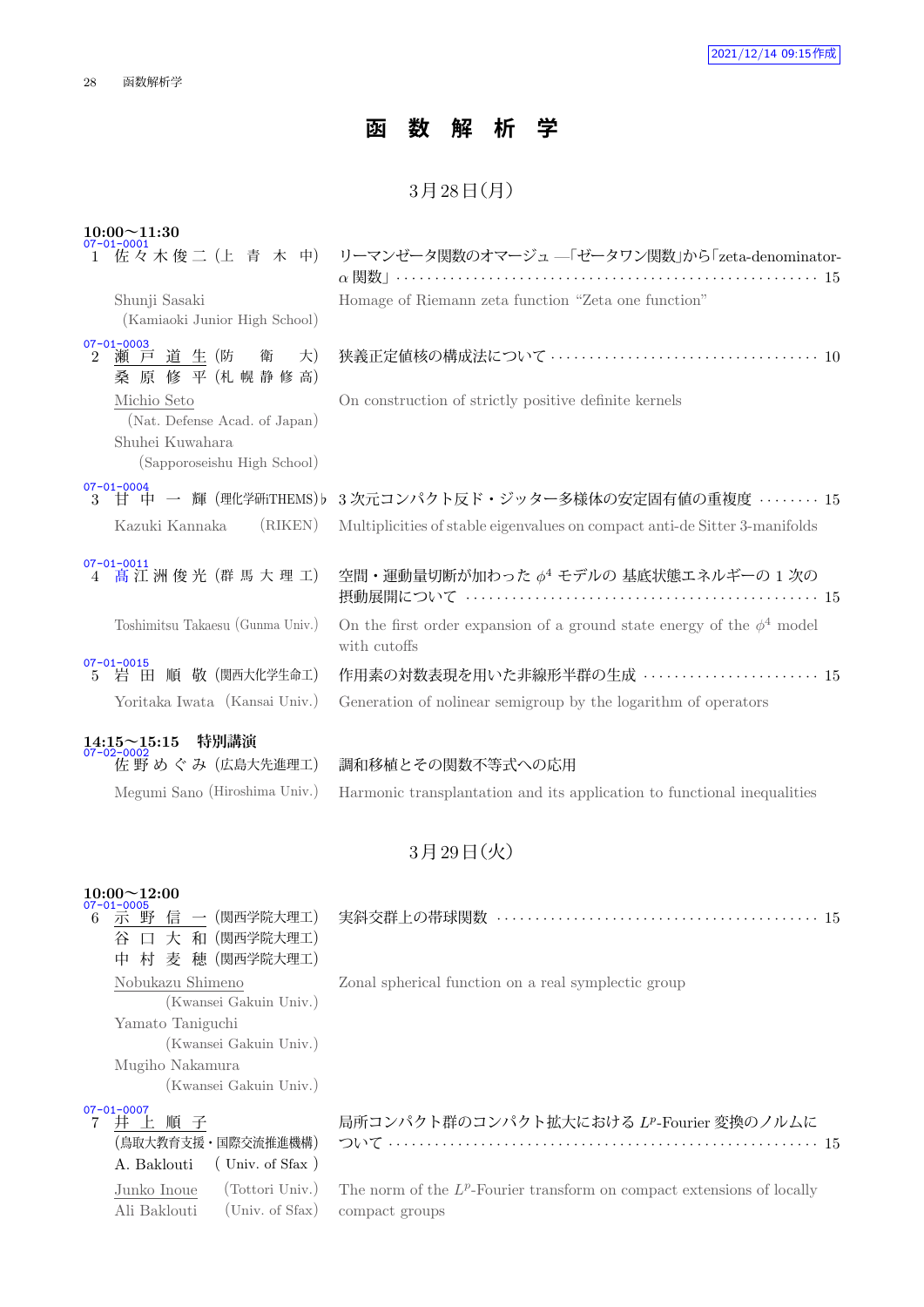### 2021/12/14 09:15作成

#### 29 函数解析学

|    | $07 - 01 - 0012$                                                 |                                                                                                                          |
|----|------------------------------------------------------------------|--------------------------------------------------------------------------------------------------------------------------|
|    | V. Pérez Valdés (東 大 数 理)                                        | Construction of vector-valued differential symmetry breaking operators                                                   |
|    | Víctor Pérez Valdés (Univ. of Tokyo)                             | Construction of vector-valued differential symmetry breaking operators<br>for the group $SO(4,1)$                        |
| 9  | $07 - 01 - 0014$<br>中 濱 良 祐 (九 大 I M I)                          | Computation of weighted Bergman norms on block diagonal matrices                                                         |
|    | Ryosuke Nakahama (Kyushu Univ.)                                  | Computation of weighted Bergman norms on block diagonal matrices<br>in bounded symmetric domains for $Sp(r, \mathbb{R})$ |
| 10 | $07 - 01 - 0016$<br>伊師英之(阪市大理)<br>大 城 和 秀 ( HOSEI(株) )           | ベクトル値函数の連続ウェーブレット変換  15                                                                                                  |
|    | Hideyuki Ishi (Osaka City Univ.)<br>Kazuhide Oshiro (HOSEI Inc.) | Continuous wavelet transforms for vector-valued functions                                                                |
| 11 | $07 - 01 - 0017$<br>笹木集夢(東海大理)                                   | A realization of the restriction of quasi-regular representations of the                                                 |
|    | Atsumu Sasaki (Tokai Univ.)                                      | A realization of the restriction of quasi-regular representations of the<br>Heisenberg group                             |
| 12 | $07 - 01 - 0018$<br>晃 一 (名大多元数理)<br>嵐                            | 一般化 Heisenberg 群のコヒーレント状態表現と無重複表現 ·········· 15                                                                          |
|    | Koichi Arashi (Nagoya Univ.)                                     | Coherent state representation and multiplicity-free representation of a<br>generalized Heisenberg group                  |
|    | 特別講演<br>$13:00 - 14:00$<br>07-02-0003                            |                                                                                                                          |
|    | 池 田                                                              | 岳 (早大基幹理工)b K理論的シューベルト・カルキュラス                                                                                            |
|    | Takeshi Ikeda (Waseda Univ.)                                     | K-theoretic Schubert calculus                                                                                            |
|    |                                                                  | 3月30日(水)                                                                                                                 |
|    |                                                                  |                                                                                                                          |
| 13 | $10:00 - 11:30$<br>尾 祐 貴 (大阪教育大教育)<br>瀬                          | 一般化 Tsallis 相対エントロピー関する行列トレース不等式について … 15                                                                                |
|    | Yuki Seo (Osaka Kyoiku Univ.)                                    | Matrix trace inequalities related to the Tsallis relative entropies of real<br>order                                     |

07-01-0010<br>14 内 山 充 (島根大*⋆*・立命館大総合科学技術研究機構) Mitsuru Uchiyama

(Shimane Univ.*<sup>⋆</sup>*/Ritsumeikan Univ.) 07-01-0006

|    | <u>ul-ni-nnno</u> |   |
|----|-------------------|---|
| 15 | 渚                 | 勝 |

|  |               | (千葉大理・立命館大理工)                   |  |  |
|--|---------------|---------------------------------|--|--|
|  |               | 綿 谷 安 男 (九 大 数 理)               |  |  |
|  | Masaru Nagisa |                                 |  |  |
|  |               | (Chiba Univ./Ritsumeikan Univ.) |  |  |
|  |               | Yasuo Watatani (Kyushu Univ.)   |  |  |

| $07 - 01 - 0013$ |  | 16 大坂博幸(立命館大理工) |  |  |
|------------------|--|-----------------|--|--|
| 渚                |  | 勝 (千 葉 大*)      |  |  |
|                  |  | 冨田来成(厚木商高)      |  |  |

Hiroyuki Osaka (Ritsumeikan Univ.) Masaru Nagisa (Chiba Univ.*<sup>⋆</sup>* ) Raisei Tomita (Atsugi-Commercial Senior High School)

# order Operator means and matrix quadratic equations  $\cdots$  · · · · · · · · · · · · · 15 Operator means and matrix quadratic equations C\*-環の間の非線型正写像 *· · · · · · · · · · · · · · · · · · · · · · · · · · · · · · · · · · · · · · ·* 15

Non-linear positive maps on C\*-algebras

Stable rank for inclusions of Banach algebras  $\cdots$  · · · · · · · · · · · · · · · · · 15

Stable rank for inclusions of Banach algebras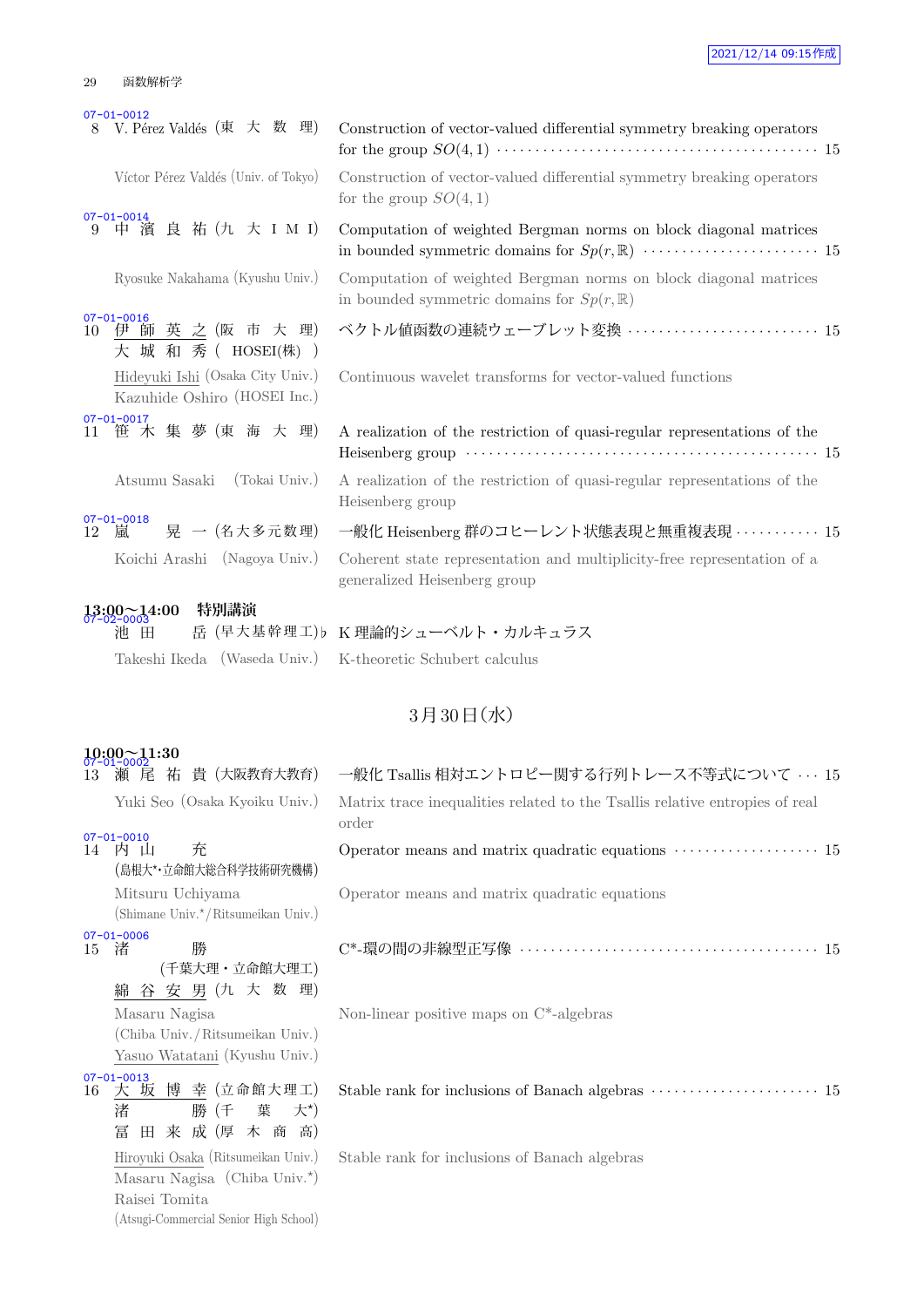#### 30 函数解析学

# 07-01-0008<br>17 細 川 卓 也 (茨 城 大 工) Weighted composition operators from the Lipschitz space to the space

Takuya Hosokawa (Ibaraki Univ.)

| Weighted composition operators from the Lipschitz space to the space |  |
|----------------------------------------------------------------------|--|
| of bounded functions on a tree                                       |  |

**14:15~15:15 特別講演** 07-02-0001

## Weighted composition operators and their differences

Shûichi Ohno Weighted composition operators and their differences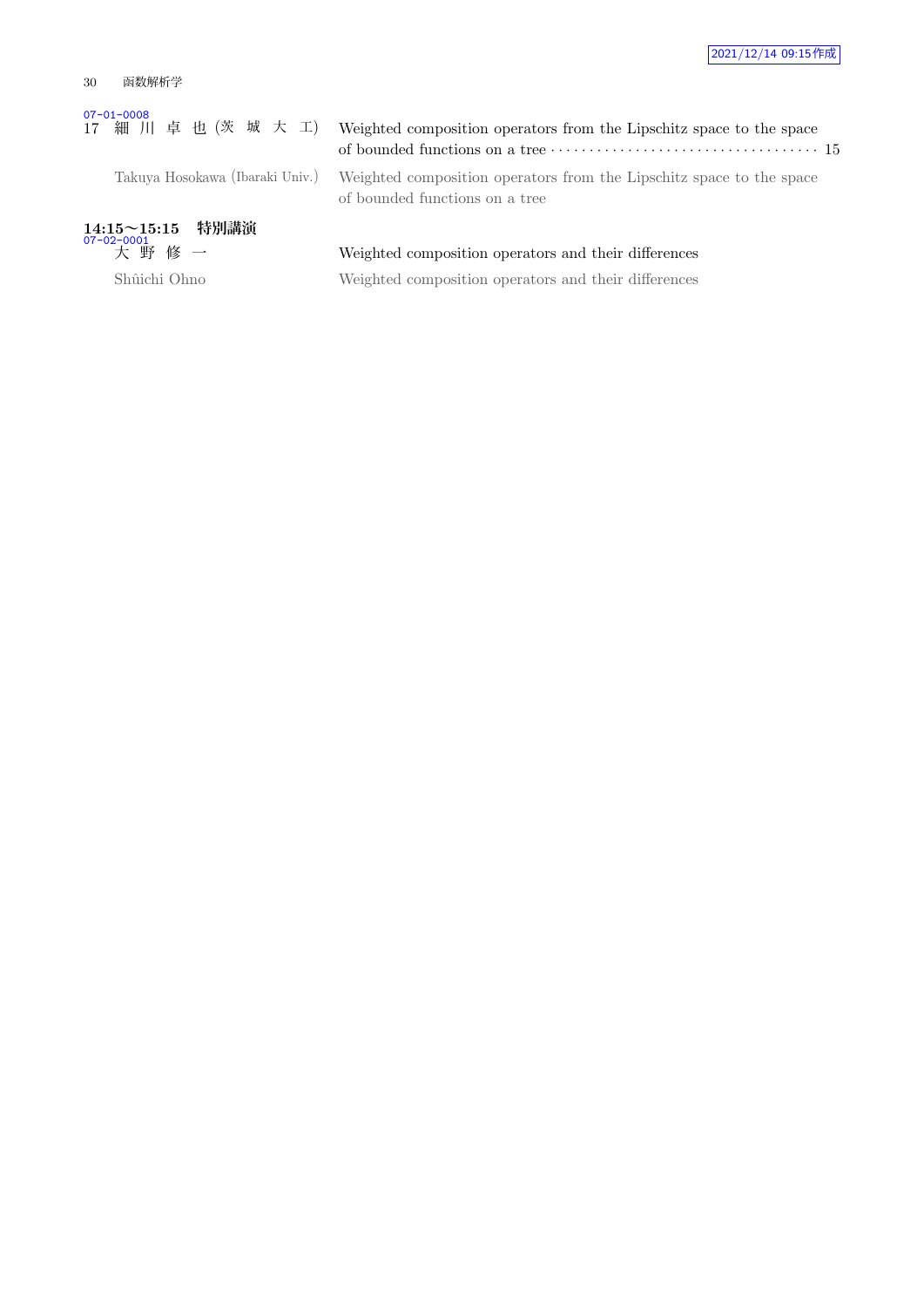## **統 計 数 学**

## $3$ 月 $28$ 日 $(H)$

|    | $9:00 \sim 11:50$<br>08-01-0041                                              |                                                                                                                                                                                                                                                     |
|----|------------------------------------------------------------------------------|-----------------------------------------------------------------------------------------------------------------------------------------------------------------------------------------------------------------------------------------------------|
| 1  | 豊 嶋 隆 晃 (東工大情報理工)                                                            | 時空ホワイトノイズに駆動される分数階確率 Navier-Stokes 方程式 ···· 15                                                                                                                                                                                                      |
|    | Takaaki Toyoshima (Tokyo Tech)                                               | Fractional stochastic Navier-Stokes equation driven by space-time white<br>noise                                                                                                                                                                    |
|    | $08 - 01 - 0039$<br>悠 (京都産大理)<br>2 伊 藤                                       | Backward representation of rough integral: an approach via fractional<br>calculus $\cdots$ $\cdots$ $\cdots$ $\cdots$ $\cdots$ $\cdots$ $\cdots$ $\cdots$ $\cdots$ $\cdots$ $\cdots$ $\cdots$ $\cdots$ $\cdots$ $\cdots$ $\cdots$ $\cdots$ $\cdots$ |
|    | (Kyoto Sangyo Univ.)<br>Yu Ito                                               | Backward representation of rough integral: an approach via fractional<br>calculus                                                                                                                                                                   |
|    | $08 - 01 - 0018$<br>3 高野凌史(阪大基礎工)<br>深澤正彰 (阪大基礎工)                            | A partial rough path space for rough volatility $\dots\dots\dots\dots\dots\dots\dots\dots$ 15                                                                                                                                                       |
|    | (Osaka Univ.)<br>Ryoji Takano<br>Masaaki Fukasawa (Osaka Univ.)              | A partial rough path space for rough volatility                                                                                                                                                                                                     |
| 4  | $08 - 01 - 0009$<br>鵜 飼 拓 人 (阪大基礎工)<br>深澤正彰 (阪大基礎工)                          | Limit distributions for the discretization error of stochastic Volterra<br>equations $\cdots$ and $\cdots$ and $\cdots$ and $\cdots$ and $\cdots$ and $\cdots$ and $\cdots$ and $\cdots$ and $\cdots$ and $\cdots$                                  |
|    | (Osaka Univ.)<br>Takuto Ugai<br>Masaaki Fukasawa (Osaka Univ.)               | Limit distributions for the discretization error of stochastic Volterra<br>equations                                                                                                                                                                |
|    | $08 - 01 - 0005$<br>5 濵口雄史(阪大基礎工)                                            | 線形な確率 Volterra 積分方程式の一般解法 ························· 15                                                                                                                                                                                              |
|    | Yushi Hamaguchi (Osaka Univ.)                                                | On general solutions of linear stochastic Volterra integral equations                                                                                                                                                                               |
| 6  | $08 - 01 - 0021$<br>篠 崎 裕 司 (日本銀行·東工大理)<br>二宮祥一(東工大理)                        | 再結合測度法による確率微分方程式の弱近似の効率化 ・・・・・・・・・・・・・15                                                                                                                                                                                                            |
|    | Yuji Shinozaki<br>(Bank of Japan/Tokyo Tech)<br>Syoiti Ninomiya (Tokyo Tech) | Application of high-order recombination to weak approximations of stochas-<br>tic differential equations                                                                                                                                            |
|    | $08 - 01 - 0017$<br>7 道 工<br>勇 (埼 玉 大 教 育)                                   | レヴィ雑音を伴う確率方程式の解について …………………………… 10                                                                                                                                                                                                                  |
|    | Isamu Dôku (Saitama Univ.)                                                   | On a solution for random equations with Lévy noise                                                                                                                                                                                                  |
| 8  | $08 - 01 - 0020$<br>小 川 重 義 (立命館大理工)                                         | Noncausal integrals and mean value theorems $\cdots \cdots \cdots \cdots \cdots \cdots \cdots 10$                                                                                                                                                   |
|    | Shigeyoshi Ogawa (Ritsumeikan Univ.)                                         | Noncausal integrals and mean value theorems                                                                                                                                                                                                         |
| 9  | $08 - 01 - 0003$<br>谷 謙 介 (都 立 大 理)<br>有                                     |                                                                                                                                                                                                                                                     |
|    | Kensuke Ishitani (Tokyo Metro. Univ.)                                        | On the construction of Brownian house-moving and its properties                                                                                                                                                                                     |
| 10 | $08 - 01 - 0008$<br>簗<br>島<br>立 大 理)<br>瞬 (都<br>谷謙介(都立大理)<br>石               |                                                                                                                                                                                                                                                     |
|    | Shun Yanashima (Tokyo Metro. Univ.)<br>Kensuke Ishitani (Tokyo Metro. Univ.) | On the construction of Bessel house-moving and its properties                                                                                                                                                                                       |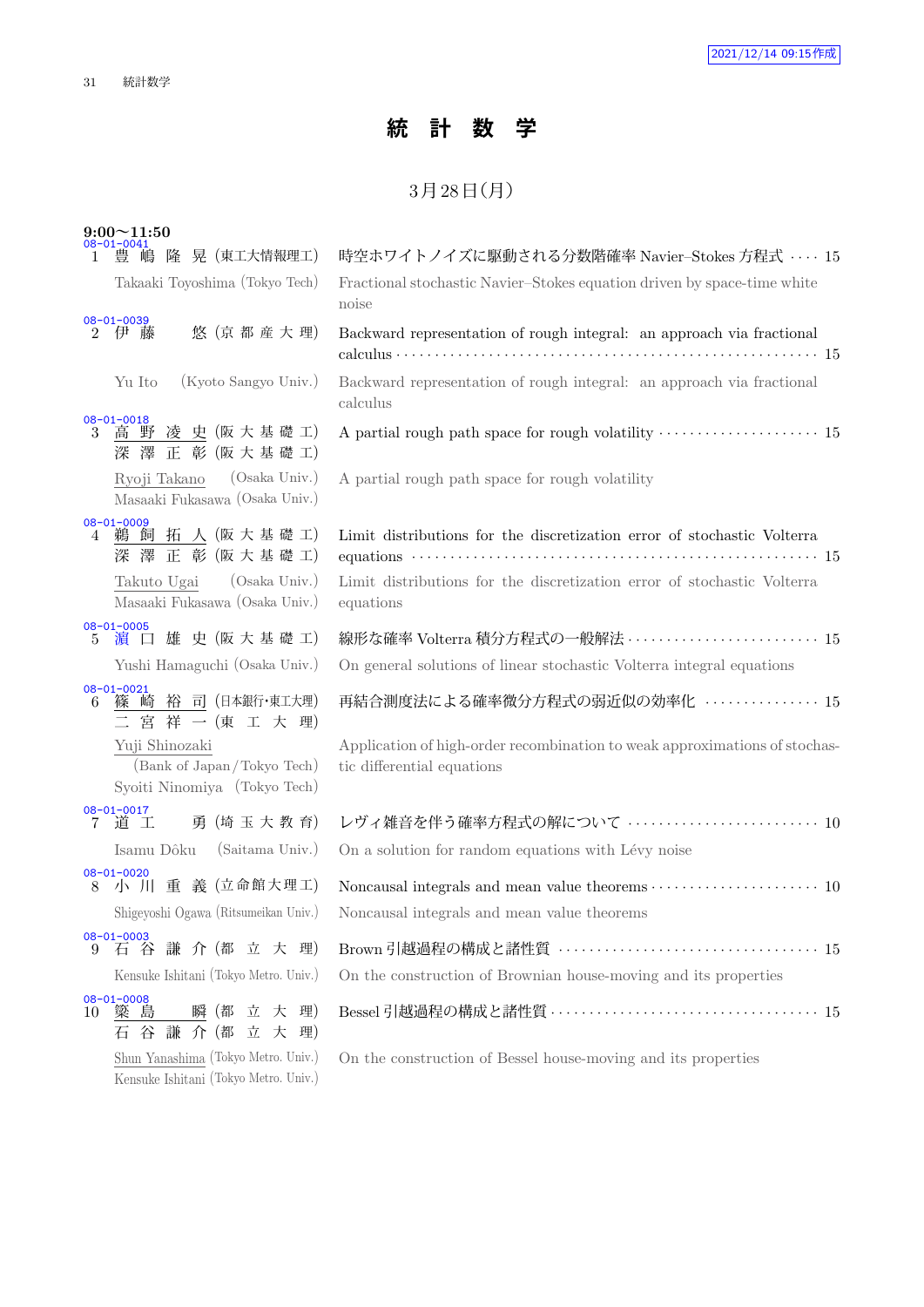| $14:15 \sim 15:05$<br>黒澤<br>生 (都<br>立 大 理)<br>哲<br>11<br>島 駿 介 (都<br>立大<br>理)<br>西<br>服部久美子(都立大理)                         | ランダム枝分かれコッホ曲線上での Loop 消しランダムウォーク ······ 15                                                                                                                 |
|---------------------------------------------------------------------------------------------------------------------------|------------------------------------------------------------------------------------------------------------------------------------------------------------|
| Tetsuo Kurosawa (Tokyo Metro. Univ.)<br>Shunsuke Nishijima<br>(Tokyo Metro. Univ.)<br>Kumiko Hattori (Tokyo Metro. Univ.) | Loop erased random walk on a random branched Koch curve                                                                                                    |
| $08 - 01 - 0043$<br>笹 谷 晃 平 (京大数理研)<br>12                                                                                 | Some relation between spectral dimension and Ahlfors regular conformal                                                                                     |
| Kohei Sasaya<br>$(Kyoto$ Univ.)                                                                                           | Some relation between spectral dimension and Ahlfors regular conformal<br>dimension of resistance metrics                                                  |
| $08 - 01 - 0015$<br>梶 野 直 孝 (京大数理研)<br>13                                                                                 | On singularity of energy measures for symmetric diffusions with full<br>off-diagonal heat kernel estimates II: Some borderline examples $\cdots \cdots$ 15 |
| Naotaka Kajino (Kyoto Univ.)                                                                                              | On singularity of energy measures for symmetric diffusions with full<br>off-diagonal heat kernel estimates II: Some borderline examples                    |
| $15:15 \sim 16:15$<br>08-02-0003                                                                                          | 2021年度 (第20回) 日本数学会解析学賞受賞特別講演                                                                                                                              |
| 香取真理(中大理工)                                                                                                                | 多重シュラム・レヴナー発展とダイソンのブラウン運動模型                                                                                                                                |
| Makoto Katori (Chuo Univ.)                                                                                                | Multiple Schramm-Loewner evolution and Dyson's Brownian motion<br>model                                                                                    |
| 特別講演<br>$\frac{16:30\sim17:30}{08-02-0002}$                                                                               |                                                                                                                                                            |
| 長谷部高広 (北<br>大<br>理)                                                                                                       | Loewner chains, Markov processes and non-commutative stochastic pro-<br>cesses                                                                             |
| Takahiro Hasebe (Hokkaido Univ.)                                                                                          | Loewner chains, Markov processes and non-commutative stochastic pro-<br>cesses                                                                             |
|                                                                                                                           | $3 \frac{1}{2} 29 \frac{1}{2} (\mathcal{K})$                                                                                                               |

## **9:00~11:30** 08-01-0025

14 藤 江 克 徳 (北 大 理) 長谷部高広 (北 大 理) Katsunori Fujie (Hokkaido Univ.) Takahiro Hasebe (Hokkaido Univ.) 08-01-0026 15 前 島 信 (慶 大*<sup>⋆</sup>*  $\pm$ \*) 佐 久 間 紀 佳 (名古屋市大理) Makoto Maejima (Keio Univ.*<sup>⋆</sup>* ) Noriyoshi Sakuma (Nagoya City Univ.) 08-01-0006<br>16 野 場 啓 (統計数理研) 佐 久 間 紀 佳 (名 古 屋 市 大 理) 植 田 優 基 (北 教 大 旭 川) Kei Noba (Inst. of Stat. Math.) Noriyoshi Sakuma (Nagoya City Univ.) Yuki Ueda (Hokkaido Univ. of Edu.) <mark>08-01-0044</mark><br>17 鈴 木 良 一(慶 大 理 工) 佐 久 間 紀 佳 (名古屋市大理)

> Ryoichi Suzuki (Keio Univ.) Noriyoshi Sakuma (Nagoya City Univ.)

### ユニタリ共役不変なランダム行列とその主小行列の固有値分布 *· · · · · · · ·* 15

The spectra of principal submatrices in unitarily invariant random matrices

### 自由加法・自由自己相似過程と自由自己分解可能分布について *· · · · · · · ·* 10

On free selfsimilar additive processes and free selfdecomposable distributions

ブール自己分解可能分布について *· · · · · · · · · · · · · · · · · · · · · · · · · · · · · · · · ·* 10

On Boolean selfdecomposability

カノニカルレヴィ過程に対する修正 Φ-ソボレフ不等式とその応用 *· · · · ·* 10

A modified  $\Phi$ -Sobolev inequality for canonical Lévy processes and its applications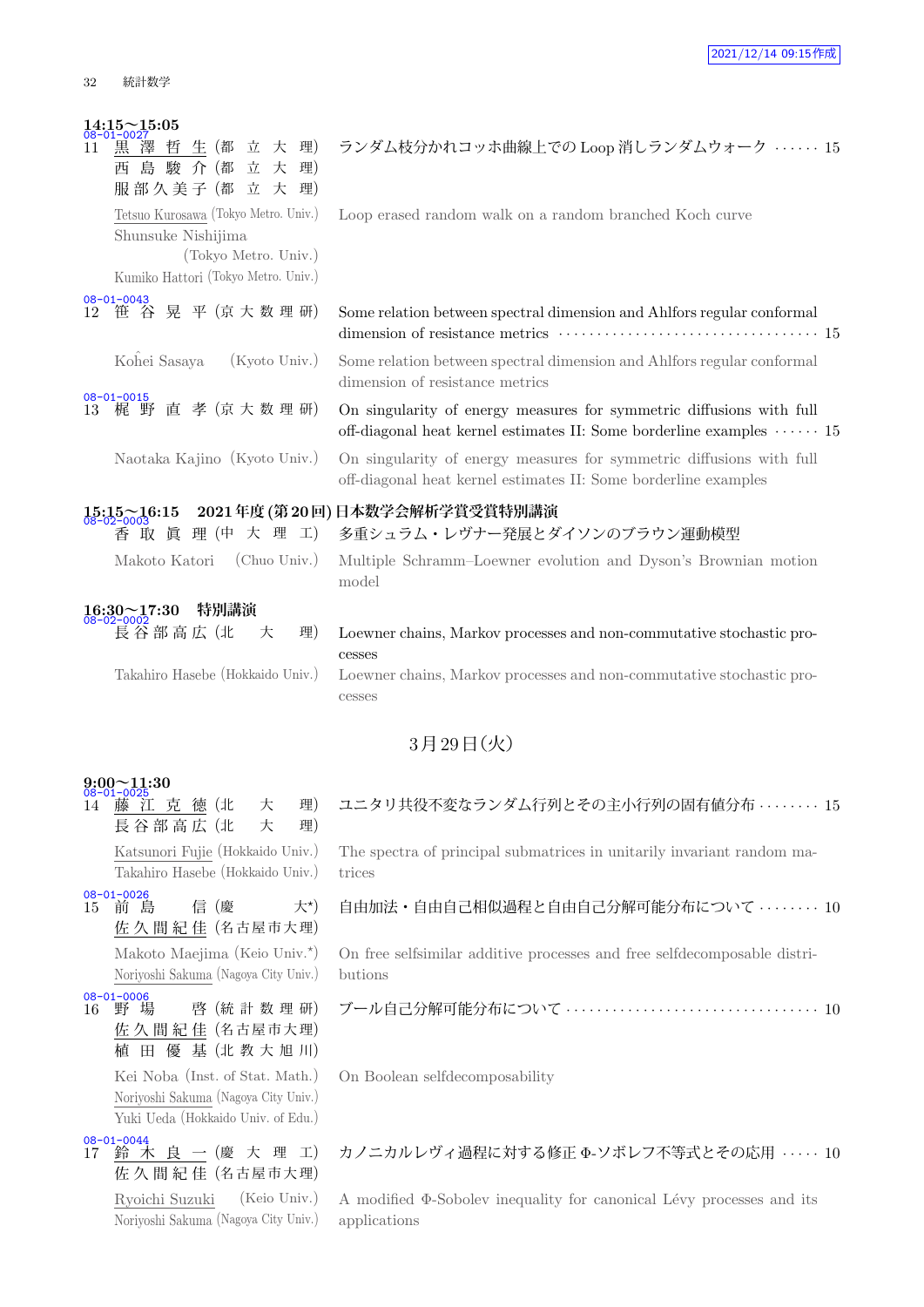|    | $08 - 01 - 0010$                                                                                          |                                                                                                                                                                                                                       |
|----|-----------------------------------------------------------------------------------------------------------|-----------------------------------------------------------------------------------------------------------------------------------------------------------------------------------------------------------------------|
| 18 | 啓 (統計数理研)<br>野 場                                                                                          | Lévy 過程に対する屈折-反射戦略の最適性について  10                                                                                                                                                                                        |
|    | Kei Noba (Inst. of Stat. Math.)                                                                           | On the optimality of the refraction-reflection strategies for Lévy pro-<br>cesses                                                                                                                                     |
|    | $08 - 01 - 0013$<br>19 上 村 稔 大 (関西大システム理工)<br>竹 田 雅 好 (関西大システム理工)                                         | 特異な Lévy 密度を持つ対称 Lévy 型過程について ・・・・・・・・・・・・・・・・15                                                                                                                                                                      |
|    | Toshihiro Uemura (Kansai Univ.)<br>Masayoshi Takeda (Kansai Univ.)                                        | On symmetric stable-type processes with singular Lévy densities                                                                                                                                                       |
| 20 | $08 - 01 - 0030$<br>永 沼 伸 顕 (熊本大先端)                                                                       | 4 次モーメント定理の一般化について  15                                                                                                                                                                                                |
|    | Nobuaki Naganuma (Kumamoto Univ.)                                                                         | On generalization of the fourth moment theorem                                                                                                                                                                        |
| 21 | $08 - 01 - 0029$<br>林 正史(琉球大理)<br>大 城<br>壮 (琉球大理工)<br>居 正 登 (横浜国大工)<br>竹                                  | Elephant random walk に対する中心極限定理におけるモーメント収束の<br>速さについて ‥‥‥‥‥‥‥‥‥‥‥‥‥‥‥‥‥‥‥‥‥‥‥‥‥‥‥ 15                                                                                                                                  |
|    | Masafumi Hayashi (Univ. of Ryukyus)<br>So Oshiro (Univ. of Ryukyus)<br>Masato Takei (Yokohama Nat. Univ.) | Rate of moment convergence in the central limit theorem for elephant<br>random walks                                                                                                                                  |
| 22 | $08 - 01 - 0024$<br>高橋博樹(慶大理工)<br>鈴木新太郎 (慶 大 理 工)                                                         | Almost-sure weighted equidistibution of cycles for the random Gauss<br>map $\cdots$ and $\cdots$ and $\cdots$ are $\cdots$ and $\cdots$ are $\cdots$ and $\cdots$ are $\cdots$ and $\cdots$ are $\cdots$ and $\cdots$ |
|    | Hiroki Takahashi (Keio Univ.)<br>Shintaro Suzuki (Keio Univ.)                                             | Almost-sure weighted equidistibution of cycles for the random Gauss<br>map                                                                                                                                            |
| 23 | $08 - 01 - 0014$<br>イェーリッシュヨハネス<br>(名大多元数理)<br>高橋博樹(慶大理工)                                                 | Multifractal analysis of homological growth rates for hyperbolic surfaces                                                                                                                                             |
|    | Johannes Jaerisch (Nagoya Univ.)<br>Hiroki Takahasi (Keio Univ.)                                          | Multifractal analysis of homological growth rates for hyperbolic surfaces                                                                                                                                             |
|    |                                                                                                           |                                                                                                                                                                                                                       |

### **11:30~12:00 統計数学分科会総会**

## $3<sup>7</sup>$  30日 $($ 水 $)$

### **9:50~11:40** 08-01-0032 <sup>24</sup> 田 中 輝 雄 (広 島 市 大 情 報) 分数型評価基準のマルコフ決定過程 *· · · · · · · · · · · · · · · · · · · · · · · · · · · · · · ·* <sup>10</sup> Teruo Tanaka (Hiroshima City Univ.)  $N$ Toshiharu Fujita (Kyushu Inst. of Tech.) 08-01-0035<br>26 地 嵜 頌 子 (大阪工大情報) 栗 木 進 二 (阪 府 大*<sup>⋆</sup>*  $\pm$ \*) 藤 原 良 (筑 波 大\*) 宮 本 暢 子 (東京理大理工)

Shoko Chisaki (Osaka Inst. of Tech.) Shinji Kuriki (Osaka Pref. Univ.*<sup>⋆</sup>* ) Ryoh Fuji-Hara (Univ. of Tsukuba*<sup>⋆</sup>* ) Nobuko Miyamoto (Tokyo Univ. of Sci.)

| ບບ⊤ບ⊥⊤ບບບ∠                                  |                                                                                       |
|---------------------------------------------|---------------------------------------------------------------------------------------|
|                                             | Teruo Tanaka (Hiroshima City Univ.) Markov decision processes with fractional rewards |
| 08-01-0036                                  |                                                                                       |
| Toshiharu Fujita<br>(Kyushu Inst. of Tech.) | Decision process model with feedforward loop system                                   |

Optimality of spanning bipartite block designs  $\cdots$  · · · · · · · · · · · · · · · · 10

Optimality of spanning bipartite block designs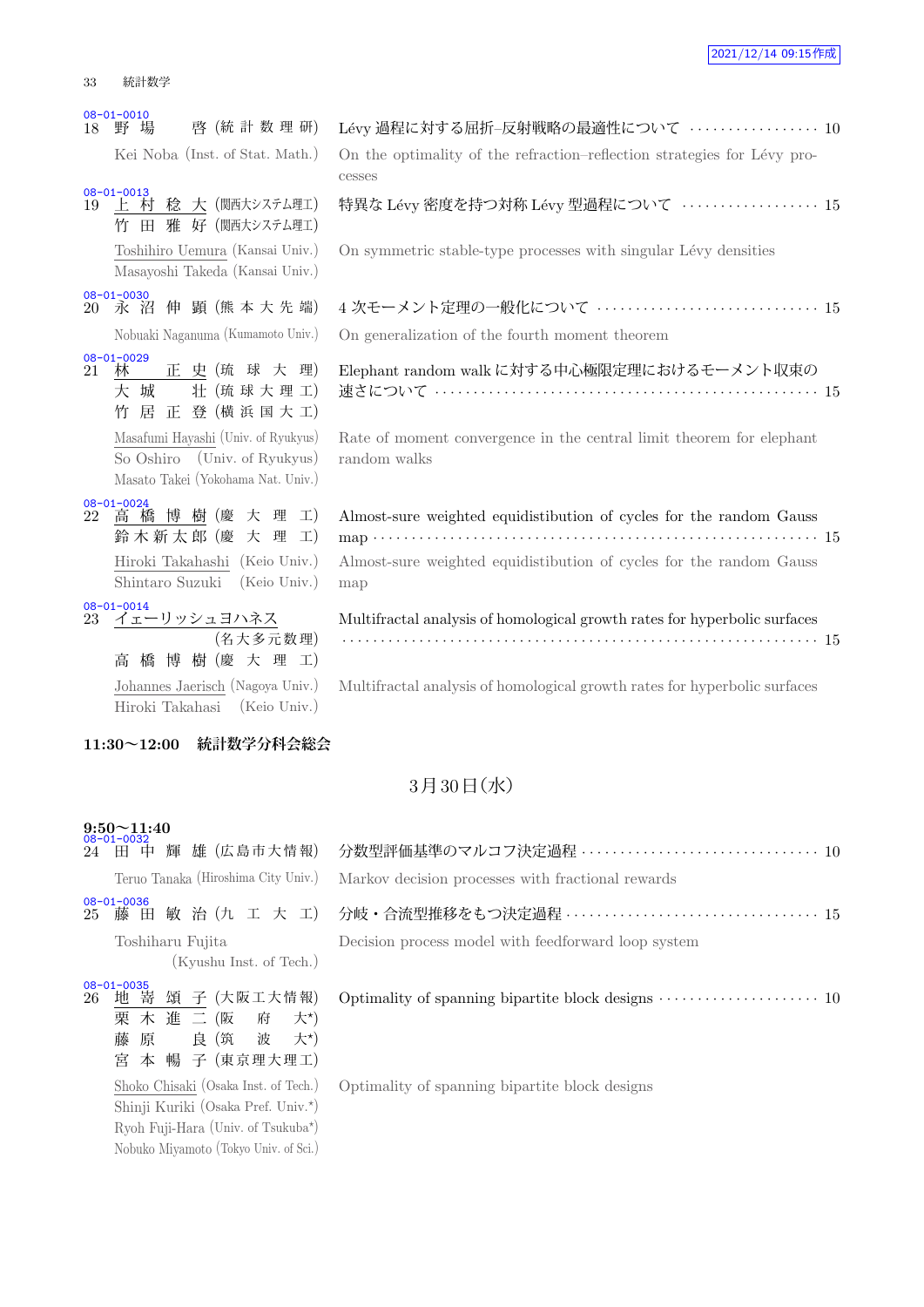| 27 | $08 - 01 - 0034$<br>聖 (松 江 工 高 専)<br>門脇<br>景山三平(広島大*)<br>Satoru Kadowaki<br>(Matsue Coll. of Tech.)<br>Sanpei Kageyama (Hiroshima Univ.*) | Two existence results between an affine resolvable SRGD design and a<br>Two existence results between an affine resolvable SRGD design and a<br>difference scheme |
|----|-------------------------------------------------------------------------------------------------------------------------------------------|-------------------------------------------------------------------------------------------------------------------------------------------------------------------|
| 28 | $08 - 01 - 0002$<br>平 尾 将 剛 (愛知県立大情報)                                                                                                     | On p-frame potential of the Beltrán and Etayo point processes on the                                                                                              |
|    | Masatake Hirao (Aichi Pref. Univ.)                                                                                                        | On p-frame potential of the Beltrán and Etayo point processes on the<br>sphere                                                                                    |
| 29 | $08 - 01 - 0016$<br>高橋勇人 (Random Data Lab.)                                                                                               | Posterior distributions weakly converge to Martin-Löf random parame-                                                                                              |
|    | Hayato Takahashi (Random Data Lab.)                                                                                                       | Posterior distributions weakly converge to Martin-Löf random parame-<br>ters                                                                                      |
| 30 | $08 - 01 - 0022$<br>藤澤健吾 (東京理大理工)<br>畑 耕 治 (東京理大理工)<br>Ħ                                                                                  | 順序カテゴリをもつ正方分割表における非対称かつ連関モデル ・・・・・・・15                                                                                                                            |
|    | Kengo Fujisawa (Tokyo Univ. of Sci.)<br>Kouji Tahata (Tokyo Univ. of Sci.)                                                                | Asymmetry plus association model for square contingency tables with<br>ordinal categories                                                                         |

### **12:15~12:45 2021年度(第20回)日本数学会解析学賞授賞式**

| $14:25 \sim 15:25$ | 特別講演 |
|--------------------|------|
| 08-02-0001         |      |

廣 瀬 雅 代 (九 大 I M I) エリアレベルモデルに基づく小地域推定とその応用

Masayo Hirose (Kyushu Univ.) Small area inference under area level model and its application

### **15:45~16:45 特別講演**

08-02-0004 江 村 剛 志 (久留米大バイオ統計センター)

### 2 群間の生存時間の差の推定 —コピュラに基づく従属打ち切り問題への 対処—

Takeshi Emura (Kurume Univ.) Estimating the difference of survival distributions; a copula-based approach to dependent censoring

## $3$ 月 $31$ 日 $($ 木 $)$

| 9:50             |   | $-11:40$    |  |                                   |         |
|------------------|---|-------------|--|-----------------------------------|---------|
|                  |   |             |  |                                   |         |
| 31               | 藤 | 森           |  | 洸 (信州大経法)                         |         |
|                  |   |             |  | 後 藤 佑 一 (早 大 理                    | $\pm$ ) |
|                  | 劉 |             |  | 言 (早 大 理 工)                       |         |
|                  |   |             |  | 谷口正信(早大理工)                        |         |
|                  |   |             |  | Kou Fujimori (Shinshu Univ.)      |         |
|                  |   | Yuichi Goto |  | (Waseda Univ.)                    |         |
|                  |   | Yan Liu     |  | (Waseda Univ.)                    |         |
|                  |   |             |  | Masanobu Taniguchi (Waseda Univ.) |         |
| $08 - 01 - 0011$ |   |             |  |                                   |         |
| 32 Yujie Xue     |   |             |  | (早 大 理 工)                         |         |
|                  |   |             |  | 谷口正信(早大理工)                        |         |
|                  |   | Yujie Xue   |  | (Waseda Univ.)                    |         |

Masanobu Taniguchi (Waseda Univ.)

Sparse principal component analysis for high-dimensional stationary time series *· · · · · · · · · · · · · · · · · · · · · · · · · · · · · · · · · · · · · · · · · · · · · · · · · · · ·* 15

Sparse principal component analysis for high-dimensional stationary time series

Hellinger distance estimation for non-regular spectra *· · · · · · · · · · · · · · ·* 15

Hellinger distance estimation for non-regular spectra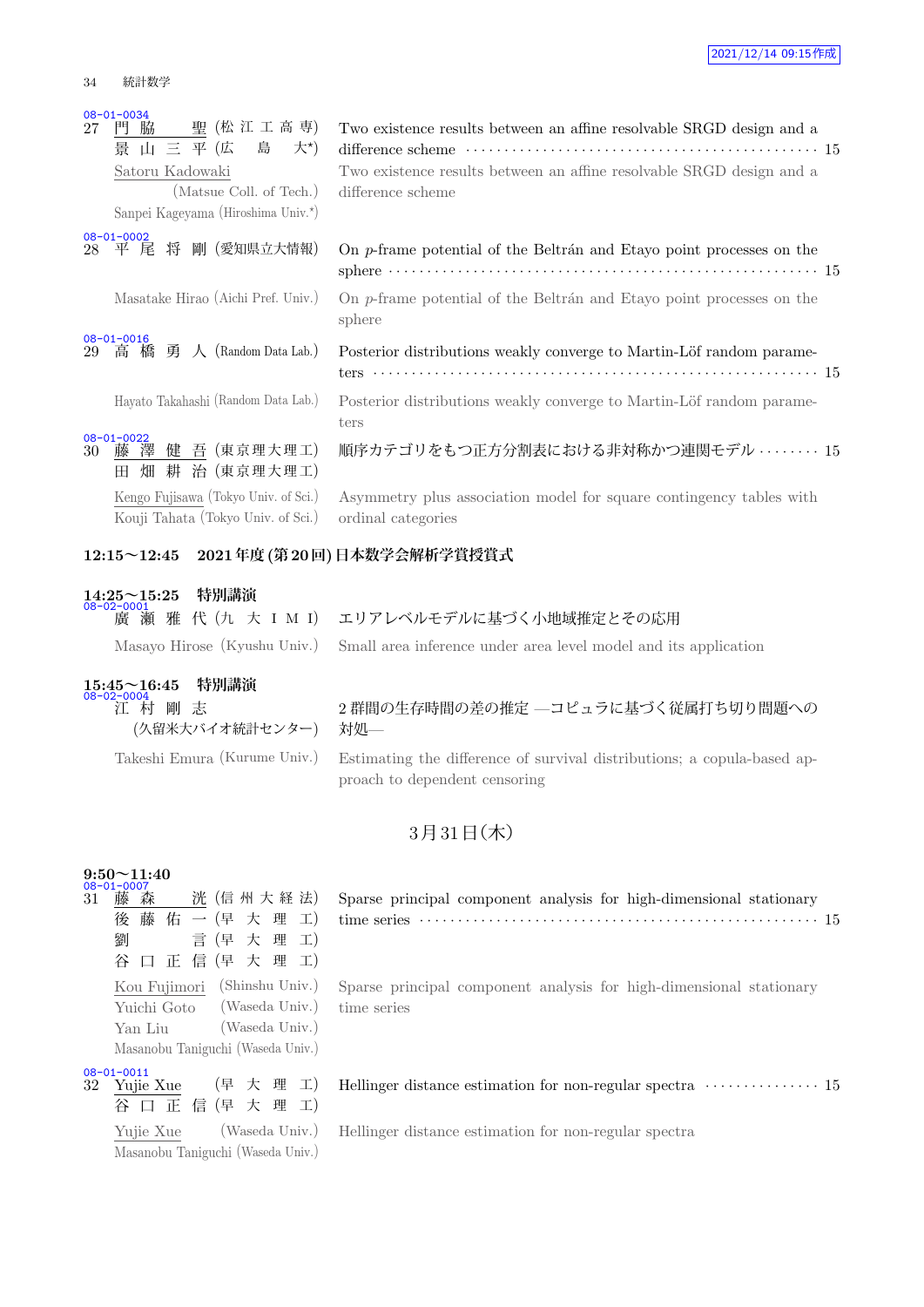#### 08-01-0012

| 35              | 統計致字                                                                                                                                                                                                                                    |   |                |                       |                                      |
|-----------------|-----------------------------------------------------------------------------------------------------------------------------------------------------------------------------------------------------------------------------------------|---|----------------|-----------------------|--------------------------------------|
| 33              | $08 - 01 - 0012$<br>シュシャオフェイ (早 大 理<br>Zhengze Li (早 大 理<br>谷口正信(早大理<br>Xiaofei Xu (Waseda Univ.)<br>Zhengze Li (Waseda Univ.)<br>Masanobu Taniguchi (Waseda Univ.)                                                                     |   |                |                       | $\perp$ ) b<br>$\pm)$<br>$\pm)$      |
|                 | 08-01-0037<br>34 劉                                                                                                                                                                                                                      |   | 言 (早 大 理 工)    |                       |                                      |
|                 | Yan Liu                                                                                                                                                                                                                                 |   |                | (Waseda Univ.)        |                                      |
| 35              | $08 - 01 - 0042$<br>後藤佑一(早大理<br>鈴木琴音(早大理<br>Xiaofei Xu (早 大 理<br>正 信 (早 大 理<br>谷<br>$\Box$<br>Yuichi Goto<br>Kotone Suzuki (Waseda Univ.)<br>Xiaofei Xu (Waseda Univ.)<br>Masanobu Taniguchi (Waseda Univ.)                             |   | (Waseda Univ.) |                       | $\pm)$<br>$\pm)$<br>$\pm)$<br>$\pm)$ |
| 36 <sup>°</sup> | $08 - 01 - 0033$<br>波 止 元 仁 (東京工高専)<br>Jin Hatomoto<br>(Tokyo Nat. Coll. of Tech.)                                                                                                                                                      |   |                |                       |                                      |
| $37\,$          | $08 - 01 - 0028$<br>孝<br>行 木<br>田<br>所<br>川 駿 介 (京<br>梶<br>眞 生 (京<br>松 橋<br>池 田 昭 夫 (京<br>津田一<br>(中部大創発学術院·中部大AI数理データサイエンスセンター)<br>Takao Namiki (Hokkaido Univ.)<br>Satoru Tadokoro (Hokkaido Univ.)<br>Shunsuke Kajikawa (Kyoto Univ.) | 郎 | 夫 (北<br>智(北    | 大<br>大<br>大<br>大<br>大 | 理)<br>理)<br>医)<br>医)<br>医)           |
|                 | Masao Matsuhashi (Kyoto Univ.)<br>Akio Ikeda<br>Ichiro Tsuda<br>(Chubu Univ. / Chubu Univ.)<br>$14:20 \sim 16:25$<br>$\frac{08-01-0019}{38}$ 栗 日<br>田 絵 梨 (東京理大理)<br>瀬<br>尾<br>Eri Kurita (Tokyo Univ. of Sci.)                         |   | 隆 (東京理大理)      | (Kyoto Univ.)         |                                      |
|                 | Takashi Seo (Tokyo Univ. of Sci.)                                                                                                                                                                                                       |   |                |                       |                                      |

08-01-0004<br>39 種 ī 市 信 裕 (北 教 大 札 幌) 関 谷 祐 里 (北 教 大 釧 路) 外 山 淳 (数 学 利 用 研)

### Nobuhiro Taneichi

(Hokkaido Univ. of Edu.) Yuri Sekiya (Hokkaido Univ. of Edu.) Jun Toyama (Inst. for Pract. Appl. of Math.)

moving average processes *· · · · · · · · · · · · · · · · · · · · · · · · · · · · · · · · · · · · · · ·* 10 Comparison between the exact likelihood and Whittle likelihood for moving average processes On the model selection of symmetric  $\alpha$ -stable processes  $\cdots$  · · · · · · · · · · 15 On the model selection of symmetric  $\alpha$ -stable processes Tests for the existence of group effects and interactions for two-way models with dependent error *· · · · · · · · · · · · · · · · · · · · · · · · · · · · · · · · · · · ·* 15

Comparison between the exact likelihood and Whittle likelihood for

Tests for the existence of group effects and interactions for two-way models with dependent error

Poisson limit distributions for diffeomorphisms with weak hyperbolic product structure *· · · · · · · · · · · · · · · · · · · · · · · · · · · · · · · · · · · · · · · · · · · · · ·* 12 Poisson limit distributions for diffeomorphisms with weak hyperbolic product structure

時系列遷移グラフ解析による順列エントロピーの評価とてんかん脳波に 対する応用 *· · · · · · · · · · · · · · · · · · · · · · · · · · · · · · · · · · · · · · · · · · · · · · · · · · · ·* 10

Evaluation of permutation entropy by time-series transition graph analysis and its application to epilepsy

A sample measure of Mardia's multivariate kurtosis with three-step monotone missing data *· · · · · · · · · · · · · · · · · · · · · · · · · · · · · · · · · · · · · · · · ·* 15 A sample measure of Mardia's multivariate kurtosis with three-step monotone missing data

3 次元分割表における条件付き独立性検定統計量の分布の近似について *· · · · · · · · · · · · · · · · · · · · · · · · · · · · · · · · · · · · · · · · · · · · · · · · · · · · · · · · · · · · · ·* 15

On an approximation of the distribution of test statistics for conditional independence of 3-way contingency tables.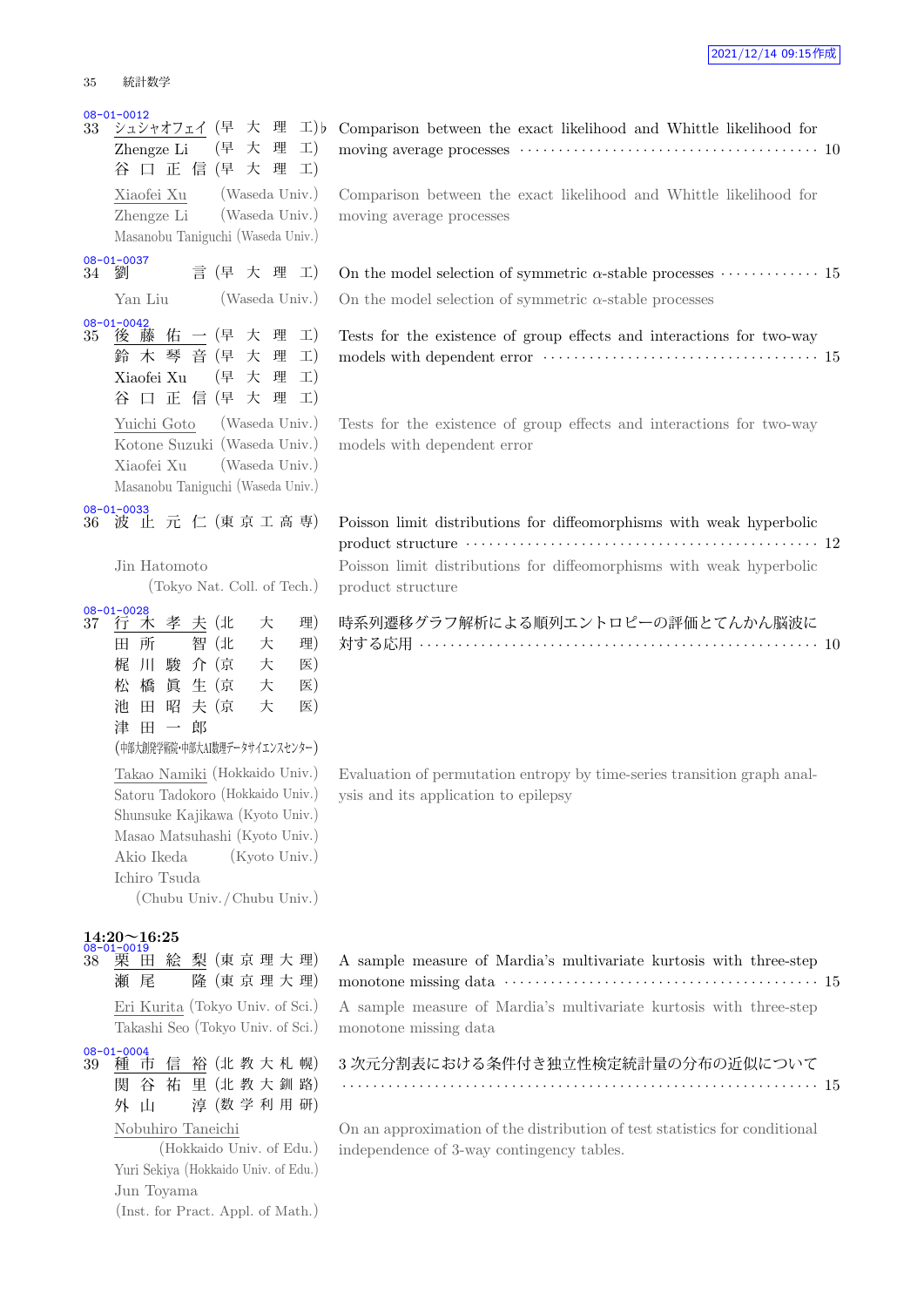| 40 | $08 - 01 - 0038$<br>馬 (東大情報理工)<br>拓<br>坂 東<br>也 (東大情報理工)<br>智<br>清<br>田 和 善 (筑波大数理物質)<br>矢          | 高次元における客観的総合指標の一致性 ·························· 15                            |
|----|-----------------------------------------------------------------------------------------------------|-----------------------------------------------------------------------------|
|    | Takuma Bando (Univ. of Tokyo)<br>Tomonari Sei (Univ. of Tokyo)<br>Kazuyoshi Yata (Univ. of Tsukuba) | Consistency of the objective general index in high-dimensional settings     |
| 41 | $08 - 01 - 0023$<br>前園宜彦(中大理工)<br>S. Penev<br>(Univ. of New South Wales)                            | Improved confidence intervals for expectiles in risk management $\cdots$ 15 |
|    | Yoshihiko Maesono (Chuo Univ.)<br>Spiridon Penev<br>(Univ. of New South Wales)                      | Improved confidence intervals for expectiles in risk management             |
| 42 | $08 - 01 - 0045$<br>増 田 弘 毅 (九 大 数 理)<br>江 口 翔 一 (大阪工大情報)                                           | レヴィ確率微分方程式のモデル選択規準について  15                                                  |
|    | Hiroki Masuda (Kyushu Univ.)<br>Shoichi Eguchi (Osaka Inst. of Tech.)                               | On model selection of Lévy driven SDE models                                |
| 43 | $08 - 01 - 0040$<br>小池祐太(東大数理)                                                                      | 実現共分散行列の高次元漸近混合正規性 ··························· 15                           |
|    | Yuta Koike<br>(Univ. of Tokyo)                                                                      | Asymptotic mixed normality of realized covariance in high-dimensions        |
| 44 | $08 - 01 - 0031$<br>優 吾 (京 大 情<br>報)<br>中 山<br>和<br>善(筑波大数理物質)<br>矢<br>田<br>誠 (筑波大数理物質)<br>青<br>嶋   | 高次元主成分スコアに基づく異常値の検出法 ······················ 15                              |
|    | Yugo Nakayama (Kyoto Univ.)                                                                         | Outlier detection based on high-dimensional principal component scores      |

Yugo Nakayama (Kyoto Univ.) Kazuyoshi Yata (Univ. of Tsukuba) Makoto Aoshima (Univ. of Tsukuba)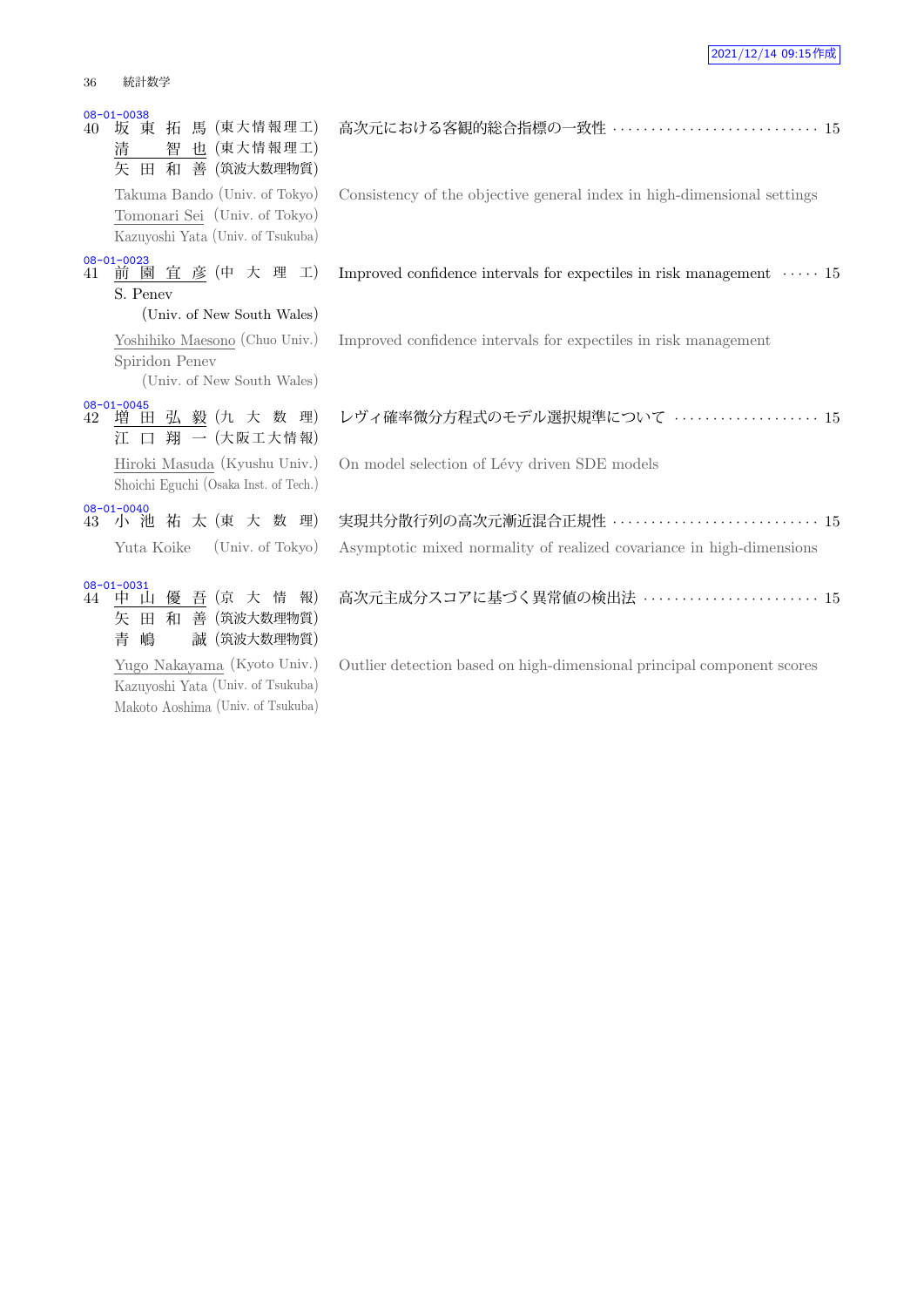Chie Nara (Meiji Univ.)

## **応 用 数 学**

## $3$ 月 $28$ 日 $(H)$

|    | $10:00 \sim 12:00$<br>$09 - 01 - 0029$                                                                                                                                                                                                              |                                                                                                                                                                      |
|----|-----------------------------------------------------------------------------------------------------------------------------------------------------------------------------------------------------------------------------------------------------|----------------------------------------------------------------------------------------------------------------------------------------------------------------------|
| 1. | 暁 南 (山 梨 大 工)<br>廬<br>川 口 翔 大 (日本エンヂニヤ)<br>三嶋美和子 (岐 阜 大 工)                                                                                                                                                                                          | Almost external difference families via cyclotomy $\dots\dots\dots\dots\dots\dots 15$                                                                                |
|    | Xiao-Nan Lu (Univ. of Yamanashi)<br>Shota Kawaguchi<br>(Nippon-Engineer Co. Ltd.)<br>Miwako Mishima (Gifu Univ.)                                                                                                                                    | Almost external difference families via cyclotomy                                                                                                                    |
|    | $09 - 01 - 0043$<br>2 尾 白 典 文 (豊田工大工)<br>一(豊田工大工)<br>松 井                                                                                                                                                                                            | 有理整数剰余環上の反転不変な誤り訂正符号  15                                                                                                                                             |
|    | Norifumi Ojiro (Toyota Tech. Inst.)<br>Hajime Matsui (Toyota Tech. Inst.)                                                                                                                                                                           | Reversible error-correcting codes over rational integer residue rings                                                                                                |
|    | 09-01-0024<br>3 神吉知博(松江工高専)<br>誠 (大阪電通大基礎理工)<br>倉<br>名<br>大 谷 信 一 (関東学院大理工)                                                                                                                                                                         | 指数型 extended Riordan array と統一スターリング数について ……… 10                                                                                                                     |
|    | Tomohiro Kamiyoshi<br>(Matsue Coll. of Tech.)<br>Makoto Nagura<br>(Osaka Electro-Comm. Univ.)<br>Shinichi Otani (Kanto Gakuin Univ.)                                                                                                                | On exponential extended Riordan array and unified Stirling numbers                                                                                                   |
| 4  | $09 - 01 - 0015$<br>弘 畑 和 秀 (茨城工高専)<br><b>B.</b> Elliott<br>(Univ. of Kentucky)<br>$($ Emory Univ. $)$<br>R. J. Gould<br>Kazuhide Hirohata<br>(Ibaraki Nat. Coll. of Tech.)<br>Bradley Elliott (Univ. of Kentucky)<br>Ronald J. Gould (Emory Univ.) | Degree sum conditions for the existence of vertex-disjoint chorded cycles<br>Degree sum conditions for the existence of vertex-disjoint chorded cycles<br>in a graph |
|    | 09-01-0028<br>5 安藤<br>清 (国立情報学研)<br>Kiyoshi Ando (Nat. Inst. of Informatics)                                                                                                                                                                        | Properly 3-contractible edges in a minimally 3-connected graph $\cdots \cdots 15$<br>Properly 3-contractible edges in a minimally 3-connected graph                  |
| 6  | $09 - 01 - 0005$<br>藤 田<br>慎 也<br>(横浜市大データサイエンス)                                                                                                                                                                                                    | 辺着色グラフの rainbow connectivity に関する極値問題 ············· 10                                                                                                               |
|    | Shinya Fujita (Yokohama City Univ.)                                                                                                                                                                                                                 | Extremal problems on rainbow connectivity in edge-colored graphs                                                                                                     |
|    | 09-01-0034<br>7 松 本 直 己 (慶 大 D M C)                                                                                                                                                                                                                 | Chromatic number of triangle-free and broom-free graphs in terms of                                                                                                  |
|    | Naoki Matsumoto (Keio Univ.)                                                                                                                                                                                                                        | Chromatic number of triangle-free and broom-free graphs in terms of<br>their order                                                                                   |
| 8  | $14:15 \sim 16:00$<br>09-01-0026<br>松 原 和 樹 (埼玉大教育)<br>奈 良 知 惠 (明 大 M I M S)                                                                                                                                                                        | Continuous flattening of multi-layered pyramids with rigid radial edges                                                                                              |
|    | Kazuki Matsubara (Saitama Univ.)                                                                                                                                                                                                                    | Continuous flattening of multi-layered pyramids with rigid radial edges                                                                                              |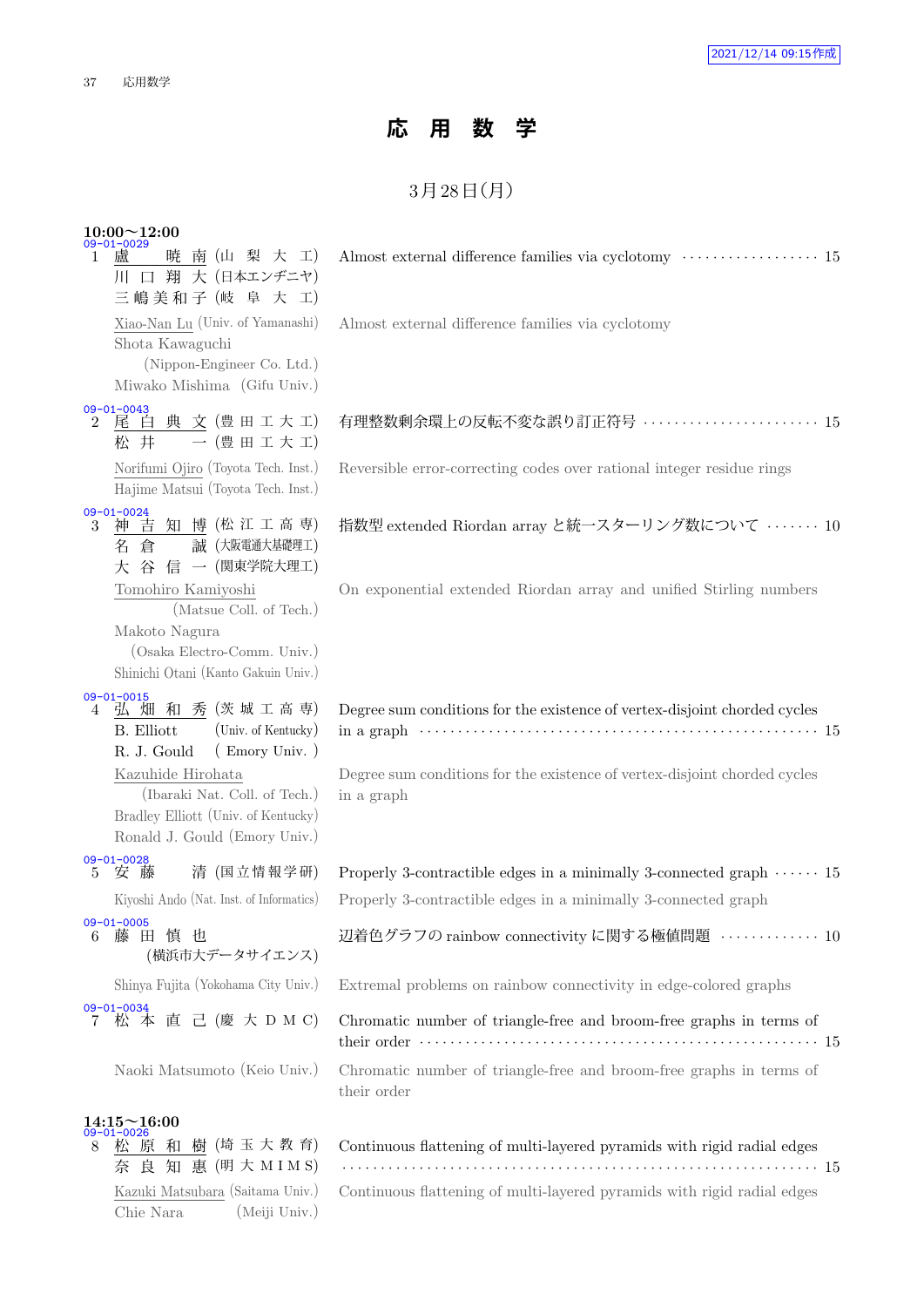| $09 - 01 - 0027$<br>篠<br>9<br>須<br>野 | 雅<br>原<br>田<br>崎                                                                                                  | 庄(防 | 史 (滋賀大教育)<br>衛<br>寛 (愛知教育大教育) | 大) | $\mathbb R$          |
|--------------------------------------|-------------------------------------------------------------------------------------------------------------------|-----|-------------------------------|----|----------------------|
|                                      | Masashi Shinohara (Shiga Univ.)<br>Sho Suda (Nat. Defense Acad. of Japan)<br>Hiroshi Nozaki (Aichi Univ. of Edu.) |     |                               |    | U                    |
| $09 - 01 - 0006$<br>欠<br>10<br>瀬     | 保<br>ЛГ                                                                                                           |     | 田 匠 (横浜国大工)<br>悦 生 (横浜国大環境情報) |    | $\overline{P}$<br>ti |
|                                      | Sho Kubota (Yokohama Nat. Univ.)<br>Etsuo Segawa (Yokohama Nat. Univ.)                                            |     |                               |    | $\overline{P}$<br>ti |
| $09 - 01 - 0012$<br>11<br>成          | 大野博道(信州大工)<br>松 明 廣 (横浜国大工)<br>M. S. A. Nirjhor                                                                   |     | (東工大環境·社会理工)                  |    | P<br>÷.              |
| 和                                    | 田                                                                                                                 |     | 和幸(八戸工高専)                     |    |                      |
|                                      | Hiromichi Ohno (Shinshu Univ.)<br>Akihiro Narimatsu                                                               |     | (Yokohama Nat. Univ.)         |    | U<br>qı              |
|                                      | Md Sams Afif Nirjhor (Tokyo Tech)                                                                                 |     |                               |    |                      |
|                                      | Kazuyuki Wada<br>(Nat. Inst. of Tech., Hachinohe Coll.)                                                           |     |                               |    |                      |
| $09 - 01 - 0002$<br>12               | 黄 海 仲 星 (横浜国大理工)                                                                                                  |     |                               |    | 多                    |
|                                      | Chusei Kiumi (Yokohama Nat. Univ.)                                                                                |     |                               |    | E                    |
| 09-01-0010<br>13 責 日<br>児 玉          | 田建一(埼玉大理工)                                                                                                        |     | 大 樹 (東北大 AIMR)                |    | ネ                    |
|                                      | Ken'ichi Yoshida (Saitama Univ.)<br>Hiroki Kodama (Tohoku Univ.)                                                  |     |                               |    | А                    |
| 16:15~17:15 特別講演                     |                                                                                                                   |     |                               |    |                      |
|                                      |                                                                                                                   |     | 至 (広 島 工 大 工)                 |    | グ                    |

Tetsuji Taniguchi (Hiroshima Inst. of Tech.)

# R <sup>8</sup> 上の最良な 2-距離集合の一意性について *· · · · · · · · · · · · · · · · · · · · · · ·* <sup>15</sup>

Uniqueness of optimal two-distance sets in  $\mathbb{R}^8$ 

## Perfect state transfer in Grover walks between states associated to ver $t$  ices of a graph  $\cdots$   $\cdots$   $\cdots$   $\cdots$   $\cdots$   $\cdots$   $\cdots$   $\cdots$   $\cdots$   $\cdots$   $\cdots$   $\cdots$   $\cdots$   $\cdots$   $\cdots$   $\cdots$

Perfect state transfer in Grover walks between states associated to verices of a graph

| 円上の量子ウォークとスプリットステップ量子ウォークのユニタリ同値類 |  |  |  |  |  |  |  |  |  |  |  |  |  |  |  |  |  |  |  |  |  |  |  |  |  |  |  |  |  |  |  |  |  |  |  |
|-----------------------------------|--|--|--|--|--|--|--|--|--|--|--|--|--|--|--|--|--|--|--|--|--|--|--|--|--|--|--|--|--|--|--|--|--|--|--|
|                                   |  |  |  |  |  |  |  |  |  |  |  |  |  |  |  |  |  |  |  |  |  |  |  |  |  |  |  |  |  |  |  |  |  |  |  |

Initary equivalence classes of quantum walks on cycles and split-step uantum walks

| Chusei Kiumi (Yokohama Nat. Univ.) Eigenvalues of multi-state quantum walks |
|-----------------------------------------------------------------------------|
| 09-01-0010<br>13 吉 田 建 一(埼 玉 大 理 工) ネットワークによる弾塑性のモデル化 ‥‥‥‥‥‥‥‥‥‥‥‥‥‥‥‥‥ 15  |

mathematical model of network elastoplasticity

### 谷 口 哲 至 (広 島 工 大 工) グラフの固有値とライングラフの一般化

A smallest eigenvalues of graphs and a generalization of line graphs

### 3月29日 (火)

### **10:00~11:45**

 $14$  今野 紀 雄 (横 浜 国 大 工) 大 島 優 季 (横浜国大理工)

Norio Konno (Yokohama Nat. Univ.) Yuki Oshima (Yokohama Nat. Univ.)

09-01-0020<br>15 今 野 紀 雄 (横浜国大工) 田 村 駿 也 (横浜国大理工)

Norio Konno (Yokohama Nat. Univ.) Shunya Tamura (Yokohama Nat. Univ.) Domany–Kinzel モデルに対する IPS/Zeta 対応 *· · · · · · · · · · · · · · · · · · · · ·* 10

IPS/Zeta Correspondence for the Domany–Kinzel model

### 量子ウォークと相関付ランダムウォークに対する Walk/Zeta 対応 *· · · · ·* 10

Walk/Zeta Correspondence for quantum and correlated random walks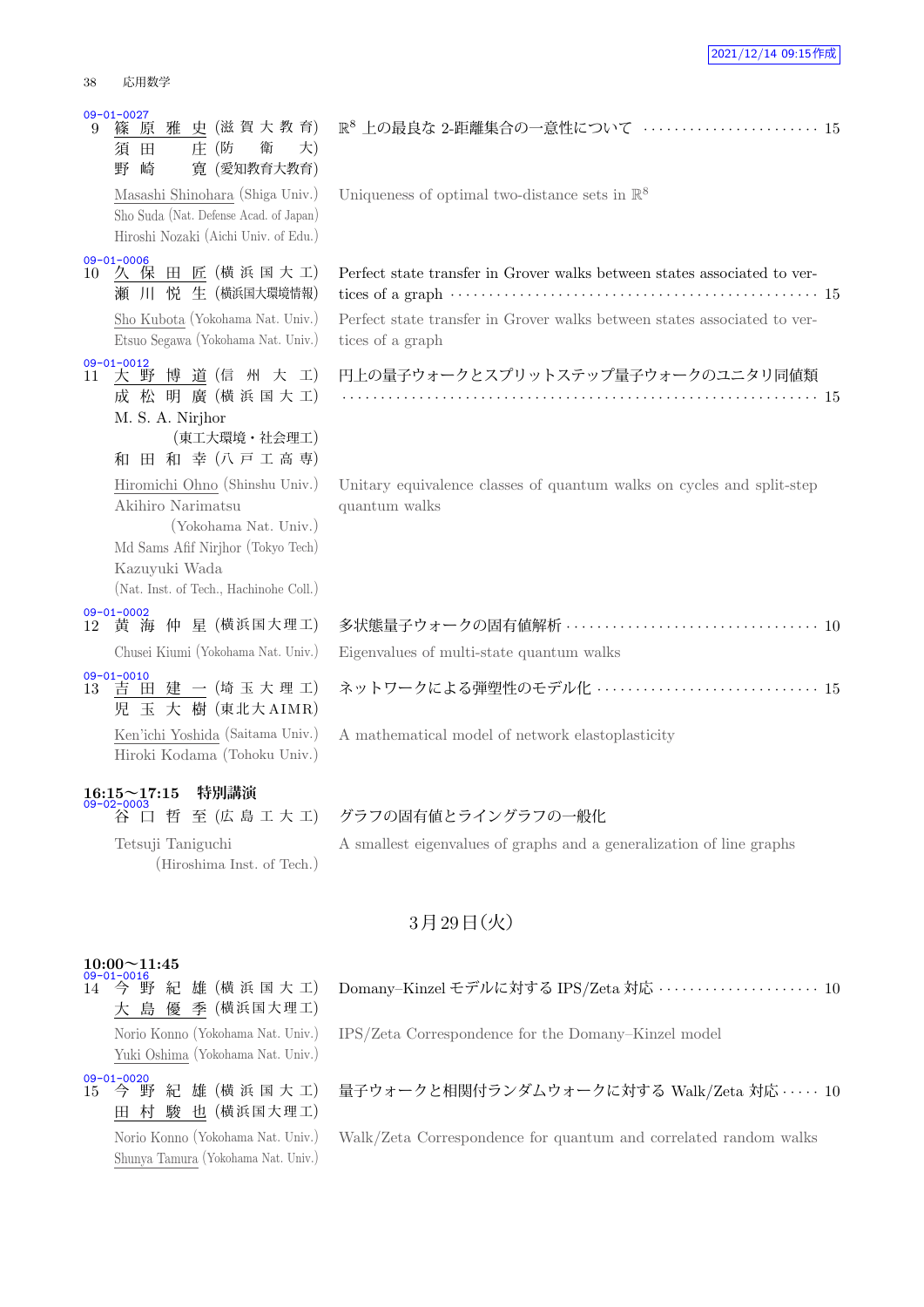### 39 応用数学

Kenta Ozeki (Yokohama Nat. Univ.)

| 16 | $09 - 01 - 0007$<br>佐 藤<br>巖 (小山工高専)<br>野紀雄(横浜国大工)<br>今<br>小 松<br>尭<br>(産業数理研究所Calc·広島大先進理工)                                                          |                                                                                                          |  |
|----|-------------------------------------------------------------------------------------------------------------------------------------------------------|----------------------------------------------------------------------------------------------------------|--|
|    | Iwao Sato (Oyama Nat. Coll. of Tech.)<br>Norio Konno (Yokohama Nat. Univ.)<br>Takashi Komatsu<br>(Math. Res. Inst. Calc for Industry/Hiroshima Univ.) | Vertex-face/Zeta correspondence                                                                          |  |
| 17 | $09 - 01 - 0031$<br>石 川 彩 香 (横浜国大理工)                                                                                                                  | グラフゼータから定まる量子ウォークモデルの族  15                                                                               |  |
|    | Ayaka Ishikawa (Yokohama Nat. Univ.)                                                                                                                  | A family of quantum walks on a finite graph corresponding to the gen-<br>eralized weighted zeta function |  |
| 18 | $09 - 01 - 0019$<br>森田英章(室蘭工大工)                                                                                                                       | 交代経路上のグラフゼータについて  15                                                                                     |  |
|    | Hideaki Morita (Muroran Inst. of Tech.)                                                                                                               | On an alternating graph zeta function                                                                    |  |
| 19 | $09 - 01 - 0018$<br>修 (法 政 大 理 工)<br>加 田                                                                                                              | Characteristic polynomials and zeta functions of equitably partitioned                                   |  |
|    | Osamu Kada<br>(Hosei Univ.)                                                                                                                           | Characteristic polynomials and zeta functions of equitably partitioned<br>graphs                         |  |
| 20 | $09 - 01 - 0009$<br>齋 藤 正 顕<br>(工学院大教育推進機構)                                                                                                           | 正則グラフにおける non-backtracking cycle の個数の誤差項の分布  15                                                          |  |
|    | Seiken Saito (Kogakuin Univ.)                                                                                                                         | The distribution of the error terms of the number of non-backtracking<br>cycles for a regular graph      |  |
|    |                                                                                                                                                       |                                                                                                          |  |
|    | $11:50 \sim 12:10$                                                                                                                                    | 2021年度日本数学会応用数学研究奨励賞授賞式                                                                                  |  |
|    |                                                                                                                                                       |                                                                                                          |  |
| 21 | $13:15 \sim 14:15$<br>$09 - 01 - 0013$<br>町 出 智 也 (国立情報学研)                                                                                            | Boolean 多項式の連立方程式の彩色問題への応用 ··················· 10                                                        |  |
|    | Tomoya Machide<br>(Nat. Inst. of Informatics)                                                                                                         | An application of systems of Boolean polynomial equations to list color<br>problems                      |  |
| 22 | $09 - 01 - 0044$<br>大野由美子<br>(横浜国大研究推進機構)<br>松 本 直 己 (慶 大 D M C)                                                                                      | キャタピラの achromatic number と pseudoachromatic number について                                                  |  |
|    | Yumiko Ohno (Yokohama Nat. Univ.)<br>Naoki Matsumoto (Keio Univ.)                                                                                     | The achromatic number and the pseudoachromatic number of caterpil-<br>lars                               |  |
| 23 | $09 - 01 - 0004$<br>永 並 健 吾 (成 蹊 大 理 工)<br> 関  健  大(横浜国大環境情報)<br>小<br>知 記<br>$\Box$<br>山                                                              | 虹色面の現れないような平面四角形分割の頂点彩色  15                                                                              |  |
|    | (Seikei Univ.)<br>Kengo Enami<br>Kenta Ozeki (Yokohama Nat. Univ.)<br>Tomoki Yamaguchi                                                                | Proper colorings of plane quadrangulations without rainbow faces                                         |  |
|    | $09 - 01 - 0042$<br>24 中本敦浩 (横浜国大環境情報)<br>小 関 健 太 (横浜国大環境情報)                                                                                          | 射影空間の四角形分割の染色数について …………………………… 15                                                                        |  |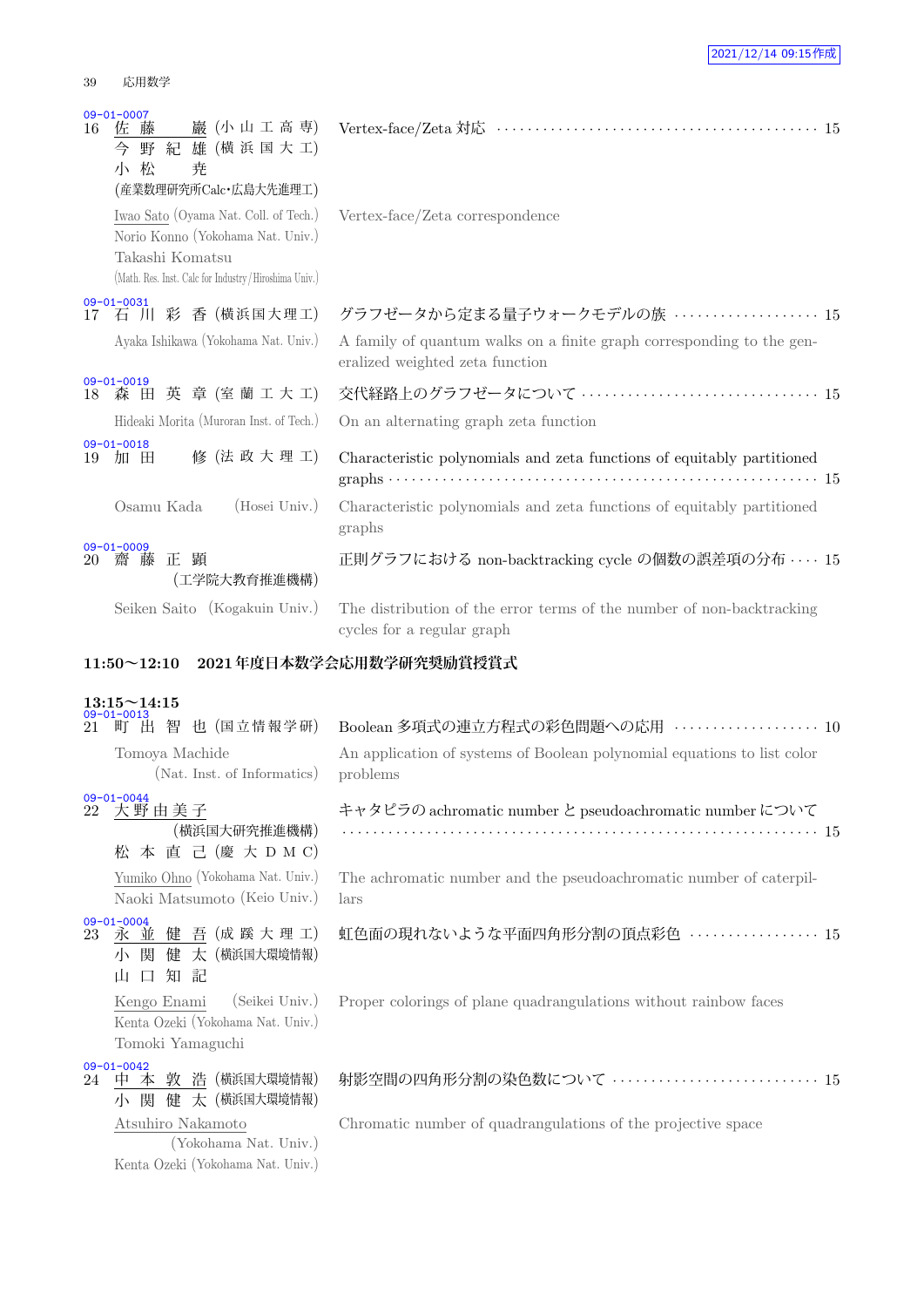### $3<sup>7</sup>$  30日 $($ 水 $)$

| 25 | $9:00 \sim 10:45$<br>$09 - 01 - 0001$<br>軸 丸 芳 揮 (九 大 I M I)<br>横須賀洋平 (鹿児島大理) |
|----|-------------------------------------------------------------------------------|
|    | Yoshiki Jikumaru (Kyushu Univ.)<br>Yohei Yokosuka (Kagoshima Univ.)           |
|    | $09 - 01 - 0014$<br>26 須田智晴(慶大理工)                                             |
|    | Tomoharu Suda (Keio Univ.)                                                    |
|    | $09 - 01 - 0038$<br>樹 (早 大 理 工)<br>27 渡 辺                                     |

## 09-01-0033<br>28 岩崎

Shuichi Jimbo (Hokkaido Univ.) Yoshihisa Morita (Ryukoku Univ.)

- 09-01-0035<br>29 岩崎
- 悟 (阪 大 情 報) 山 口 勇 太 郎 (阪 大 情 報) Satoru Iwasaki (Osaka Univ.) Yutaro Yamaguchi (Osaka Univ.)

<u>09-01-0039</u><br>30 國 谷 紀 良 (神戸大システム情報) T. M. Touaoula

(Univ. Aboubekr Belka¨ıd)

Toshikazu Kuniya (Kobe Univ.) Tarik Mohammed Touaoula (Univ. Aboubekr Belka¨ıd)

## **11:00~12:00 特別講演** 09-02-0001

### **14:15~17:00**

<u>09-01-0003</u><br>31 長 瀬 准 平 (芝浦工大理工) 本田あおい (九工大情報工) 石 渡 哲 哉 (芝浦工大システム理工)

> Jumpei Nagase (Shibaura Inst. of Tech.) Aoi Honda (Kyushu Inst. of Tech.) Tetsuya Ishiwata (Shibaura Inst. of Tech.)

| 軸 丸 芳 揮 (九 大 I M I)<br>25<br>横須賀洋平 (鹿児島大理)                                                         | 吊り下げ曲面の微分幾何学的定式化について  15                                                                                                                      |
|----------------------------------------------------------------------------------------------------|-----------------------------------------------------------------------------------------------------------------------------------------------|
| Yoshiki Jikumaru (Kyushu Univ.)<br>Yohei Yokosuka (Kagoshima Univ.)                                | On the differential geometric formulation of hanging membranes                                                                                |
| $09 - 01 - 0014$<br>26 須田智晴(慶大理工)<br>Tomoharu Suda (Keio Univ.)                                    | Equivalence of topological dynamics without well-posedness $\cdots$ $\cdots$ 15<br>Equivalence of topological dynamics without well-posedness |
| $09 - 01 - 0038$<br>樹 (早 大 理 工)<br>27 渡 辺                                                          | Deterministic limit of the stochastic model of nonlocal cross-diffusion                                                                       |
| Itsuki Watanabe (Waseda Univ.)                                                                     | Deterministic limit of the stochastic model of nonlocal cross-diffusion                                                                       |
| $09 - 01 - 0033$<br>28 岩崎 悟 (阪 大 情 報)<br>神 保 秀 一 (北<br>理)<br>大<br>森田善久 (龍谷大先端理工)                   | 2 頂点をもつ非有界なメトリックグラフ上の反応拡散方程式の単峰定常解                                                                                                            |
| Satoru Iwasaki (Osaka Univ.)<br>Shuichi Jimbo (Hokkaido Univ.)<br>Yoshihisa Morita (Ryukoku Univ.) | Standing unimodal waves of reaction-diffusion equations on an unbounded<br>graph with two vertices                                            |

### メトリックグラフ上の Allen–Cahn 方程式の定常解の個数について *· · · ·* 15

Number of stationary solutions of the Allen–Cahn equation in compact metric graphs

ある時間遅れをもつ双安定な反応拡散方程式の大域挙動 *· · · · · · · · · · · · ·* 15

Global dynamics of a class of bistable reaction-diffusion equations with time delay

### <u>- \*\*\*\*\*</u><br>「井 元 佑 介(京大 A S H B i) シングルセルデータ科学への招待

Yusuke Imoto (Kyoto Univ.) Invitation to single-cell data science

Representation of the Choquet integral by deep neural networks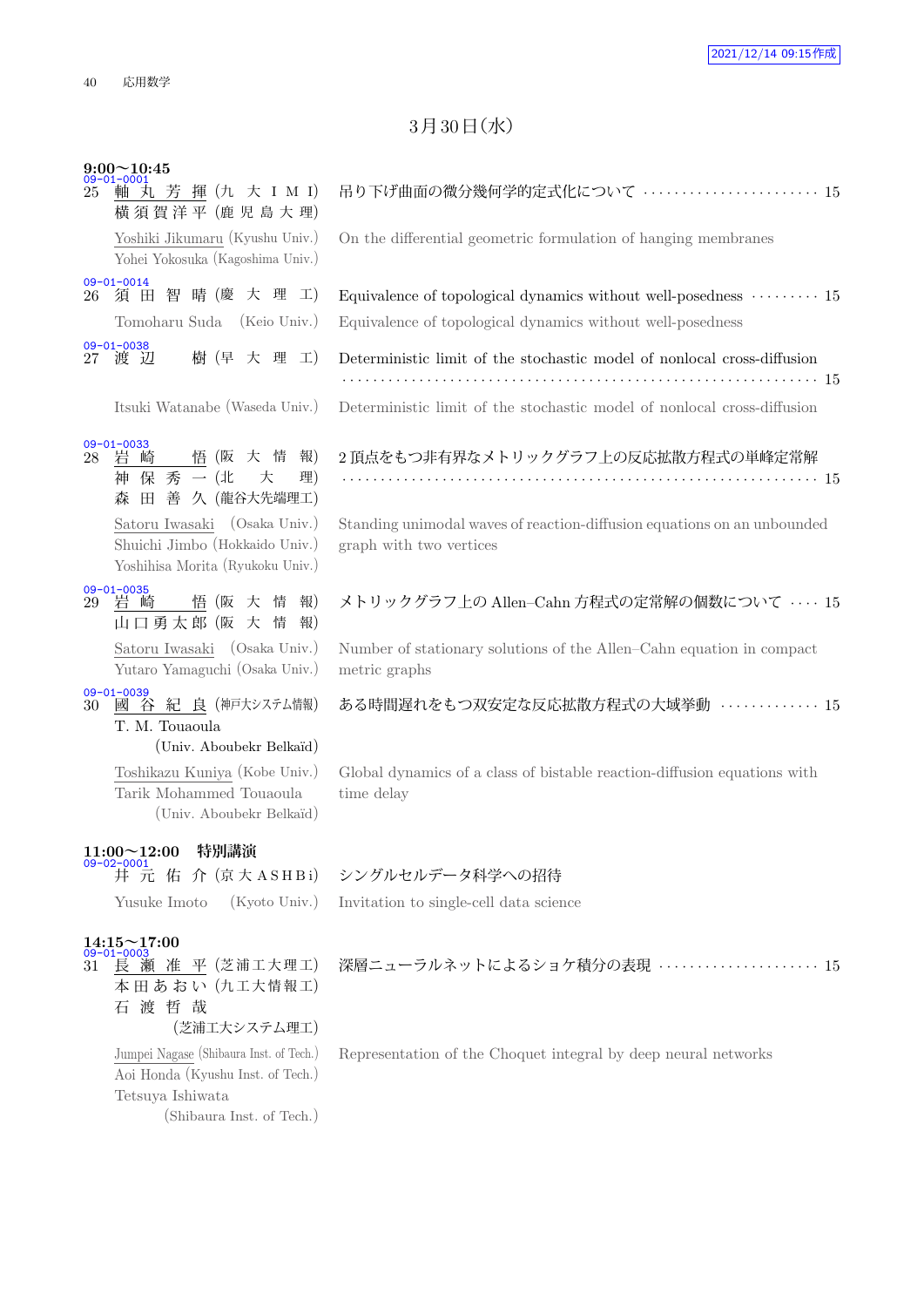| աւ⊥<br>心力玖士                                                                                                                                                                                           |                                                               |
|-------------------------------------------------------------------------------------------------------------------------------------------------------------------------------------------------------|---------------------------------------------------------------|
| $09 - 01 - 0047$<br>拳 吾 (東京海洋大学術)<br>32<br>中 井<br>幹 (立正大経済)<br>小 林<br>木<br>吉<br>隆 (一橋大経営管理)<br>齊<br>輝 (一 橋 大 商)<br>夏<br>堤                                                                             | 力学系不変集合の機械学習モ                                                 |
| Kengo Nakai<br>(Tokyo Univ. of Marine Sci. and Tech.)<br>Miki U. Kobayashi (Rissho Univ.)<br>Yoshitaka Saiki (Hitotsubashi Univ.)<br>Natsuki Tsutsumi (Hitotsubashi Univ.)                            | Reconstruction of invariant se<br>ing models                  |
| $09 - 01 - 0023$<br>33<br>Qiwen Sun<br>(名大多元数理・理化学研)<br>好 建 正 (理 化 学<br>研)<br>S. Richard<br>(名大多元数理・理化学研)                                                                                             | Control simulation experiment<br>$model \cdots \cdots \cdots$ |
| Qiwen Sun (Nagoya Univ./RIKEN)<br>Takemasa Miyoshi (RIKEN)<br>Serge Richard (Nagoya Univ./RIKEN)                                                                                                      | Control simulation experiment<br>model                        |
| $09 - 01 - 0025$<br>直 人 (阪 府 大 理)<br>34<br>山岡                                                                                                                                                         | 核-周辺モデルにおける離散型                                                |
| Naoto Yamaoka (Osaka Pref. Univ.)                                                                                                                                                                     | Asymptotic behavior of solut<br>the core-periphery model      |
| $09 - 01 - 0041$<br>35<br>松 江<br>要<br>(九大IMI・九大I2CNER)<br>落合 啓 之 (九 大 I M I)<br>小 谷 久 寿 (東北大 AIMR)<br>佐々木多希子 (武蔵野大工·東北大理)<br>浅 井 大 晴 (早大基幹理工)                                                         | 常微分方程式の爆発解の複数                                                 |
| Kaname Matsue<br>(Kyushu Univ./Kyushu Univ.)<br>Hiroyuki Ochiai (Kyushu Univ.)<br>Hisatoshi Kodani (Tohoku Univ.)<br>Takiko Sasaki<br>(Musashino Univ./Tohoku Univ.)<br>(Waseda Univ.)<br>Taisei Asai | Multiple-order asymptotic ex                                  |
| $09 - 01 - 0046$<br>大*)<br>孝 明 (京<br>36<br>西<br>田                                                                                                                                                     | An example of heat convection                                 |

Takaaki Nishida (Kyoto Univ.*<sup>⋆</sup>*

# 09-01-0036<br>37 榊 原

航 也 (岡山理大理) 長 山 雅 晴 (北 大 電 子 研) 物 部 治 徳 (岡山大異分野基礎研) Koya Sakakibara (Okayama Univ. of Sci.)

Masaharu Nagayama (Hokkaido Univ.) Harunori Monobe (Okayama Univ.)



Kei Nishi (Kyoto Sangyo Univ.) Yasumasa Nishiura (Hokkaido Univ.)

### 力学系不変集合の機械学習モデルによる再現性 *· · · · · · · · · · · · · · · · · · · · ·* 15

ets of dynamical systems by machine learn-

|  |  |  |  | Control simulation experiments of extreme events with the Lorenz-96 |  |
|--|--|--|--|---------------------------------------------------------------------|--|
|  |  |  |  |                                                                     |  |

nts of extreme events with the Lorenz-96

1レプリケータ方程式の解の漸近挙動 · · · · · 15

tions of discrete replicator equations with

| 常微分方程式の爆発解の複数項漸近展開  15 |
|------------------------|
|                        |

pansion of blow-up solutions for ODEs

| An example of heat convection in the horizontal layer with non-uniform<br>heat source $\cdots$ $\cdots$ $\cdots$ $\cdots$ $\cdots$ $\cdots$ $\cdots$ $\cdots$ $\cdots$ $\cdots$ $\cdots$ $\cdots$ $\cdots$ $\cdots$ $\cdots$ $\cdots$ $\cdots$ $\cdots$ $\cdots$ $\cdots$ $\cdots$ $\cdots$ $\cdots$ $\cdots$ $\cdots$ $\cdots$ $\cdots$ $\cdots$ $\cdots$ $\cdots$ $\cdots$ $\cdots$ $\cdots$ $\cdots$ $\cdots$ |  |
|------------------------------------------------------------------------------------------------------------------------------------------------------------------------------------------------------------------------------------------------------------------------------------------------------------------------------------------------------------------------------------------------------------------|--|
| An example of heat convection in the horizontal layer with non-uniform<br>heat source                                                                                                                                                                                                                                                                                                                            |  |
| 変形する自己駆動系に対する界面モデルの数値計算 ………………… 15                                                                                                                                                                                                                                                                                                                                                                               |  |

Numerical computation of an interface model for deformable self-propelled systems

| 3 種反応拡散方程式でみられる進行連結パルス解の相互作用と遷移ダイナ                                    |  |
|-----------------------------------------------------------------------|--|
| Transient behaviors of traveling multiple-pulse solutions in a three- |  |
| component FitzHugh-Nagumo system                                      |  |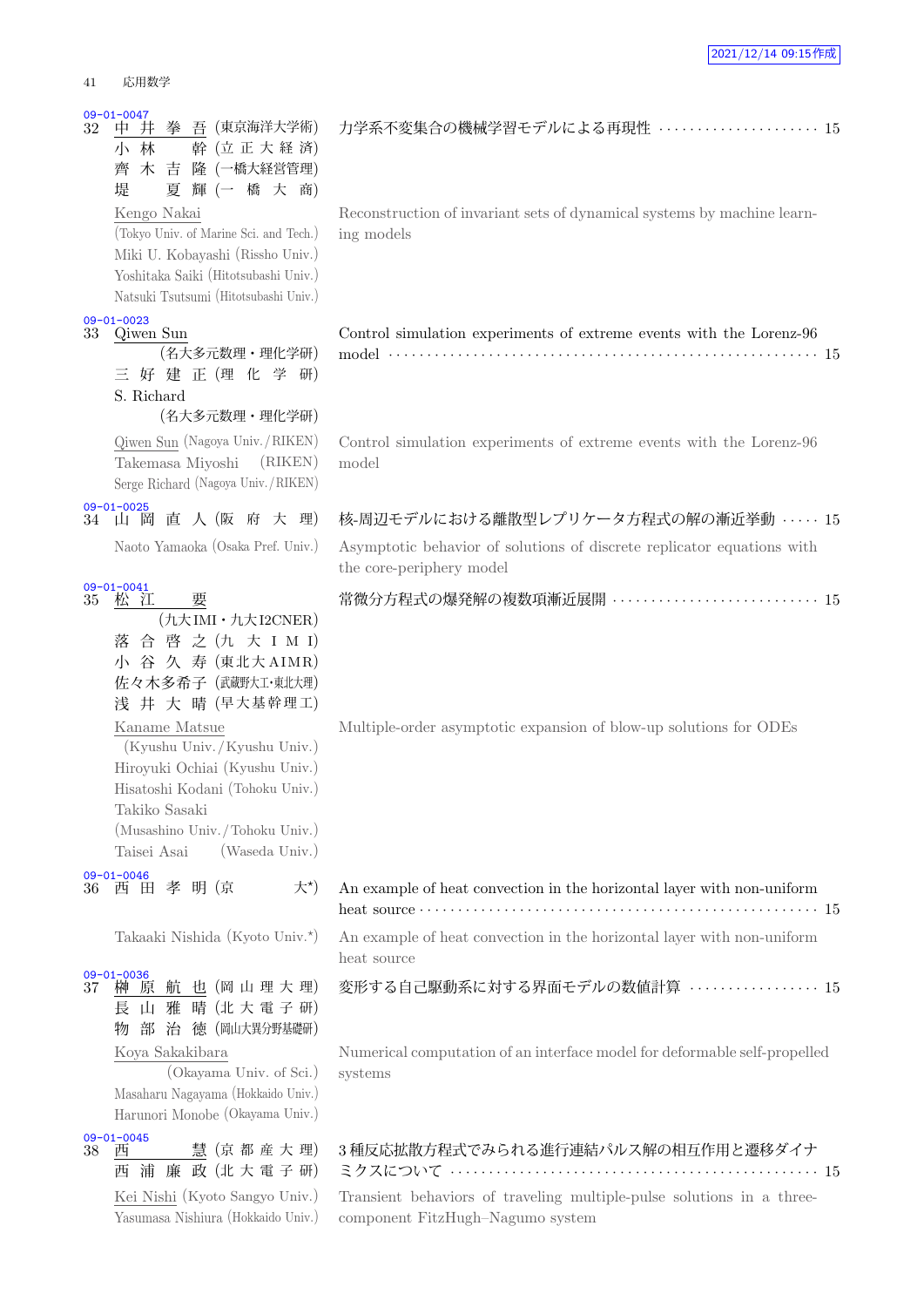<mark>09-01-0037</mark><br>39 <u>長 山 雅 晴</u> (北大電子研) 安ヶ平裕介 (北 大 理) Masaharu Nagayama (Hokkaido Univ.) Yusuke Yasugahira (Hokkaido Univ.)

> Michael Plum (Karlsruhe Inst. of Tech.) Takehiko Kinoshita (Saga Univ.) Mitsuhiro T. Nakao (Waseda Univ.)

| ♭ 2つの自己駆動体運動を記述する反応拡散-粒子モデルに対する数値分岐                                        |  |
|----------------------------------------------------------------------------|--|
|                                                                            |  |
| On a numerical bifurcation analysis of a particle reaction-diffusion model |  |
| for a motion of two self-propelled disks                                   |  |

## $3$ 月 $31$ 日 $($ 木 $)$

| $9:00 \sim 10:45$<br>09-01-0008                                                                  |                                                                                                                                 |
|--------------------------------------------------------------------------------------------------|---------------------------------------------------------------------------------------------------------------------------------|
| 坂 口 文 則 (福 井 大 工)                                                                                | 「不良設定」 の逆利用 —微分方程式の整数型解法における多倍長の恵み—                                                                                             |
| Fuminori Sakaguchi (Univ. of Fukui)                                                              | A reverse application of 'ill-posedness' —an advantage of multiple pre-<br>cision in a integer-type algorithm for solving ODEs— |
| $09 - 01 - 0017$<br>土屋拓也(八戸工大)<br>41<br>浦川遼介<br>田<br>元 (早 大 理 工)<br>米                            | 質量保存を考慮した重力崩壊する時空における Einstein 方程式の数値計算                                                                                         |
| Takuya Tsuchiya<br>(Hachinohe Inst. of Tech.)<br>Ryosuke Urakawa<br>(Waseda Univ.)<br>Gen Yoneda | Numerical integration of Einstein equations in gravitational collapse<br>spacetime considering mass conservation                |
| $09 - 01 - 0030$<br>42 本多泰理 (東洋大情報連携)<br>Hirotada Honda (Toyo Univ.)                             | Revisiting the stability of GAN                                                                                                 |
| $09 - 01 - 0040$<br>内海晋弥(学習院大理)<br>43                                                            | Guermond-Minev 型射影 Lagrange-Galerkin スキームの Oseen 問題に対                                                                           |
| Shinya Uchiumi (Gakushuin Univ.)                                                                 | A pressure error estimate for a projection Lagrange–Galerkin scheme of<br>Guermond-Minev type for the Oseen problem             |
| $09 - 01 - 0011$<br>渡部善隆<br>44<br>(九大情報基盤研究開発センター)<br>長藤かおり<br>(Karlsruhe Inst. of Tech.)        | Orr-Sommerfeld 方程式の臨界 Reynolds 数に対する計算機援用証明 · · · 15                                                                            |
| M. Plum<br>(Karlsruhe Inst. of Tech.)<br>木 下 武 彦 (佐賀大理工)<br>中尾充宏(早大理工)                           |                                                                                                                                 |
| Yoshitaka Watanabe (Kyushu Univ.)<br>Kaori Nagatou<br>(Karlsruhe Inst. of Tech.)                 | A computer-assisted proof of critical Reynolds number for Orr-Sommerfeld<br>equation                                            |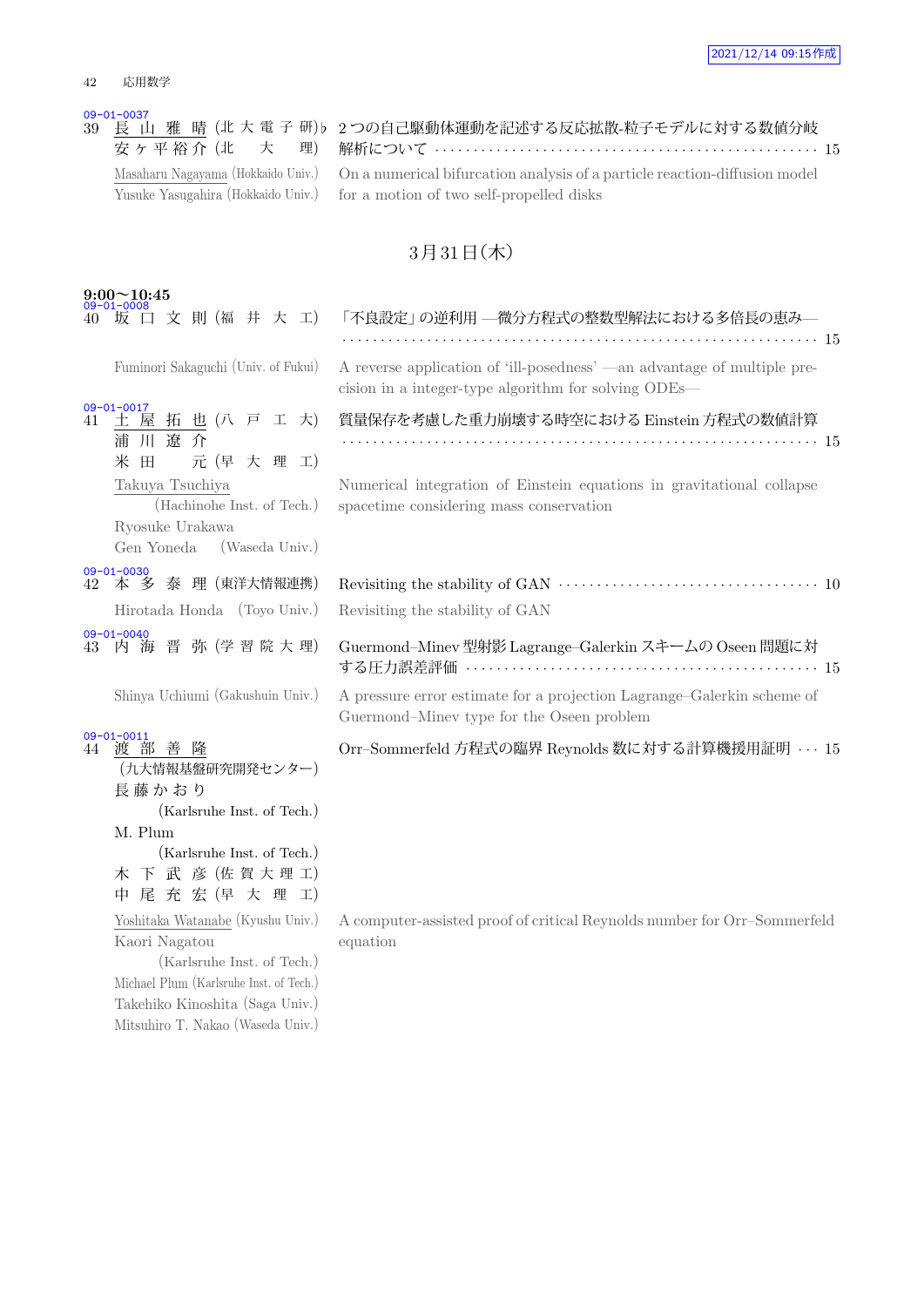#### 43 応用数学

#### 09-01-0032

45 奥 村 真 善 美 (北 大 電 子 研) 小 林 康 明 (北 大 電 子 研) 長 山 雅 晴 (北 大 電 子 研) 藤 原 裕 展 (理 化 学 研) 安ヶ平祐介 (北 大 理)

Makoto Okumura (Hokkaido Univ.) Yasuaki Kobayashi (Hokkaido Univ.) Masaharu Nagayama (Hokkaido Univ.) Hironobu Fujiwara (RIKEN) Yasugahira Yusuke (Hokkaido Univ.)

# **11:00~12:00 特別講演** 09-02-0002

A mathematical study of the mechanism of hair follicle formation using a mathematical model for large deformation of basement membrane

基底膜大変形モデルによる毛包形成メカニズムの数理的考察 *· · · · · · · · · ·* 15

### | 飯 田 渓 太 (阪大蛋白質研) 遺伝子発現の1細胞データ解析

Keita Iida (Osaka Univ.) Single-cell gene expression data analysis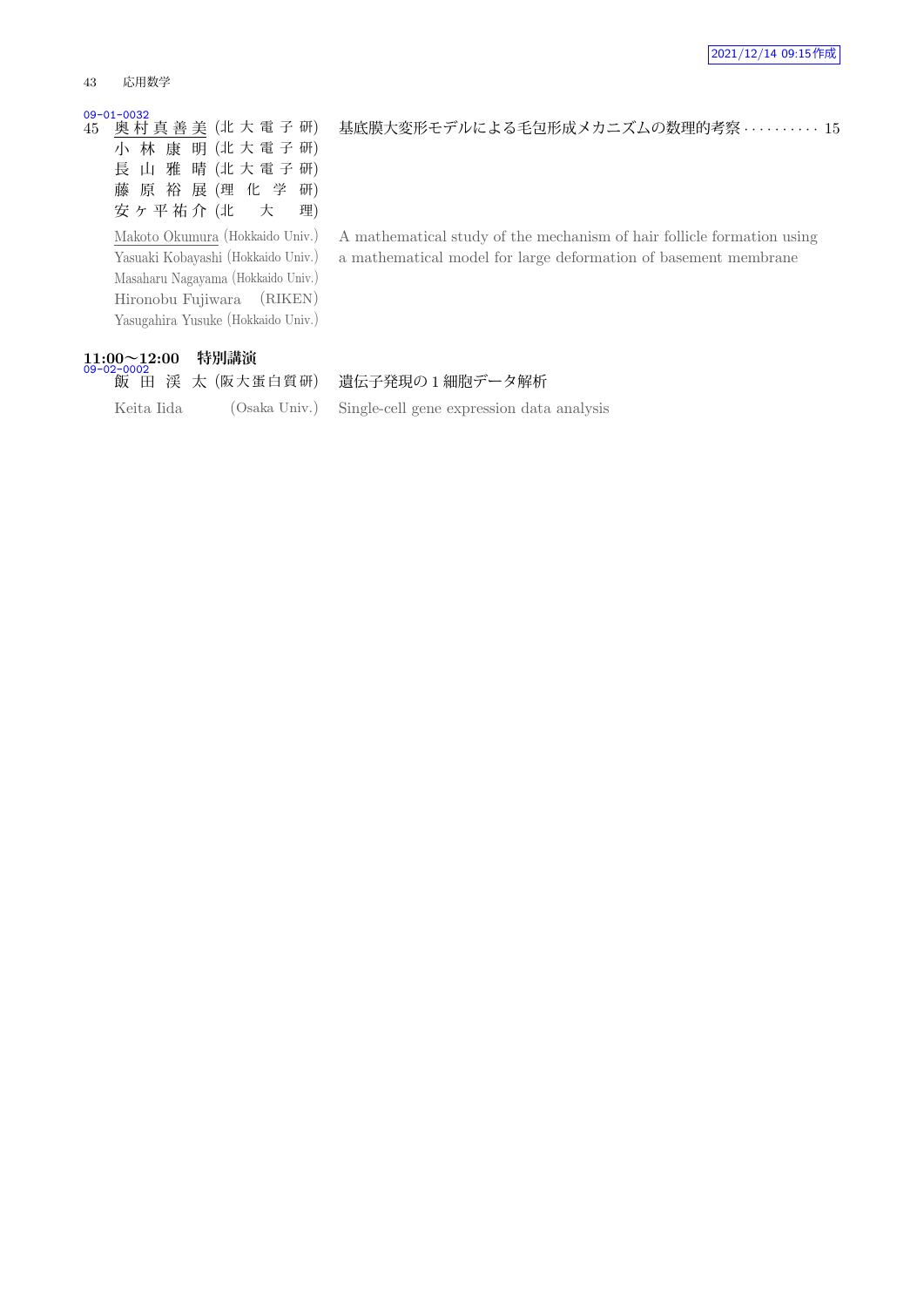## **ト ポ ロ ジ ー**

## $3798 \text{ H}$ (月)

## **9:30~12:00** 10-01-0003

| 狩 野 隼 輔 (東北大RACMaS)<br>1<br>典 (京大数理研)<br>橋<br>石                                                                                                    | A characterization of pseudo-Anosov mapping classes by tropical cluster                                       |
|----------------------------------------------------------------------------------------------------------------------------------------------------|---------------------------------------------------------------------------------------------------------------|
| Shunsuke Kano (Tohoku Univ.)<br>Tsukasa Ishibashi (Kyoto Univ.)                                                                                    | A characterization of pseudo-Anosov mapping classes by tropical cluster<br>transformations                    |
| 10-01-0029<br>2 バラル <u>リホラモン</u><br>(立命館大総合科学技術研究機構)<br>J. A. Álvarez López<br>(Univ. of Santiago de Compostela)                                   |                                                                                                               |
| Ramón Barral Lijó (Ritsumeikan Univ.)<br>Jesús Antonio Álvarez López<br>(Univ. of Santiago de Compostela)                                          | Realization of manifolds as leaves of foliated spaces                                                         |
| $10 - 01 - 0013$<br>児 玉 大 樹<br>3<br>(東北大AIMR・理化学研iTHEMS)<br>粕 谷 直 彦 (北<br>大<br>理)<br>三松佳彦(中大理工)<br>森<br>淳秀 (大阪歯大歯)                                 | ある複素曲面特異点の Milnor 束から見出された $S^5$ から $S^3$ へのトーラ                                                               |
| Hiroki Kodama<br>(Tohoku Univ./RIKEN)<br>Naohiko Kasuya (Hokkaido Univ.)<br>Yoshihiko Mitsumatsu (Chuo Univ.)<br>Atsuhide Mori (Osaka Dent. Univ.) | Torus fibrations from $S^5$ to $S^3$ found from Milnor fibrations of certain<br>complex surface singularities |
| 10-01-0008<br>4 三 松 佳 彦 (中 大 理 工)<br>粕 谷 直 彦 (北<br>大<br>理)<br>玉大樹<br>児<br>(東北大AIMR・理化学研iTHEMS)<br>淳秀 (大阪歯大歯)<br>森                                  | カスプ特異点のミルナーファイバーのレフシェッツファイブレーション                                                                              |
| Yoshihiko Mitsumatsu (Chuo Univ.)<br>Naohiko Kasuya (Hokkaido Univ.)<br>Hiroki Kodama<br>(Tohoku Univ./RIKEN)<br>Atsuhide Mori (Osaka Dent. Univ.) | Lefschetz fibration on Milnor fibers of cusp singularities and topological<br>decomposition of K3 surfaces    |
| $10 - 01 - 0004$<br>田康史 (神奈川大工)<br>$5^{\circ}$<br>平<br>矢島幸信<br>(神奈川大*・数学アートラボ)                                                                     | Undecidability for the extent of products of monotonically normal spaces                                      |
| Yasushi Hirata (Kanagawa Univ.)<br>Yukinobu Yajima<br>(Kanagawa Univ. <sup>*</sup> /Math Art Laboratory)                                           | Undecidability for the extent of products of monotonically normal spaces                                      |
| $10 - 01 - 0006$<br>西信洋和(長野工高専)<br>6<br>俊 博 (高 知 大 教 育)<br>Щ<br>$\Box$                                                                             | 有理 H(2)-構造を持つ coformal でない分類空間の例 ················· 10                                                         |
| Hirokazu Nishinobu<br>(Nagano Nat. Coll. of Tech.)                                                                                                 | An example of non-coformal classifying space with rational $H(2)$ -structure                                  |

Toshihiro Yamaguchi (Kochi Univ.)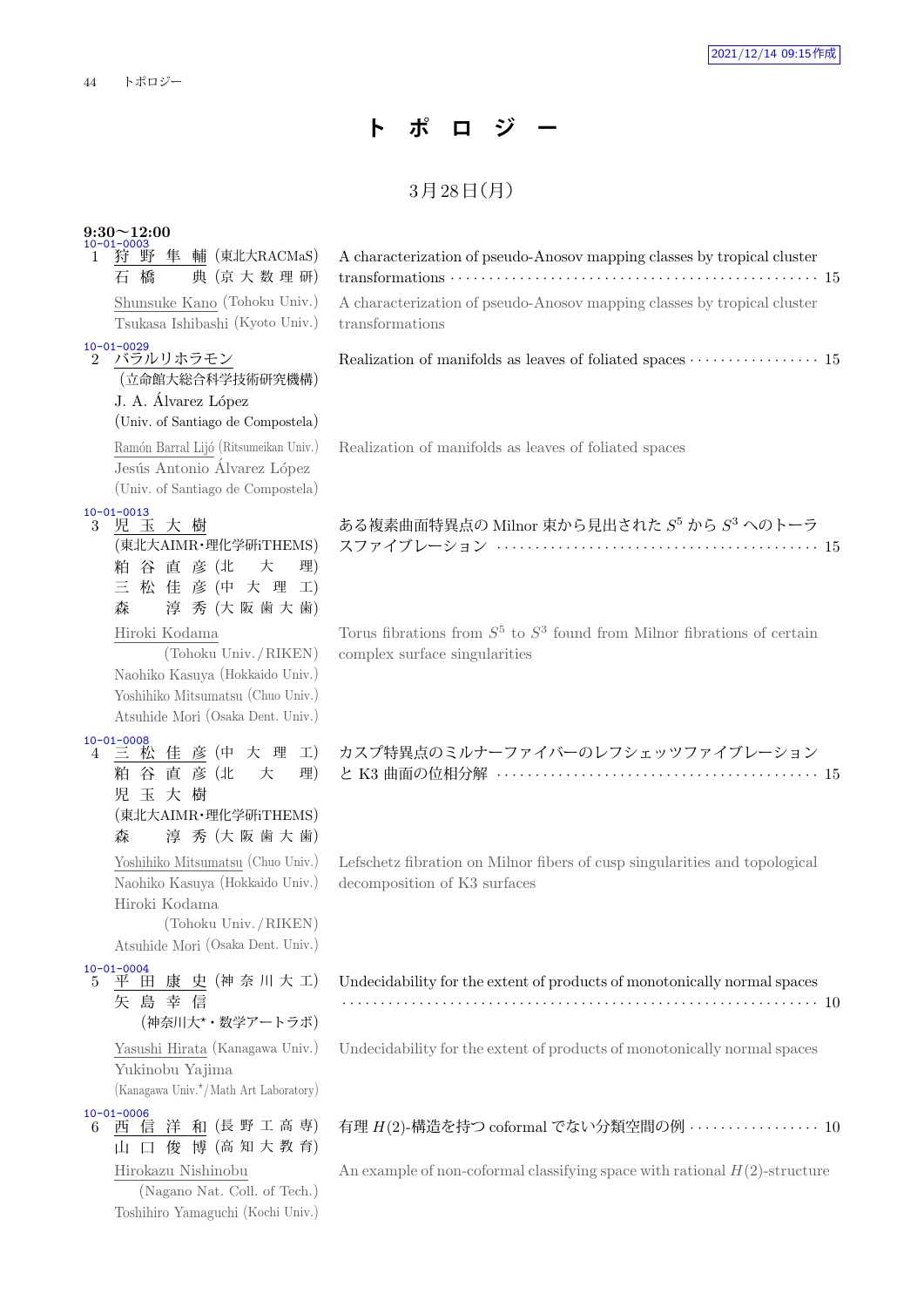| $10 - 01 - 0022$                                                                                     |                                                                                                       |
|------------------------------------------------------------------------------------------------------|-------------------------------------------------------------------------------------------------------|
| 山 﨑 薫 里 (高崎経大経済)                                                                                     |                                                                                                       |
| Kaori Yamazaki<br>(Takasaki City Univ. of Econ.)                                                     | Exchange economy from viewpoints of general topology                                                  |
| $10 - 01 - 0023$<br>齋藤幸子(北教大旭川)<br>8<br>高清水公星 (釧路市立青陵中)                                              | 混合擬斉次多項式の Newton 非退化性および強義 Newton 非退化性 ···· 10                                                        |
| Sachiko Saito (Hokkaido Univ. of Edu.)<br>Kosei Takashimizu<br>(Seiryo Junior High School)           | Newton non-degeneracy and strongly Newton non-degeneracy of mixed<br>weighted homogeneous polynomials |
| $10 - 01 - 0027$<br>溝 田 裕 介 (九州産大理工)<br>9<br>木 俊 助(東工大情報理工)<br>濱 田 直 希 (KLab(株) )                    | 制約なし強凸問題は全て弱単体的である ……………………………… 15                                                                    |
| Yusuke Mizota (Kyushu Sangyo Univ.)<br>Shunsuke Ichiki (Tokyo Tech)<br>Naoki Hamada<br>$(KLab$ Inc.) | All unconstrained strongly convex problems are weakly simplicial                                      |
| $14:15 \sim 15:05$<br>10-01-0005                                                                     |                                                                                                       |
| 市 原 一 裕 (日 大 文 理)<br>10<br>仁大(近畿大理工)<br>鄭                                                            | 交代モンテシノス結び目に沿った純矯飾的手術 ……………………… 10                                                                    |
| Kazuhiro Ichihara (Nihon Univ.)<br>In Dae Jong<br>(Kinki Univ.)                                      | Purely cosmetic surgeries on alternating Montesinos knots                                             |
| $10 - 01 - 0010$<br>小 川 将 輝 (埼玉大理工)<br>11                                                            | 多重分岐ハンドル体分解を持つ3次元多様体の特徴づけについて ‥‥‥ 15                                                                  |
| Masaki Ogawa (Saitama Univ.)                                                                         | A characterization of a 3-manifold with a multibranched handlebody<br>decompsition                    |
| $10 - 01 - 0025$<br>北野晃朗(創価大理工)<br>12<br>崎 雄 太 (広島大先進理工)<br>野                                        | Reidemeister torsion の代数的整数性について ………………………… 10                                                        |
| (Soka Univ.)<br>Teruaki Kitano<br>Yuta Nozaki (Hiroshima Univ.)                                      | Algebraic integrality of Reidemeister torsion                                                         |
| $15:20 \sim 16:20$<br>10-02-0001<br>特別講演                                                             |                                                                                                       |
| 古宇田悠哉 (広島大先進理工)                                                                                      | Heegaard 分解の写像類群                                                                                      |
| Yuya Koda (Hiroshima Univ.)                                                                          | Mapping class groups of Heegaard splittings                                                           |
|                                                                                                      |                                                                                                       |

### $9:30 \sim 11:50$

- 10-01-0007<br>13 森 祥 仁 (東 北 大 理) 村 上 友 哉 (東 北 大 理) Akihito Mori (Tohoku Univ.) Yuya Murakami (Tohoku Univ.) 10-01-0015<br>14 谷 口 雄 大 (阪 10-01-0017<br>15 高 野 暁 弘 (東 大 数 理)
- 10-01-0018<br>16 原 子 秀 一 (東 大 数 理)

|                                                      | Exchange economy from viewpoints of general topology $\cdots \cdots \cdots 1!$ |
|------------------------------------------------------|--------------------------------------------------------------------------------|
| Exchange economy from viewpoints of general topology |                                                                                |

### 混合擬斉次多項式の Newton 非退化性および強義 Newton 非退化性 *· · · ·* 10

| 交代モンテシノス結び目に沿った純矯飾的手術 ‥‥‥‥‥‥‥‥‥‥‥‥ 10 |  |  |
|---------------------------------------|--|--|
|---------------------------------------|--|--|

## 3月29日 (火)

### Plumbed 多様体に対する Witten–Reshetikhin–Turaev 不変量 *· · · · · · · ·* 15

The Witten–Reshetikhin–Turaev invariant for plumbed manifolds

大 理) f-ねじれアレキサンダー行列から得られる結び目の不変量について · · · · 15 Yuta Taniguchi (Osaka Univ.) A knot invariant obtained from an *f*-twisted Alexander matrix

The Long–Moody construction and twisted Alexander invariants  $\cdots$   $\cdot$  15 Akihiro Takano (Univ. of Tokyo) The Long–Moody construction and twisted Alexander invariants

Computational results for the symplectic derivation Lie algebras  $\cdots$   $\cdots$  15 Shuichi Harako (Univ. of Tokyo) Computational results for the symplectic derivation Lie algebras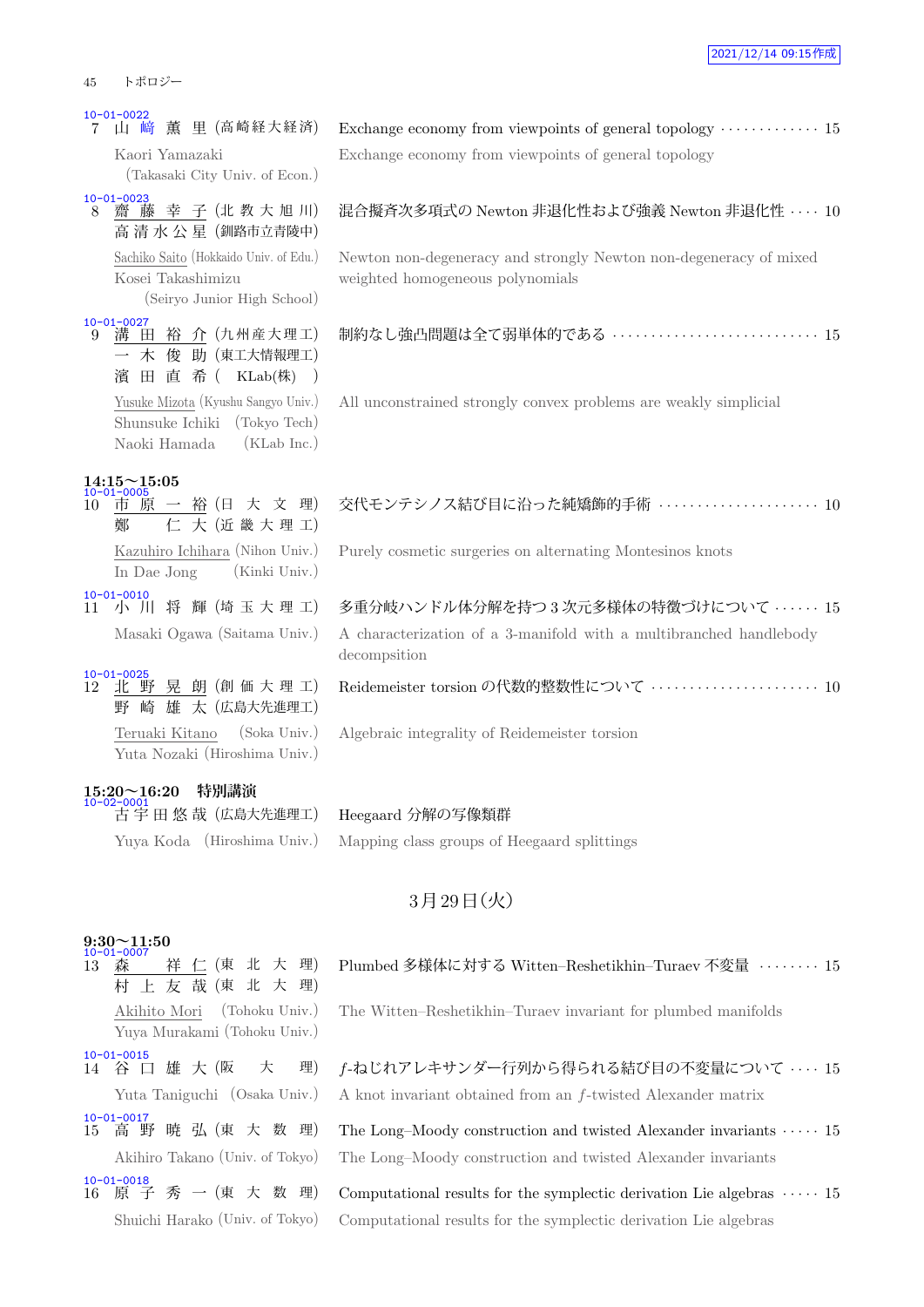### 46 トポロジー

| $10 - 01 - 0019$<br>17 水澤 篤彦 (早大非常勤)<br>小 鳥 居 祐 香 (広島大理·理化学研)                 | Clasper を用いた 5 成分 link-homotopy 類の分類  15                                                                                |
|-------------------------------------------------------------------------------|-------------------------------------------------------------------------------------------------------------------------|
| Atsuhiko Mizusawa (Waseda Univ.)<br>Yuka Kotorii<br>(Hiroshima Univ. / RIKEN) | A classification of 5-component link-homotopy classes through the clasper<br>theory                                     |
| $10 - 01 - 0021$<br>18 野坂武史(東工大理)<br>Takefumi Nosaka (Tokyo Tech)             | ポアンカレ双対群の Fox ペアリング ································ 10<br>Fox pairings of Poincaré duality groups                      |
| $10 - 01 - 0030$<br>19 米村拳太郎 (九 大 数 理)<br>Kentaro Yonemura (Kyushu Univ.)     | 一葉双曲面上のカンドルと longitudinal map ························ 15<br>Quandles over a one-sheet hyperboloid and longitudinal map |
| $10 - 01 - 0032$<br>典 (京大数理研)<br>20 石 橋<br>湯 淺<br>亘 (京大数理研)                   |                                                                                                                         |
| Tsukasa Ishibashi (Kyoto Univ.)<br>Wataru Yuasa (Kyoto Univ.)                 | Stated and marked skein algebras                                                                                        |

### **12:15~12:25 2021年度日本数学会幾何学賞授賞式**

### **13:15~14:15 特別講演** 10-02-0003 <u>。</u><br>|野 坂 武 史 (東 工 大 理) | べき零的結び目不変量と写像類群のジョンソン準同型 Takefumi Nosaka (Tokyo Tech) Nilpotent knot-invariants and Johnson homomorphisms of the mapping class group

## $3730$ 日(水)

| $9:30 \sim 12:00$<br>$10 - 01 - 0001$ |                                                                     |                                                                                                                     |  |  |
|---------------------------------------|---------------------------------------------------------------------|---------------------------------------------------------------------------------------------------------------------|--|--|
| 21                                    | 久野恵理香 (阪<br>理)<br>大                                                 | 向き付け不可能曲面の非分離曲線グラフの一様双曲性  10                                                                                        |  |  |
|                                       | (Osaka Univ.)<br>Erika Kuno                                         | Uniform hyperbolicity of nonseparating curve graphs of nonorientable<br>surfaces                                    |  |  |
|                                       | $10 - 01 - 0002$<br>22 久野恵理香 (阪<br>理)<br>大<br>木 村 満 晃 (京<br>理)<br>大 | 向き付け不可能曲面のファイン曲線グラフの一様双曲性 …………… 10                                                                                  |  |  |
|                                       | Erika Kuno<br>(Osaka Univ.)<br>Mitsuaki Kimura (Kyoto Univ.)        | Uniform hyperbolicity of fine curve graphs of nonorientable surfaces                                                |  |  |
|                                       | $10 - 01 - 0012$<br>23 秋吉宏尚(阪市大理)                                   | 錐特異点つきトーラス束のディリクレ領域について ………………… 10                                                                                  |  |  |
|                                       | Hirotaka Akiyoshi (Osaka City Univ.)                                | Dirichlet domains for some one-cone torus bundles                                                                   |  |  |
|                                       | $10 - 01 - 0014$<br>24 木 村 直 記 (早 大 理 工)                            | ルジャンドル結び目の双ルジャンドルラック彩色数 ‥‥‥‥‥‥‥‥‥ 10                                                                                |  |  |
|                                       | Naoki Kimura (Waseda Univ.)                                         | Bi-Legendrian rack coloring numbers of Legendrian knots                                                             |  |  |
|                                       | $10 - 01 - 0016$<br>25 安田順平(阪<br>理)<br>大                            | A plat form presentation for surface-links $\,\cdots\, \cdots\, \cdots\, \cdots\, \cdots\, \cdots\, \cdots\, \, 15$ |  |  |
|                                       | Jumpei Yasuda (Osaka Univ.)                                         | A plat form presentation for surface-links                                                                          |  |  |
|                                       | $10 - 01 - 0024$<br>26 大 場 貴 裕 (阪<br>大<br>理)                        | 4次元 Dehn ツイストの間の関係式 ·································15                                                             |  |  |
|                                       | (Osaka Univ.)<br>Takahiro Oba                                       | A four-dimensional mapping class relation                                                                           |  |  |
|                                       | $10 - 01 - 0031$<br>27 鈴 木 龍 正 (東 工 大 理)<br>下 基 生 (筑波大数理物質)<br>丹    |                                                                                                                     |  |  |
|                                       | Tatsumasa Suzuki (Tokyo Tech)<br>Motoo Tange (Univ. of Tsukuba)     | Pochette surgery on $S^4$                                                                                           |  |  |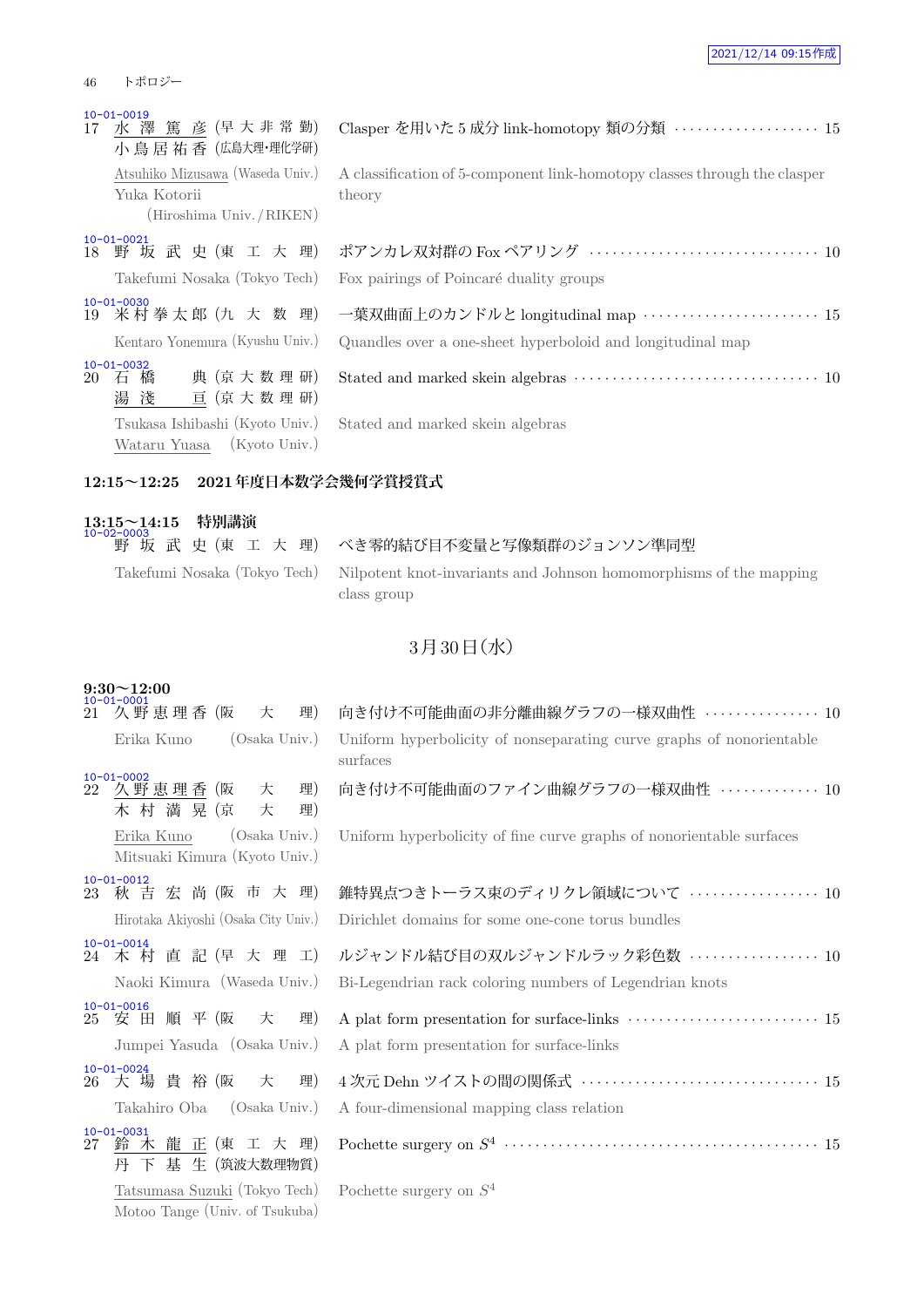#### 47 トポロジー

|  |  |  | Sakumi Sugawara (Hokkaido Univ.) |  |
|--|--|--|----------------------------------|--|

### **14:15~15:15**

<u>10-01-0026</u><br>32 <u>森 吉 仁 志</u> (名大多元数理) 夏 目 利 一 (名 工 大 工) Hitoshi Moriyoshi (Nagoya Univ.) Toshikazu Natsume (Nagoya Inst. of Tech.)

# **15:30~16:30 特別講演** 10-02-0002

Takahiro Matsushita (Univ. of Ryukyus)

|    | $10 - 01 - 0009$                                                     |                                                                                                                                                                                                    |
|----|----------------------------------------------------------------------|----------------------------------------------------------------------------------------------------------------------------------------------------------------------------------------------------|
|    | 28 菅 原 朔 見 (北<br>理)<br>大                                             |                                                                                                                                                                                                    |
|    | Sakumi Sugawara (Hokkaido Univ.)                                     | Link diagrams of divides with cusps                                                                                                                                                                |
| 29 | $10 - 01 - 0011$<br>理)<br>田嶌<br>優(北<br>大<br>吉永正彦(北<br>理)<br>大        | グラフのマグニチュードホモロジーと Asao-Izumihara 複体における離                                                                                                                                                           |
|    | (Hokkaido Univ.)<br>Yu Tajima<br>Masahiko Yoshinaga (Hokkaido Univ.) | Magnitude homology of graphs and discrete Morse theory on Asao-<br>Izumihara complexes                                                                                                             |
|    | $14:15 \sim 15:15$                                                   |                                                                                                                                                                                                    |
|    | $10 - 01 - 0020$<br>30 山 崎 晃 司 (東 工 大 理)                             | Sheaf theoretic characterization of étale groupoids $\cdots \cdots \cdots \cdots \cdots 15$                                                                                                        |
|    | Koji Yamazaki (Tokyo Tech)                                           | Sheaf theoretic characterization of étale groupoids                                                                                                                                                |
|    | $10 - 01 - 0028$<br>31 丸 山 修 平 (名大多元数理)                              | The Dixmier-Douady class, the action homomorphism, and cocycles on<br>the group of symplectomorphisms $\dotsb \dotsb \dotsb \dotsb \dotsb \dotsb \dotsb \dotsb \dotsb \dotsb \dotsb \dotsb \dotsb$ |
|    | Shuhei Maruyama (Nagoya Univ.)                                       | The Dixmier-Douady class, the action homomorphism, and cocycles on<br>the group of symplectomorphisms                                                                                              |
|    |                                                                      |                                                                                                                                                                                                    |

整数格子上の量子ウォークと N¨other 指数定理 *· · · · · · · · · · · · · · · · · · · · · ·* 15

Quantum walk on the integer lattice and the Nöther index theorem

### 松 下 尚 弘 (琉 球 大 理) 不変擬準同型と混合交換子長について

Invariant quasimorphisms and mixed commutator lengths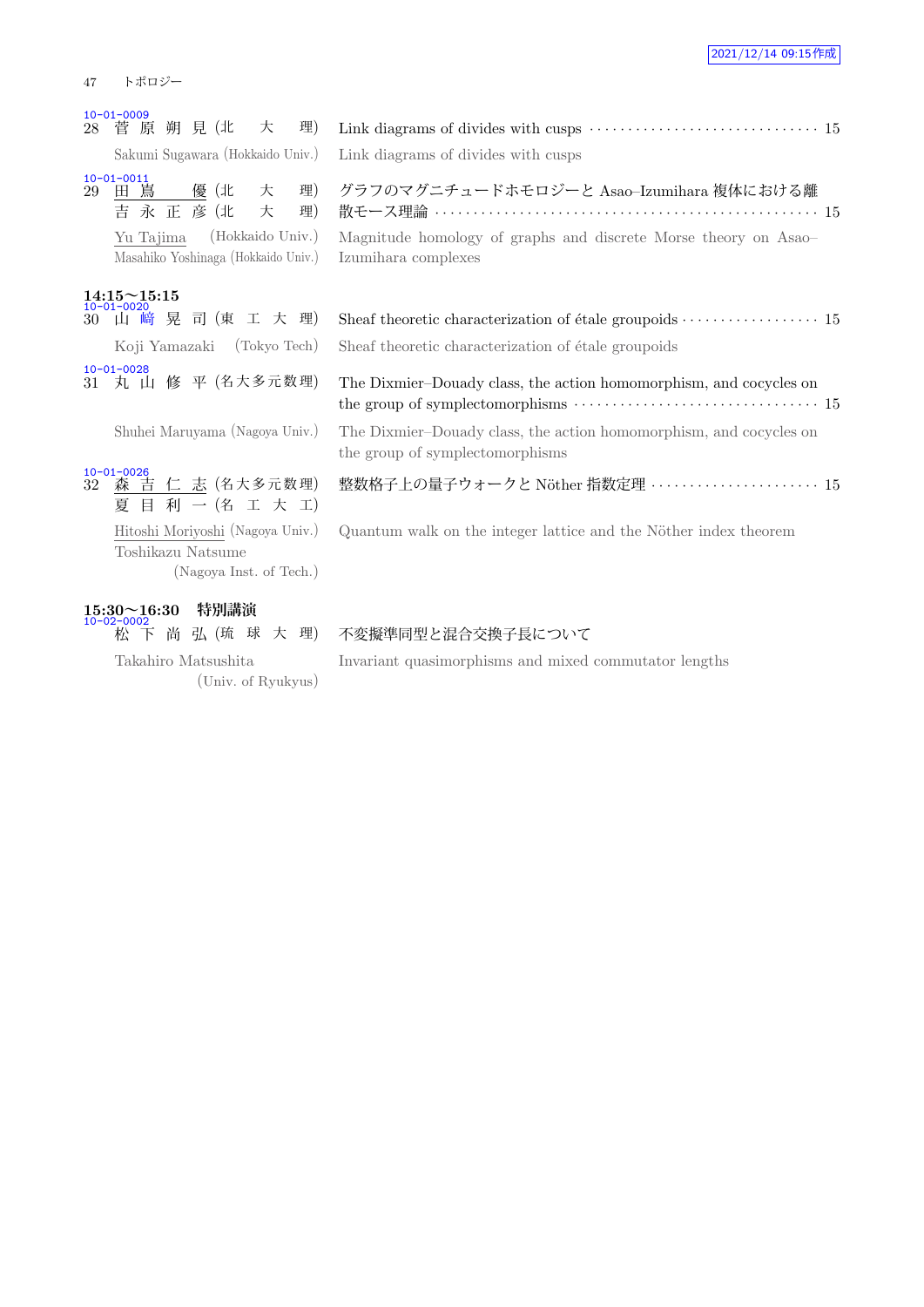# **無 限 可 積 分 系**

## $3$ 月 $30$ 日 $($ 水 $)$

| $10:00 \sim 12:00$<br>$11-01-0002$<br>1 茂 木 康 平 (東京海洋大海洋工)                                                                       | Yang–Baxter 代数を用いた, Grothendieck 多項式に関する恒等式の歪版                                                          |
|----------------------------------------------------------------------------------------------------------------------------------|---------------------------------------------------------------------------------------------------------|
| Kohei Motegi<br>(Tokyo Univ. of Marine Sci. and Tech.)                                                                           | An extension of an identity for Grothendieck polynomials to skew ver-<br>sion using Yang-Baxter algebra |
| $11 - 01 - 0012$<br>大久保勇輔 (第 一 薬 大)<br>$\overline{2}$<br>歩 (広島工大工)<br>星野<br>白石潤一(東大数理)                                           | 変形 Koornwinder 作用素と C 型 Macdonald 多項式 I · · · · · · · · · · · · · · · 15                                |
| Yusuke Ohkubo<br>(Daiichi Univ. of Pharm.)<br>Ayumu Hoshino<br>(Hiroshima Inst. of Tech.)<br>Jun'ichi Shiraishi (Univ. of Tokyo) | Deformed Koornwinder operators and Macdonald polynomials of type<br>C I                                 |
| $11 - 01 - 0010$<br>星 野 歩 (広島工大工)<br>3<br>大久保勇輔 (第一 薬 大)<br>白石潤一(東大数理)                                                           | 変形 Koornwinder 作用素と C 型 Macdonald 多項式 II ··············· 15                                             |
| Ayumu Hoshino<br>(Hiroshima Inst. of Tech.)<br>Yusuke Ohkubo<br>(Daiichi Univ. of Pharm.)<br>Jun'ichi Shiraishi (Univ. of Tokyo) | Deformed Koornwinder operators and Macdonald polynomials of type<br>C II                                |
| $11 - 01 - 0004$<br>中 島 俊 樹 (上智大理工)<br>4<br>M. I. Alshuqayr (上 智 大 理 工)                                                          | 単項式表示による $C_n$ 型基本結晶の積の分解定理 ···················· 15                                                     |
| Toshiki Nakashima (Sophia Univ.)<br>Manal I. Alshuqayr (Sophia Univ.)<br>$11 - 01 - 0005$                                        | Decomposition theorem for product of fundamental crystals in mono-<br>mial realization of type $C_n$    |
| 金 久 保 有 輝 (筑波大数理物質)<br>5.<br>G. Koshevoy ( IITP RAS )<br>中 島 俊 樹 (上智大理工)                                                         | An algorithm for Berenstein-Kazhdan decoration functions for minus-                                     |
| Yuki Kanakubo (Univ. of Tsukuba)<br>Gleb Koshevoy (IITP RAS)<br>Toshiki Nakashima (Sophia Univ.)                                 | An algorithm for Berenstein-Kazhdan decoration functions for minus-<br>cule representations             |
| $11 - 01 - 0007$<br>T. Scrimshaw (阪市大数学研)<br>6                                                                                   |                                                                                                         |
| Travis Scrimshaw (Osaka City Univ.)                                                                                              | Quasi-solvable colored lattice models for types B and C                                                 |
| $14:15\!\!\simeq\!14:50$<br>$11 - 01 - 0008$                                                                                     |                                                                                                         |
| 武 中<br>亮 (阪 市 大 理)<br>7<br>尾角正人(阪市大理)                                                                                            | 頂点作用素代数とアフィンリー環のフェルミ型指標公式  15                                                                           |
| Ryo Takenaka (Osaka City Univ.)<br>Masato Okado (Osaka City Univ.)                                                               | Vertex operator algebras and fermionic character formulas of affine Lie<br>algebras                     |
| $11 - 01 - 0015$<br>中 野 弘 夢 (東 北 大 理)<br>8                                                                                       | $N = 1$ トリプレット頂点作用素超代数の対数的加群について ………… 15                                                                |
| Hiromu Nakano (Tohoku Univ.)                                                                                                     | On logarithmic modules of the $N = 1$ triplet vertex operator superal-<br>gebras                        |